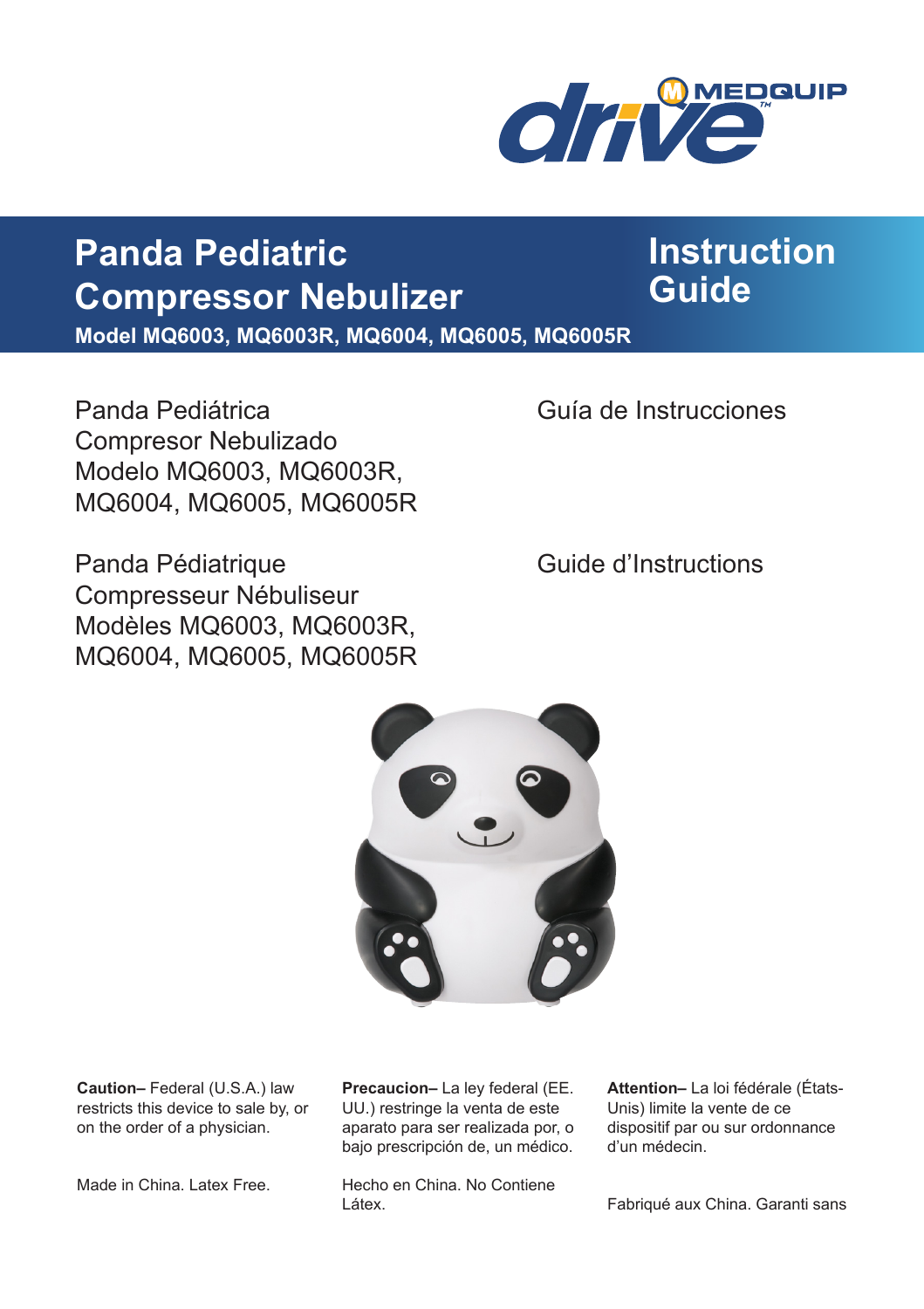## table of contents

## **TABLE OF CONTENTS**

| What Are Compressor Nebulizer Systems Used For?6 |  |
|--------------------------------------------------|--|
| How Does A Compressor Nebulizer Work?6           |  |
|                                                  |  |
| <b>Product Identification</b>                    |  |
|                                                  |  |
|                                                  |  |
|                                                  |  |
|                                                  |  |
|                                                  |  |
|                                                  |  |
|                                                  |  |
|                                                  |  |
|                                                  |  |

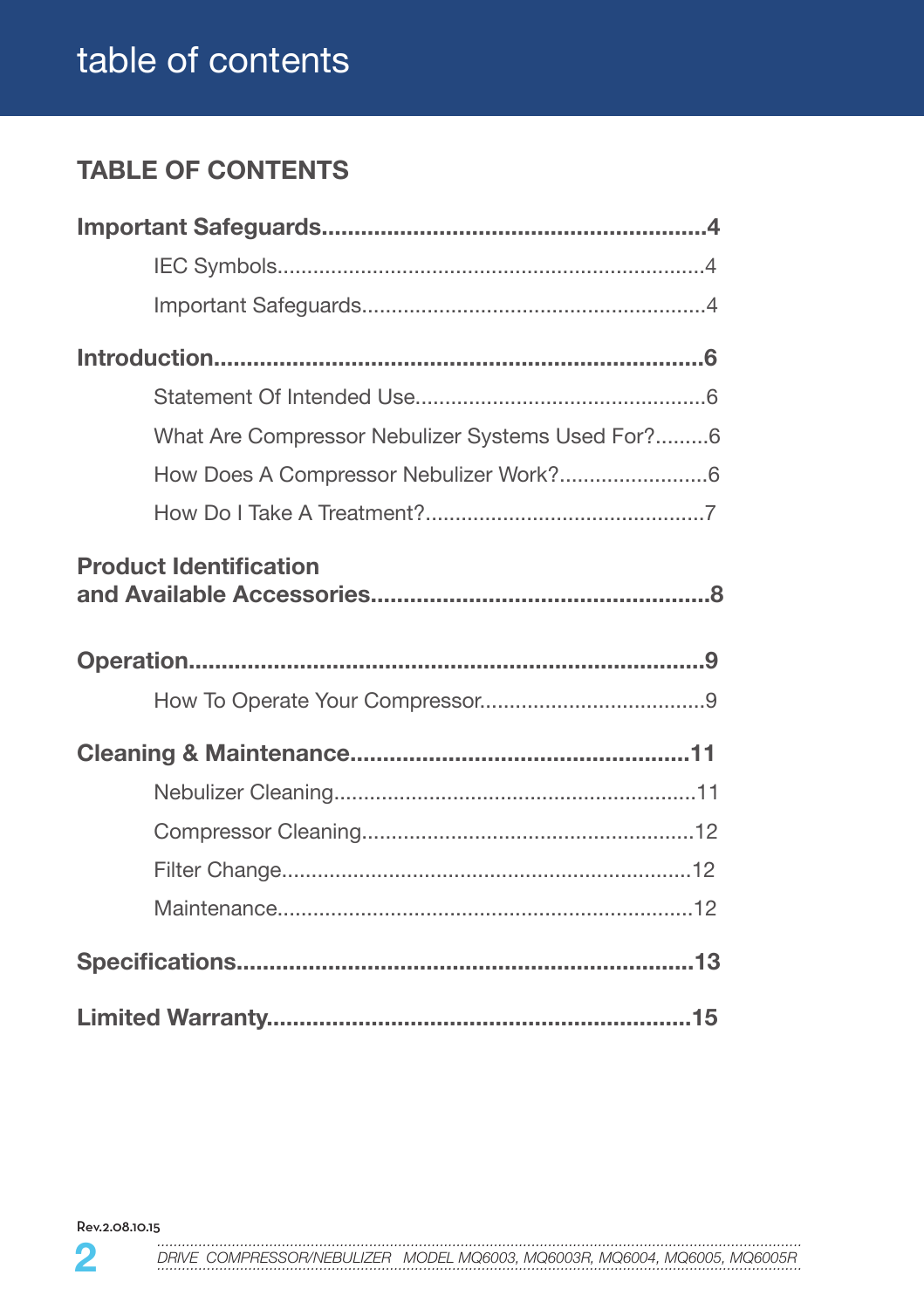## **ESPAÑOL**

| Precauciones Importantes  16<br>Precauciones Importantes 16      |  |
|------------------------------------------------------------------|--|
|                                                                  |  |
| Enunciado De Uso Idóneo  19<br>Para Qué Se Utilizan Los Sistemas |  |
| ¿De Compresor-nebulizador?20<br>¿Cómo Funciona Un                |  |
| Compresor-nebulizador?  20<br>¿Cómo Debo Administrar El          |  |
|                                                                  |  |
| Identificación De Producto y                                     |  |
| Accesorios Disponibles 22                                        |  |
|                                                                  |  |
|                                                                  |  |
| Cómo Operar Su Compresor 22                                      |  |
| Limpieza Y Mantenimiento 24                                      |  |
| Limpieza Del Nebulizador  24                                     |  |
| Limpieza Del Compresor 24                                        |  |
| Cambio De Filtro  26                                             |  |
|                                                                  |  |
| Especificaciones 27                                              |  |

## **FRANÇAIS**

| Mises En Garde Importantes30                               |
|------------------------------------------------------------|
|                                                            |
| Mises En Garde Importantes  30                             |
| Déclaration D'utilisation                                  |
|                                                            |
| À Quels Usages Les Systèmes<br>De Nébuliseur à Compresseur |
| Sont-ils Destinés?  33<br>Comment Fonctionne Un            |
| Comment Dois-je Prendre Mon                                |
|                                                            |
| <b>Identification Du Produit Et</b>                        |
|                                                            |
| Accessoires Disponibles 35                                 |
| Comment Faire Fonctionner Le                               |
|                                                            |
|                                                            |
| Nettoyage Et Entretien38<br>Nettoyage Du Nébuliseur38      |
| Nettoyage Du Compresseur  39                               |
| Changement Du Filtre 39                                    |
|                                                            |
| Spécifications  41                                         |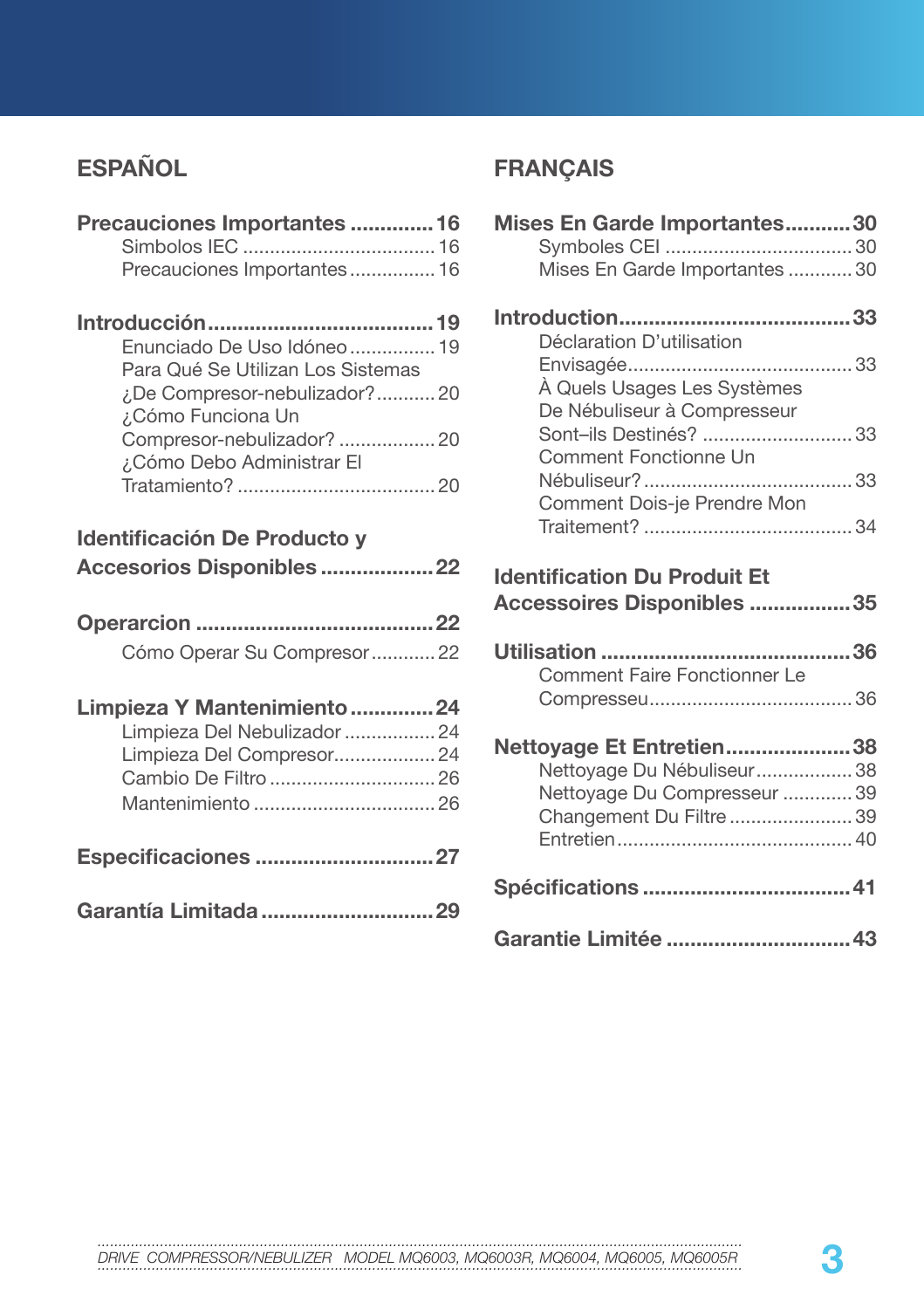### important safeguards **1**



Applied Part

Attention, consult instruction guide.

 $\tilde{\mathbf{1}}$ 

Equipment

Refer to instruction manual / booklet

## **Important Safeguards**

**Current** 

When using electrical products, especially when children are present, basic safety precautions should always be followed. Read all instructions before using. Important information is highlighted by these terms:

| <b>DANGER</b>  | Urgent safety information for hazards that will cause serious injury or death. |
|----------------|--------------------------------------------------------------------------------|
| <b>WARNING</b> | Important safety information for hazards that might cause serious injury.      |
| <b>CAUTION</b> | Information for preventing damage to the product.                              |
| <b>NOTE</b>    | Information to which you should pay special attention.                         |

## **Read All Instructions Before Using**

### **To reduce the risk of electrocution:**

- 1. Always unplug this product immediately after using.
- 2. Do not use while bathing.
- 3. Do not place or store product where it can fall or be pulled into a tub or sink.
- 4. Do not place in or drop into water or other liquid.
- 5. Do not reach for a product that has fallen into water. Unplug immediately.
- **WARNING:** If any of the motor housing parts should become detached or broken exposing the motor or any other electrical component operation should be discontinued immediately to avoid personal injury or further product damage.

### **To reduce the risk of burns, electrocution, fire or injury to persons:**

**WARNING!**

**DANGER!**

- 1. The product should never be left unattended when plugged in.
- 2. Close supervision is necessary when this product is used by, on, or near children or disabled individuals
- 3. Use this product only for its intended use as described in this guide. Do not use attachments not recommended by the manufacturer.
- 4. Never operate this product if:
	- a. It has a damaged power cord or plug. c. It has been dropped or damaged.
	- b. It is not working properly. d. It has been dropped into water.
- 5. Keep the power cord away from heated surfaces.
- 6. Never allow the power cord to be pulled, jerked, strained, twisted or severely bent especially at the plug connections. Damage will occur at the high flex point of entry to the device, causing it to rupture and short.
- *...........................................................................................................................................................* Rev.2.08.10.15 7. Never block the air openings of the product or place it on a soft surface, such as bed

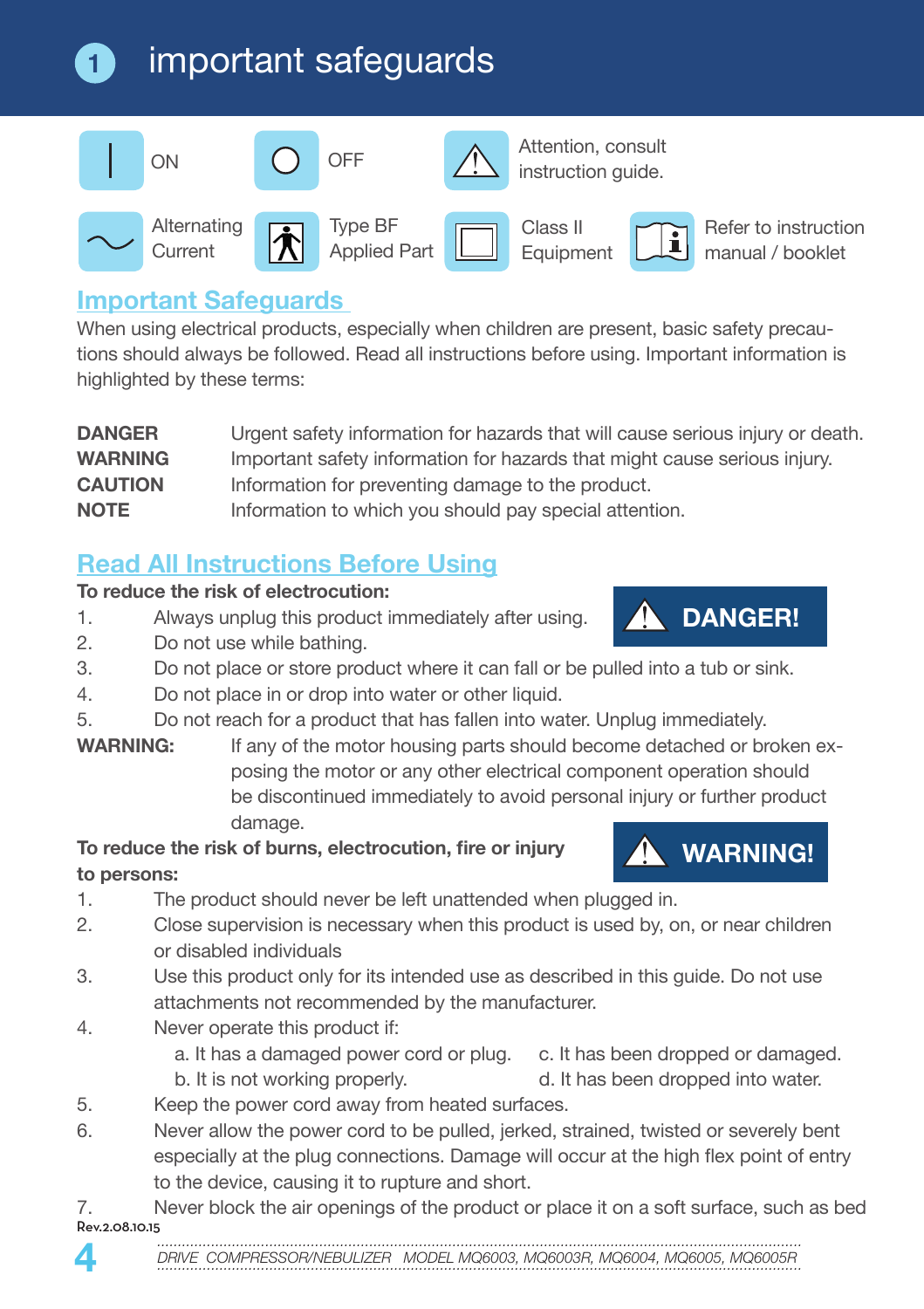or couch, where the air openings may be blocked. Keep the air openings free of lint, hair, and the like.

- 8. Never use while drowsy or asleep.
- 9. Never drop or insert any object into any opening or hose.
- 10. Do not use outdoors. This product is for household use only.
- 11. DO NOT use this product in or near explosive environment, or where aerosol (spray) products are being used.
- 12. DO NOT pump combustible liquids of vapors with the product or use in or near an area where flammable or explosive liquids of vapors may exist.
- 13. DO NOT operate this product in an oxygen enriched environment, i.e. oxygen tent or oxygen hood.
- 14. Use only in well ventilated areas.
- 15. Do not use this product with a DC to AC converter, or with any AC voltage and/or frequency other than specified.
- 16. Do not operate unit in a backpack or carrying bag.
- 17. Care should be taken when this product is used in the vicinity of other electronic equipment concerning the possible interference between them. They may need to be moved apart.
- 18. Use caution when plugging in and unplugging device. Do not allow jewelry or other metal items to contact plug.
- 19. Warning: This product contains small parts that may represent a choking hazard.
- 20. The device does not need to be calibrated.
- 21. Do not position the equipment so that it is difficult to operate.
- 22. To avoid strangulation and entanglement, keep power cord and air tubes out of reach of young children.
- 23. The air filter shall not be serviced or maintained while the compressor is in use.
- 24. Warning: No modification of this equipment is allowed.

**NOTE** This unit employs a temperature and/or current limiting device that will shut off the entire product should a malfunction occur or in the event of product misuse, abuse, or abnormal operation.

**NOTE** This is based on the thermal interrupt safety device that is integrated into the motor. As the unit runs it generates heat and gets warm. If the unit is run for over 30 minutes continuously the thermal interrupt may trip which would stop the user's treatment. Some models of this appliance have a polarized plug (one blade is wider than the other). As a safety feature, this plug will fit in a polarized outlet only one way. If the plug does not fit fully in the outlet, reverse the plug. If it still does not fit, contact a qualified electrician. Do not attempt to defeat this safety feature. If repair or replacement of the cord or plug is necessary, contact your qualified Drive provider.

**NOTE** The exterior surfaces of the unit and the air outlet connector may become slightly warm to the touch during use. Warm air can also be felt exiting the vents on the sides of the case of the unit. This is normal.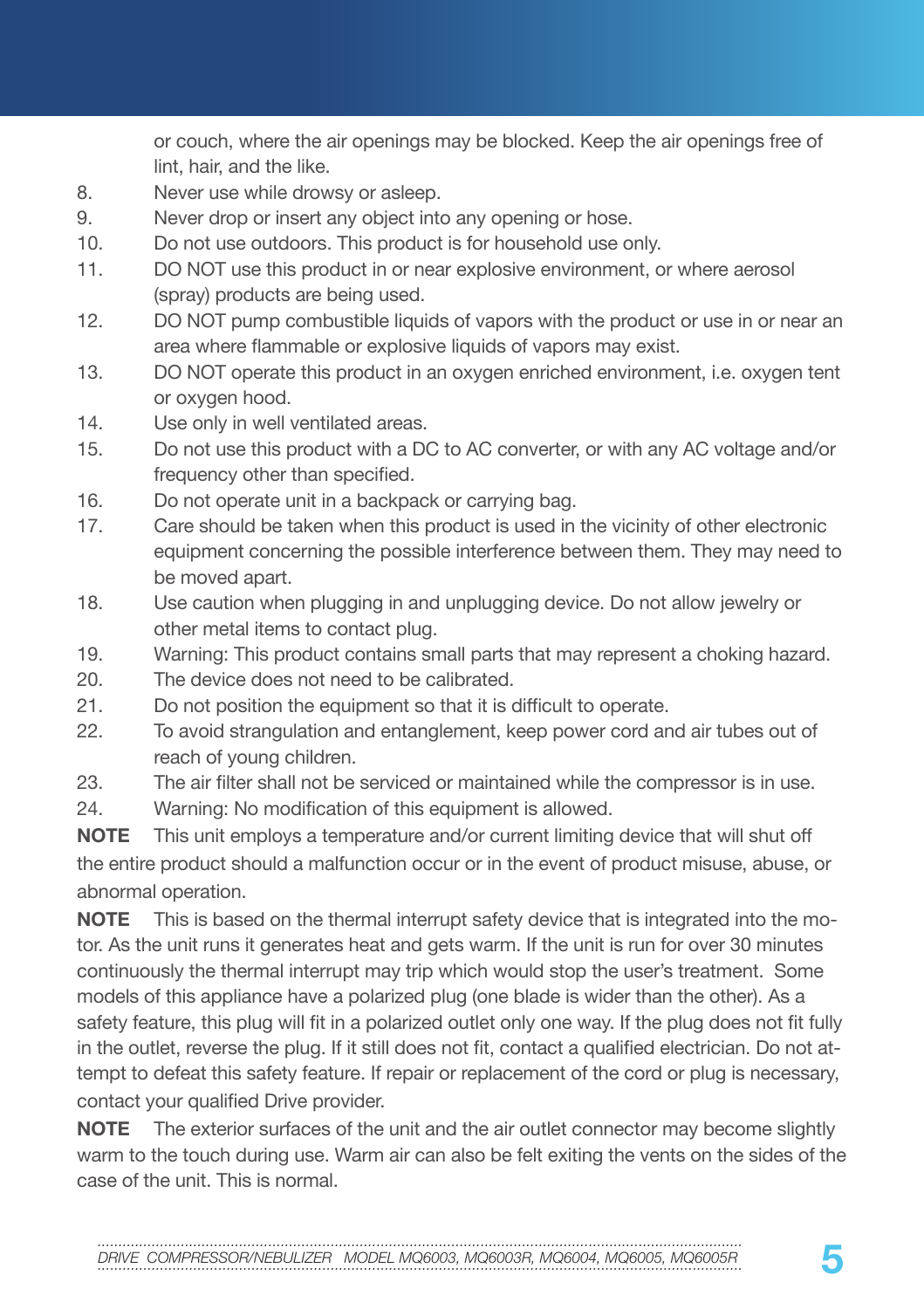

Your doctor has prescribed a liquid medication to treat your respiratory condition. To best utilize this liquid medication, he has prescribed a Drive brand compressor nebulizer. Your Drive compressor nebulizer works to convert the medication to a high-quality mist of fine particles that penetrates deep into the lungs.

Be sure that you read and understand the information in this instruction guide. By following these simple instructions and the advice of your physician, your compressor will become an effective addition to your therapeutic routine.

## **Statement of Intended Use**

The Drive compressor nebulizer includes an AC powered air compressor that provides a source of compressed air for home health care use. The compressor is used in conjunction with a jet (pneumatic) nebulizer to convert certain inhalable drugs into an aerosol form for inhalation by a patient. The device can be used with adult or pediatric patients.

## **What are Compressor Nebulizer Systems Used For?**

People with breathing problems, such as Asthma, Chronic Obstructive Pulmonary Disease (COPD) or Cystic Fibrosis are often prescribed medicines that minimize or control symptoms of their disease. Compressor Nebulizer Systems are a means of delivering these prescribed medications to the lungs. These medications and the compressor nebulizer systems should be used as directed by a physician to maximize benefits. Compressor Nebulizer systems can be prescribed for use everyday or periodically as symptoms present themselves, such as the springtime when Hay Fever or Allergies are normally present.

## **How Does a Compressor Nebulizer Work?**

Most medicines for use with a compressor nebulizer system are created in a liquid form. This liquid medication is placed in the "cup" of the nebulizer (please refer to this Instruction Guide for more information on the proper use of a nebulizer). The compressor, which is connected to the nebulizer by flexible tubing, generates a specific pressure and flow of air that essentially "drives" the nebulizer. The pressurized air produced by the compressor initiates the nebulizer's ability to break down the liquid medication into a very fine mist. This mist, often referred to as an aerosol cloud, is then propelled out the nebulizer and inhaled into the lungs where the medicine is readily absorbed. Please consult your prescription for details on the amount of liquid medication that should be placed in the nebulizer. If you should have any questions about your medication or its use, please contact your physician or pharmacist.

Rev.2.08.10.15

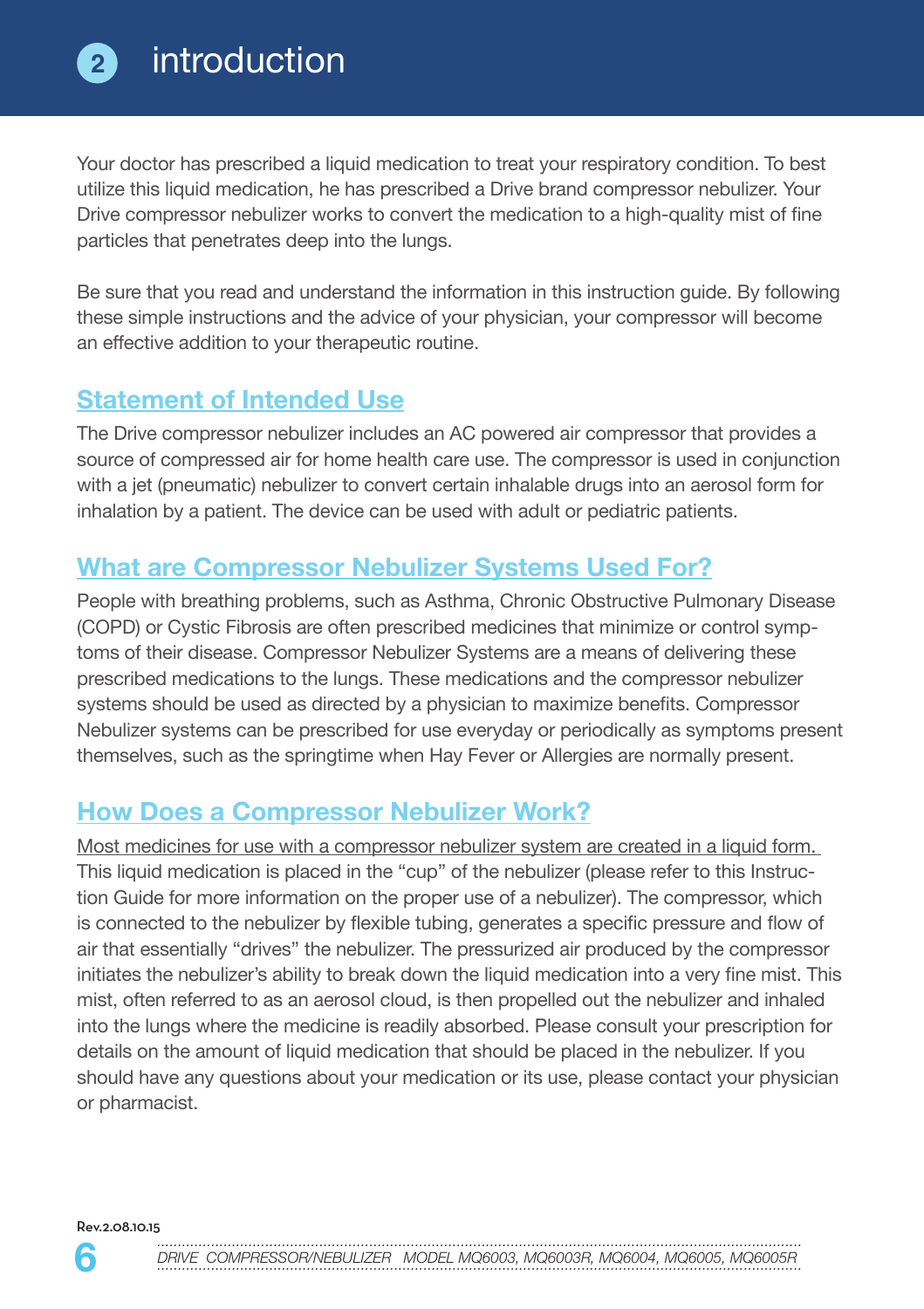## **How Do I Take a Treatment?**

A nebulizer is the optimal delivery method of medication to the lungs. However, some users may find it difficult to use, especially very young children. In this case, an aerosol mask may be used. To ensure that the proper mask is utilized, please consult your home health provider or physician.

The most important aspect of taking a treatment is the patient's breathing pattern while inhaling the medication mist.

It should be slow and deep, all attempts should be made to sit up straight and breathe in deep.

A general rule of thumb is to attempt to breathe in so deeply that it feels as though the lungs are completely full of air and inhaling any additional air is impossible.

If possible, hold your breath for 1-2 seconds unless directed otherwise by your physician and then slowly exhale through the nebulizer mouthpiece or mask. Holding your breath for 1-2 seconds after inhaling the medication allows for optimal absorption of medication in the lungs.

Repeat this breathing pattern for the entire treatment.

The length of a treatment can last anywhere from 5 to 20 minutes, depending on the amount of medication and the performance of your compressor and nebulizer system. When you cannot see any medication in the nebulizer cup and the nebulizer has stopped producing a mist, the treatment has been completed. Turn off your compressor and follow the cleaning instructions found in this instruction guide.

If you have any additional questions regarding your equipment, medication, or treatment, please consult your physician.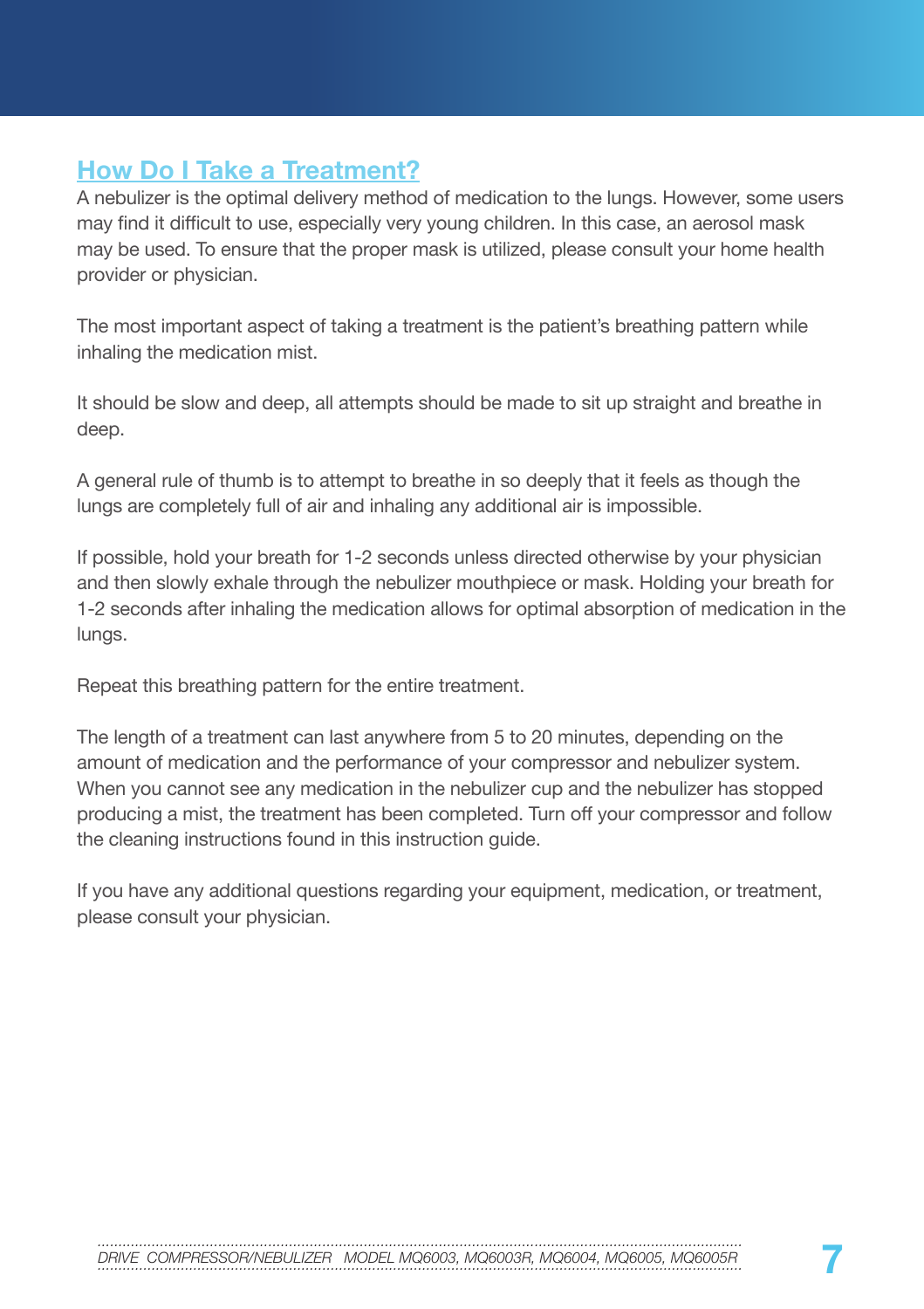

| <b>MODELS</b> | <b>DESCRIPTIONS</b>                                                               |
|---------------|-----------------------------------------------------------------------------------|
| MQ6003        | Panda Pediatric Nebulizer with Disposable Neb Kit & Carry Bag                     |
| MQ6003R       | Panda Pediatric Nebulizer with Reusable & Disposable Kit & Carry Bag              |
| MQ6004        | Panda Pediatric Nebulizer with Disposable Neb Kit, No Carry Bag                   |
| MQ6005        | Pink Panda Pediatric Nebulizer, with Disposable Neb Kit, & Carry Bag              |
| MQ6005R       | Panda Pediatric Nebulizer, Pink, Reusable with Disposable Neb Kit, &<br>Carry Bag |
| MQ6003NEU     | Panda Pediatric Nebulizer, 220v                                                   |
| MQ6005EU      | Pink Panda Pediatric Nebulizer, 220v                                              |

## **Available Accessories**

| 18254       | Reusable Nebulizer (10/cs)                |
|-------------|-------------------------------------------|
|             |                                           |
| 18260       | JetNeb Reusable Nebulizer (12/cs)         |
| NEB KIT 500 | Disposable Nebulizer Kit with             |
|             | mouthpiece, 7' tubing (50/cs)             |
| NEB KIT 600 | Disposable Nebulizer Kit with             |
|             | Adult Aerosol Mask (50/cs)                |
| MASK 001A   | Adult Aerosol Mask (50/cs)                |
| MASK 001P   | Pediatric Aerosol Mask (50/cs)            |
| NEB KIT 700 | Disposable Nebulizer Kit with             |
|             | Pediatric Aerosol Mask, 7' Tubing (50/cs) |
| MQ0054      | Replacement Filters 10/bag                |

Rev.2.08.10.15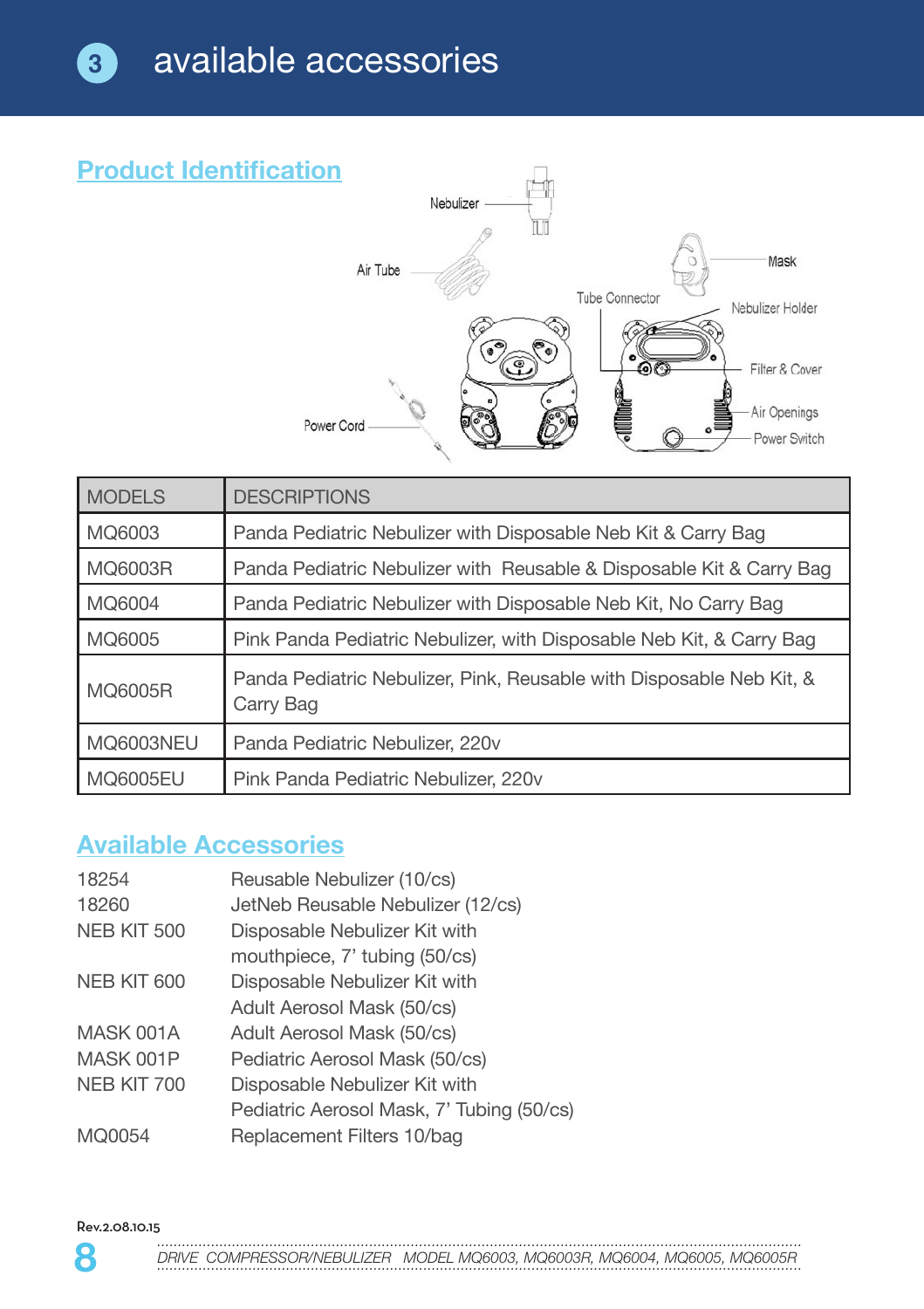### **How to Operate Your Compressor**

**NOTE** Before initial operation, the nebulizer cup assembly should be cleaned following instructions described in the "Cleaning" section. **WARNING** Before connecting the power cord, make sure the I/O (ON/OFF) switch is in the O (OFF) position. The plug is also served to disconnect the device.

## **Daily Use Operation**<br>CAUTION The Compu

The Compressor is designed for intermittent use only. Do not operate it continuously for more than 20 minutes for a single use without turning it off and following a cooling period for least 40 minutes.

- 1. Before each use inspect the Compressor and nebulizer cup assembly for damage or wear, replace as needed.
- 2. Place the Compressor on a table or other flat stable surface. Be sure you can

easily reach the controls when seated. Do not use this device on the floor.

- 3. With the power switch in the O (OFF) position, plug the power cord into an appropriate electrical wall outlet.
- 4. Connect one end of the tubing to the compressor air-outlet connector.
- 5. Assemble the nebulizer cup and add indicated medication to the nebulizer's cup before use.
- 6. Attach the other end of the tubing into the air-inlet connector found at the bottom of the nebulizer cup.
- 7. Turn on the Compressor by pressing the power switch to the I (ON) position and begin treatment.
- 8. If treatment needs to be interrupted, simply press power switch to O (OFF) position.
- 9. When the treatment is complete, turn off the compressor by pressing the power switch to O (OFF) position and unplug the unit from the electrical outlet.
- 10. Always unplug this device immediately after use.



Equipment not suitable for use in the presence of a flammable anesthetic mixture with air or with oxygen or nitrous oxide. This device has no AP or APG protection not intended for use with oxygen or oxygen enriched environment.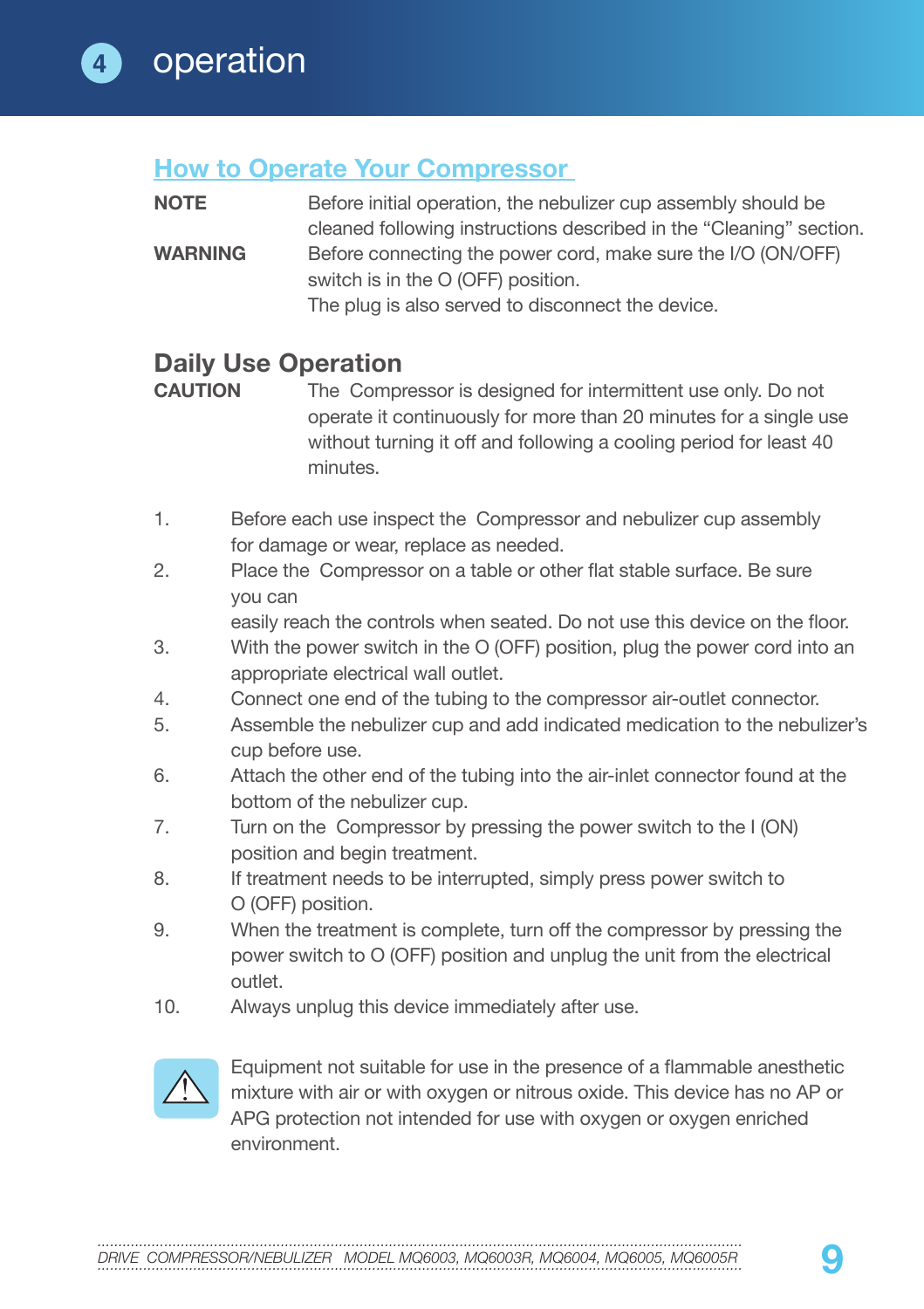- 11. DO NOT use this product in or near explosive environment, or where aerosol (spray) products are being used.
- 12. DO NOT pump combustible liquids of vapors with the product or use in or near an area where flammable or explosive liquids of vapors may exist.
- 13. DO NOT operate this product in an oxygen enriched environment, i.e. oxygen tent or oxygen hood.
- 14. Use only in well ventilated areas.

## **Safety Overload**

- **NOTE** Do not exceed 30 minutes of continuous operation.
- **NOTE** This is based on the thermal interrupt safety device that is integrated into the motor. As the unit runs it generates heat and gets warm. The thermal interrupt will cut power to the unit if the temperature inside gets to an unsafe level. Once the unit cools off it will work normally. If the unit is run for over 30 minutes continuously the thermal interrupt may trip which would stop the user's treatment
- 1. The motor of this device has a built-in thermal overload protector. Should the motor overheat, the protector will automatically shut off the motor. Should this occur, turn the I/O (ON/OFF) switch to the O (OFF) position and allow the motor to cool down for approximately 30 minutes before turn it on again.
- 2. If the overload protector shuts off the motor frequently, you may have an unstable voltage situation.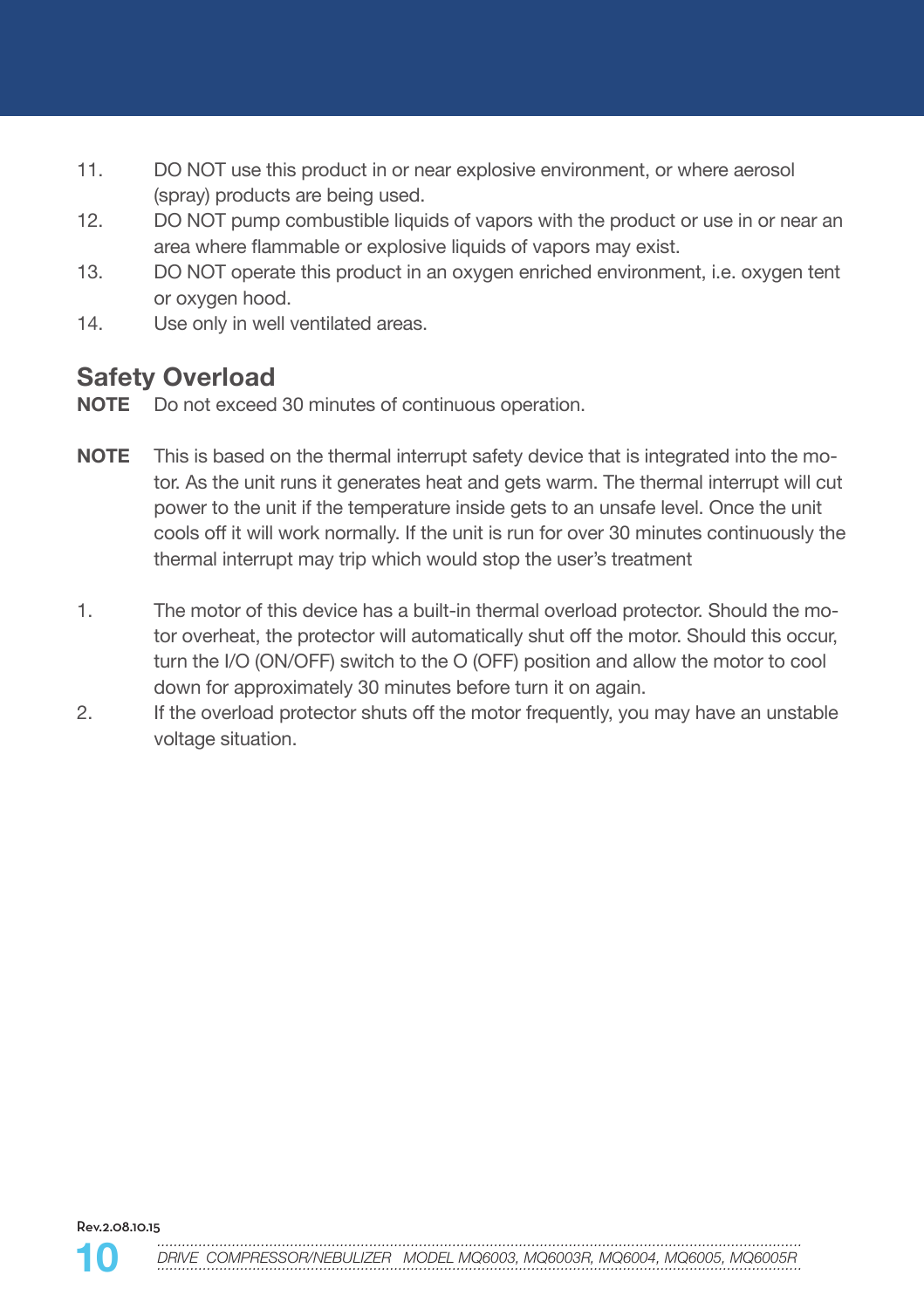## **5** cleaning and maintenance

## **Nebulizer Cleaning**

All parts of the nebulizer, except tubing, should be cleaned according to the following instructions. Your physician and/or Drive provider may specify a certain cleaning procedure. If so, follow their recommendations.

To prevent possible risk of infection from contaminated medication, cleaning of the nebulizer is recommended after each aerosol treatment. Disinfecting is recommended once a day.

In order to decrease the risk of contamination, nebulizer cups are for single patient use only.

## **Clean After Every Use:**<br>1 With power switch in the

- With power switch in the " Off" position, unplug power cord from wall outlet.
- 2. Disconnect tubing from the air-inlet connector and set aside.
- 3. Disassemble mouthpiece or mask from cap. Open nebulizer by turning cap counterclockwise and remove baffle.
- 4. Wash all items, except tubing, in a hot water/dishwashing detergent solution. Rinse under hot tap water for 30 seconds to remove detergent residue. Allow to air dry.
- 5. For reusable nebulizer only, it can be cleaned daily in dishwasher using top shelf or by following the above cleaning procedure.

The Drive Reusable Nebulizer is dishwasher safe, but do not place any Drive Disposable Nebulizer parts in an automatic dishwasher; doing so could cause damage.

## **Disinfect Daily**

- 1. Using a clean container or bowl, soak items in three parts hot water to one part white vinegar for 30 minutes OR use a medical bacterial-germicidal disinfectant available through your provider. Be sure to follow manufacturer's instructions carefully.
- 2. With clean hands, remove items from disinfectant solution, rinse under hot tap water, and air dry on a clean paper towel. Store in a zip-lock bag.
- **NOTE** Do not towel dry nebulizer parts; this could cause contamination.

To prevent possible risk of infection from contaminated cleaning solutions, always prepare fresh solution for each cleaning cycle and discard solution after each use.



**CAUTION!**





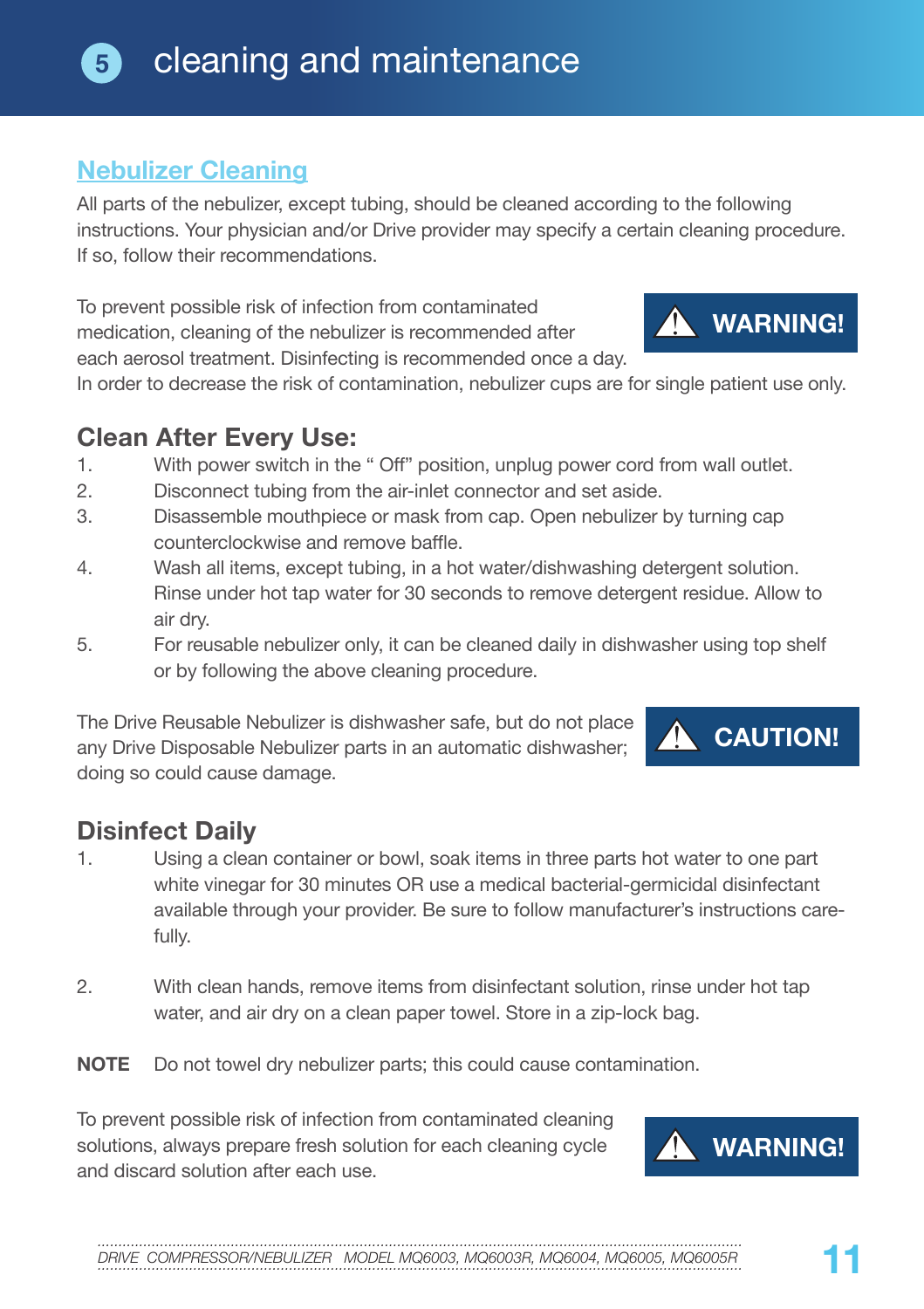3. Keep the outer surface of the tubing dust-free by wiping regularly. Nebulizer tubing does not have to be washed because only filtered air passes through it.

**NOTE** The Drive Disposable Nebulizer will last at least 15 days and possibly longer, depending on usage. Proper cleaning will also help extend the life of the nebulizer. Because it is disposable, we recommend that an extra nebulizer be kept on hand at all times. The Drive Reusable Nebulizer is dishwasher safe and may be cleaned and reused for up to one year.

### **Compressor Cleaning**

- 1. With power switch in the "Off " position, unplug power cord from wall outlet.
- 2. Wipe outside of the compressor cabinet with a clean damp cloth every few days to keep dust-free.

Do not submerge in water; doing so will result in compressor damage.

### **Filter Change**

- 1. Filter should be changed every 6 months or sooner if filter discolors.
- 2. Remove filter by grasping it firmly and pulling out of the unit. Discard old filter.
- 3. Replace with a new Drive filter. Additional filters should be purchased from your Drive provider.
- 4. Push new filter into position.

Do not reuse or wash filter or substitute any other material such as cotton for a Drive air-inlet filter. It will result in compressor damage.

### **Maintenance**

All maintenance must be performed by a qualified Drive provider or authorized service center.

**Filter cover**

Electric shock hazard. Do not remove compressor cabinet. All disassembly and maintenance must be done by a qualified Drive provider.



Rev.2.08.10.15

*...........................................................................................................................................................* DRIVE COMPRESSOR/NEBULIZER MODEL MQ6003, MQ6003R, MQ6004, MQ6005, MQ6005R



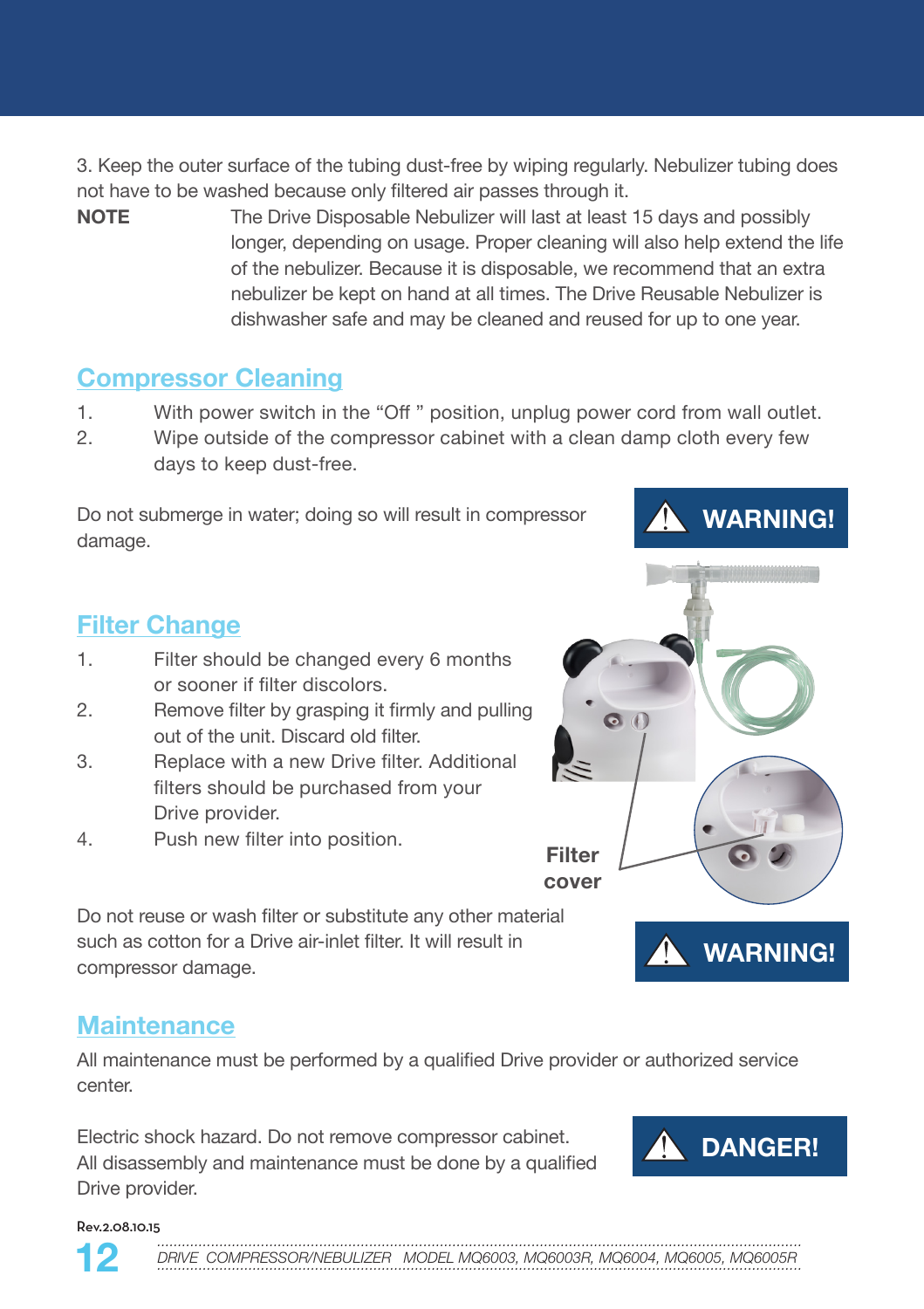| <b>Size</b>                         | 7.4 in x 6.7 in x 5.4        |
|-------------------------------------|------------------------------|
| Weight                              | $3.52$ lbs                   |
| <b>Operating Voltage</b>            | AC 120V, 60Hz / 230V, 50Hz   |
| <b>Power Consumption</b>            | 110 W                        |
| Storage/Transport Temperature Range | -4 to 158°F, (-20 to 70°C)   |
| Storage/Transport Humidity          | 10 - 90% RH                  |
| <b>Operating Humidity</b>           | 10 - 90% RH non-condensing   |
| Operating Temperature Range         | 50 to 104°F, (10 to 40°C)    |
| Compressor Free Air Flow            | 5-8 LPM                      |
| Max Pressure                        | 39 psig or greater / 172 KPa |
| <b>Operating Pressure Range</b>     | 8-13 PSI                     |
| <b>Operating Noise Level</b>        | $< 60$ dBA                   |

## **Equipment Classifications:**

Protection against electric shock: Class II

Degree of protection against electric shock: Type BF

Equipment not suitable for use in the presence of flammable anaesthetic mixture with air. Not intended for use with oxygen enriched environment such as oxygen hoods or tents.

\*Conditions may vary based on altitude above sea level,barometric pressure, and temperature.

\*\*Value determined with minimum flow rate through the nebulizer (20°C, sea level).

There are no hazardous materials used in the construction of this unit, therefore, there are no known risks associated with disposal of the equipment.

This product complies with the following electromagnetic compatibility standard:

IEC 60601-1-2

### **Please dispose of this nebulizer in accordance with local, municipal, state and federal law for electronic devices**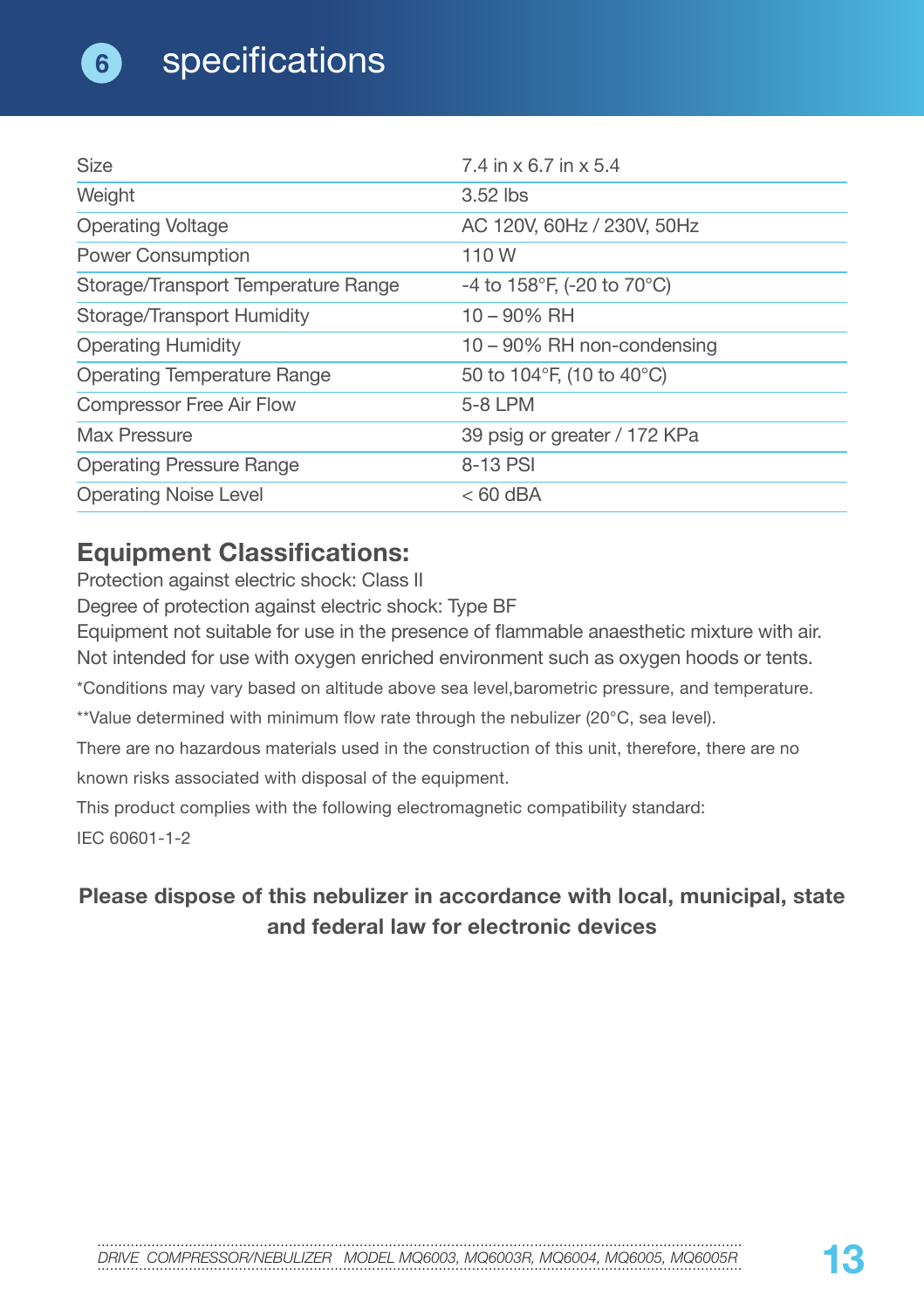### **Recommended separation distances between portable and mobile RF communications equipment and the Panda Pediatric Nebulizer Compressor.**

The Panda Pediatric Compressor Nebulizer is intended for use in an electromagnetic environment in which radiated RF disturbances are controlled. The customer or the user of the Panda Pediatric Compressor Nebulizer can help prevent electromagnetic interference by maintaining a minimum distance between portable and mobile RF communications equipment (transmitters) and the Panda Pediatric Compressor Nebulizer as recommended below, according to the maximum output power of the communications equipment.

| Rated maximum output      | Separation distance according to frequency of transmitter<br>m |                                         |                                          |
|---------------------------|----------------------------------------------------------------|-----------------------------------------|------------------------------------------|
| power of transmitter<br>W | 150 kHz to 80 MHz<br>$d = 1.2 \sqrt{P}$                        | 80 MHz to 800 MHz<br>$d = 1.2 \sqrt{P}$ | 800 MHz to 2,5 GHz<br>$d = 2.3 \sqrt{P}$ |
| 0,01                      | 0.12                                                           | 0.12                                    | 0.23                                     |
| 0,1                       | 0.38                                                           | 0.38                                    | 0.73                                     |
|                           | 1.20                                                           | 1.20                                    | 2.30                                     |
| 10                        | 3.79                                                           | 3.79                                    | 7.27                                     |
| 100                       | 12.00                                                          | 12.00                                   | 23.00                                    |

For transmitters rated at a maximum output power not listed above, the recommended separation distance din metres (m) can be estimated using the equation applicable to the frequency of the transmitter, where Pis the maximum output power rating of the transmitter in watts (W) according to the transmitter manufacturer.

NOTE 1 At 80 MHz and 800 MHz, the separation distance for the higher frequency range applies. NOTE 2 These guidelines may not apply in all situations. Electromagnetic propagation is affected by absorption and reflection from structures, objects and people.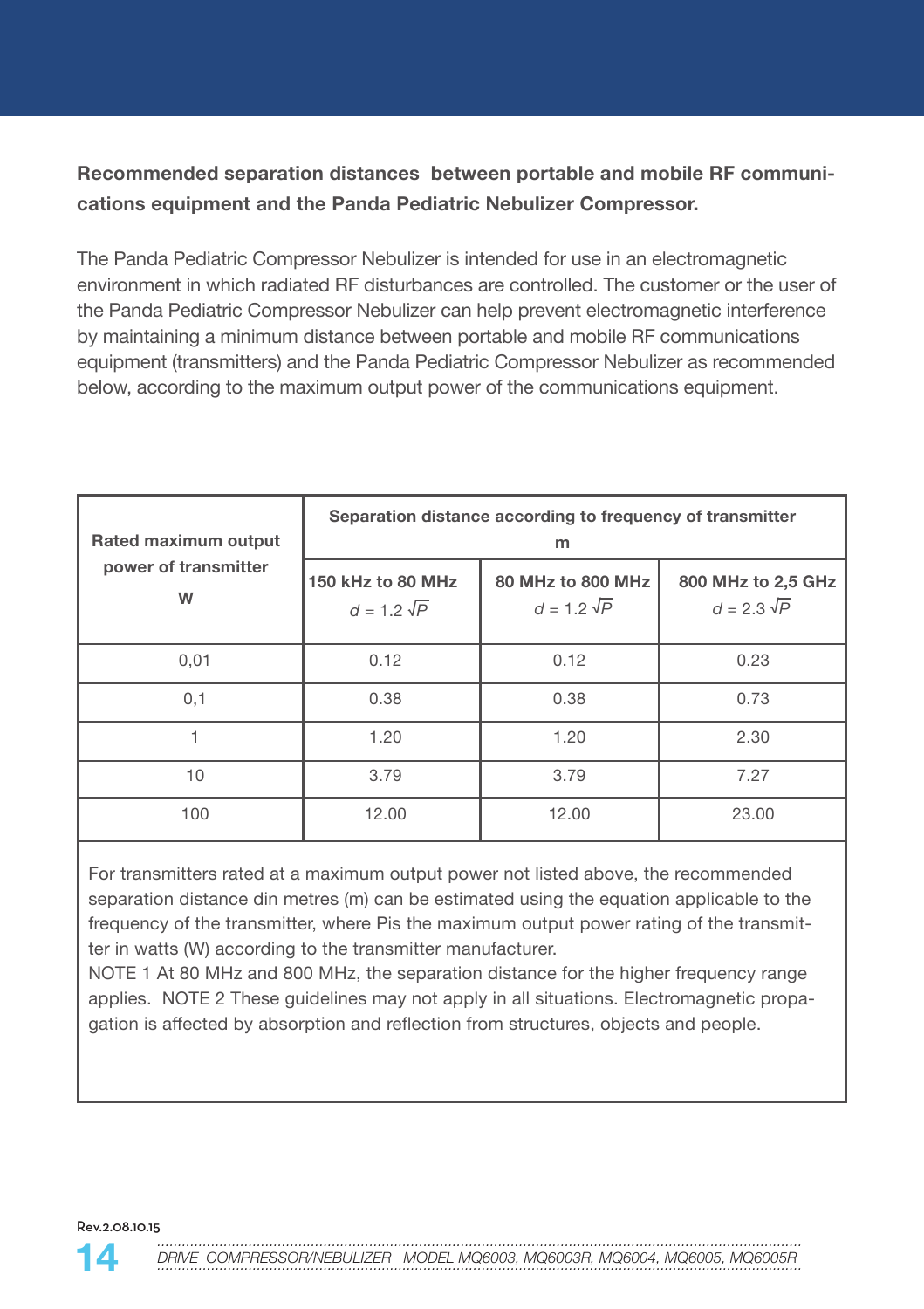## **Five-Year Limited Warranty on Compressor Parts**

Your Drive brand product is warranted to be free of defects in materials and workmanship for five years of the original consumer purchaser.

This device was built to exacting standards and carefully inspected prior to shipment. This 5 year Limited Warranty is an expression of our confidence in the materials and workmanship of our products and our assurance to the consumer of years of dependable service.

This warranty does not cover device failure due to owner misuse or negligence, or normal wear and tear. The warranty does not extend to non-durable components which are subject to normal wear and need periodic replacement.

If you have a question about your Drive device or this warranty, please contact an authorized Drive dealer.

# **Save These Instructions**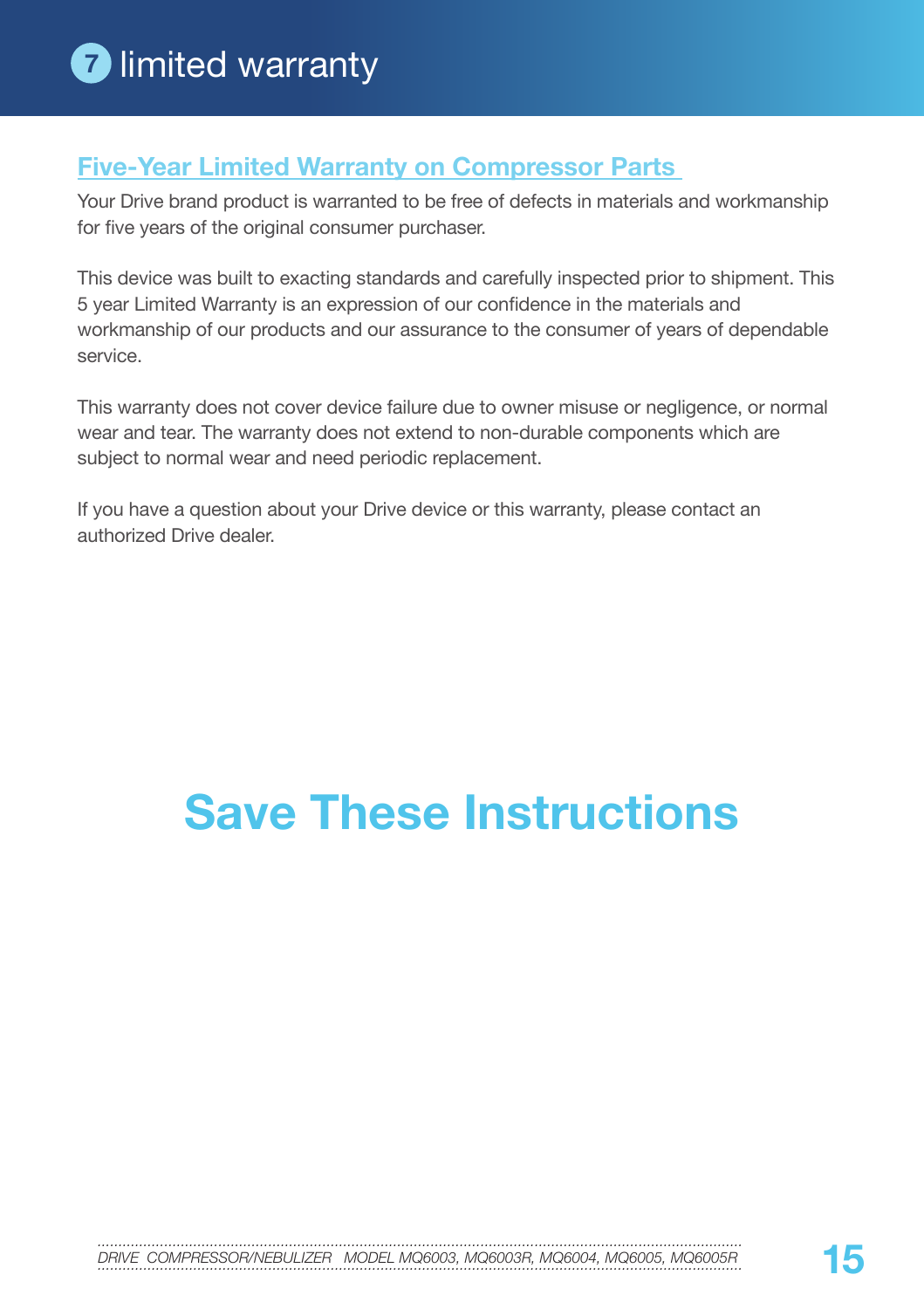## importantes medidas de seguridad



**1**



Alterna



Tipo BF Parte Aplicada



Encindido **Apagaoo** Atención, consulte



Corriente <u>Equipo de Clase</u> III Tipo BF Parte **Equipo de Clase II** 



Este dispostivo contiene equipo eléctrico y/o electronico que debe ser reciclado de acuerdo a la directiva EC 2002/96/EC - Desecho de equipo eléctrico y electrónico (WEEE)



Consulte el manual de instrucciones / folleto

## **Medidas Importantes De Seguridad**

Cuando use productos eléctricos, especialmente si los niños están presentes, siempre se deben tomar precauciones de seguridad. Lea todas las instrucciones antes de usarlo. La información importante está resaltada por estos términos:

| <b>PELIGR</b>     | Información se seguridad urgente sobre peligros que pueden ocasionar             |
|-------------------|----------------------------------------------------------------------------------|
|                   | lesiones graves o la muerte.                                                     |
|                   | <b>ADVERTENCIA</b> Información de seguridad importante sobre peligros que pueden |
|                   | ocasionar lesiones graves.                                                       |
| <b>PRECAUCIÓN</b> | Información para evitar dañar el producto.                                       |
| <b>NOTA</b>       | Información a la que debe poner atención especial.                               |
|                   |                                                                                  |

## **Lea Todas las Instrucciones Antes de Su Uso**

### **Para reducir el riesgo de choque eléctrico:**

- 1. Siempre desconecte este producto inmediatamente después de usarlo.
- 2. No lo use mientras se está bañando.
- 3. No coloque o almacene el producto donde se pueda caer o jalar dentro de una bañera o lavabo.
- 4. No lo coloque dentro o introduzca en agua u otro líquido.
- 5. No trate de sacar un producto que ha caído dentro del agua. Desconéctelo inmediatamente.

**ADVERTENCIA** Si alguna de las partes de la carcasa del motor debe desprenderse o roto la exposición de la de



**¡PELIGRO!**

cualquier otra operación componente eléctrico del motor o debería suspenderá de inmediato para evitar lesiones personales o daños mayores producto.

### **Para reducir el riesgo de quemaduras, descarga eléctrica, incendio o lesiones a personas:**

1. Nunca debe dejar el producto sin atender cuando esté conectado.

#### Rev.2.08.10.15

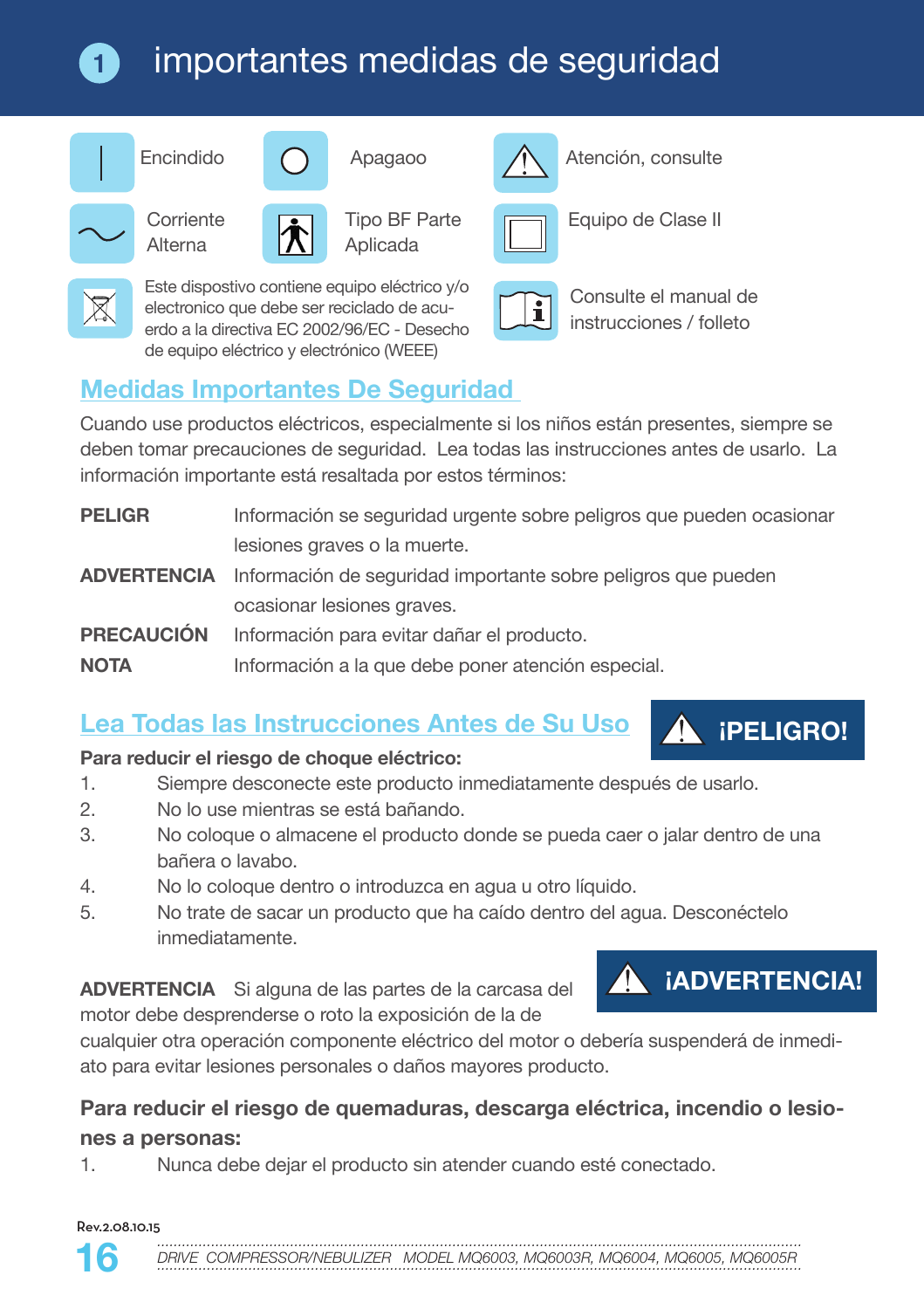- 2. Es necesaria una vigilancia de cerca cuando el producto se esté usando para, con, o cerca de niños o inválidos.
- 3. Use este producto sólo para el propósito recomendado que se describe en esta guía. No use aditamentos no recomendados por el fabricante.
- 4. Nunca opere este producto si:
	- a. Tiene un cable o clavija dañada.
		- b. No está funcionando adecuadamente.
		- c. Se ha caído o está dañado.
		- d. Se ha caído dentro del agua.
- 5. Mantenga el cable de suministro de energía alejado de superficies calientes.
- 6. Nunca permita que el cable de alimentación que se tiró, tiró , tensa, trenzado o severamente doblado especialmente en las conexiones de enchufe . Esto podría dañar el alto punto de entrada al dispositivo de flexión , provocando su ruptura y corto.
- 7. Nunca bloqueé las aberturas para entrada de aire de este producto o lo coloque sobre una superficie suave que pueda bloquear las aberturas como: sobre una cama o sofá. Mantenga las aberturas de entrada de aire libres de pelusa, cabello y otras partículas similares.
- 8. Nunca lo utilice si está mareado(a) o adormilado(a).
- 9. Nunca introduzca ningún tipo de objeto en ninguna de las aberturas o la manguera.
- 10. No lo use al aire libre. Este producto es sólo para uso doméstico.
- 11. NO utilice este producto en o cerca de ambientes explosivos, ni en lugares donde se estén usando productos en aerosol (atomizador).
- 12. NO bombee líquidos o vapores inflamables con el producto ni lo use en o cerca de un área en donde pudieran existir líquidos o vapores inflamables o explosivos.
- 13. NO ponga en funcionamiento este producto en ambientes enriquecidos con oxígeno, por ejemplo: carpas o extractores de oxígeno
- 14. Úselo solamente en áreas bien ventiladas.
- 15. No use este producto con un convertidor de CD o CA, o con cualquier otro voltaje y/o frecuencia de CA que no sea la especificada.
- 16. No opere la unidad dentro de una mochila o bolsa.
- 17. Se debe tener cuidado cuando este producto se usa cerca de otro equipo electrónico. Debe tomarse en cuenta la posible interferencia entre ellos. Tal vez necesiten separarse.
- 18. Tenga precaución al conectar y desconectar el dispositivo. No permita que joyería o cualquier otro metal entre en contacto con la clavija.
- 19. Advertencia: Este producto contiene partes pequeñas que representan un riesgo de ahogo.
- 20. El dispositivo no necesita ser calibrado.
- 21. No coloque el equipo de forma que es difícil de manejar.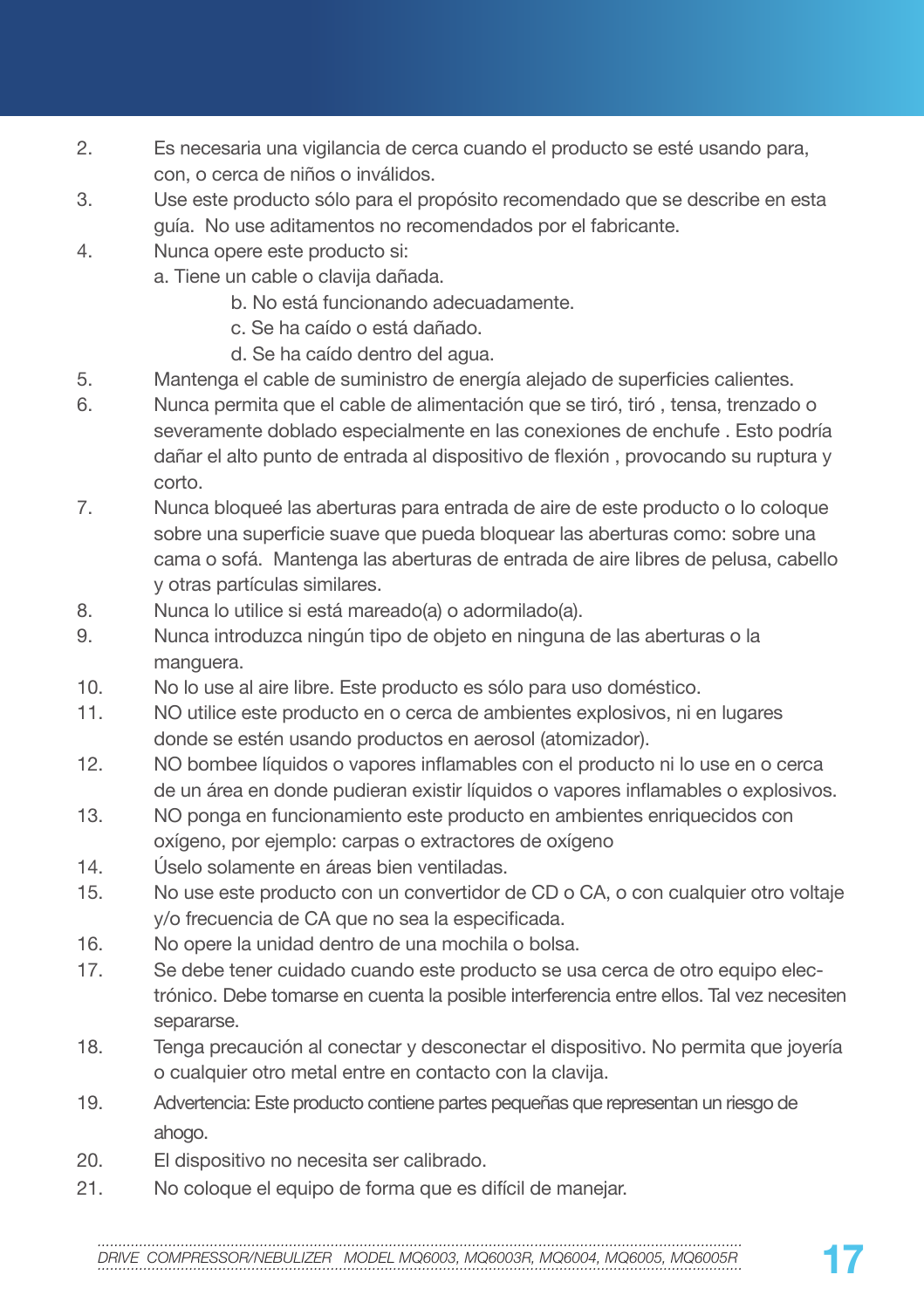- 22. Para evitar la estrangulación y el enredo, mantener el cable eléctrico y tubos de aire fuera del alcance de los niños pequeños.
- 23. El filtro de aire no deberá ser reparado o mantenido mientras el compresor está en uso.
- 24. Advertencia No se permite la modificación de este equipo.
- **NOTA** Esta unidad emplea una temperatura y/o un dispositivo limitante actual que apagará todo el producto y se presenta una falla o si el producto se usa de una manera equivocada, anormal o abusiva.
- **NOTA** Eso se debe al dispositivo de seguridad del interruptor térmico integrado en el motor. A medida que la unidad funciona genera calor y se calienta. Una vez que la unidad se enfríe volverá a funcionar normalmente. Si la unidad está funcionando por más de 30 minutos continuos, puede que el interruptor térmico se active y esto podría suspender el tratamiento del usuario.

Algunos modelos de este dispositivo tienen un enchufe polarizado (una hoja es más ancha que la otra). Como una opción de seguridad, este enchufé se podrá introducir en una toma de corriente solamente de una manera. Si el enchufe no cabe completamente dentro de la toma de corriente, voltéelo al otro lado. Si de todas maneras no cabe, póngase en contacto con un electricista calificado. No trate de deshabilitar esta opción de seguridad. Si es necesario reparar o reemplazar el cable o el enchufe, contacte a su proveedor calificado Drive.

**NOTA** Puede que las superficies exteriores de la unidad o el conector de salida de aire se calienten levemente durante el uso. También puede sentir aire tibio saliendo de las ventilas de los lados de la unidad. Esto es normal.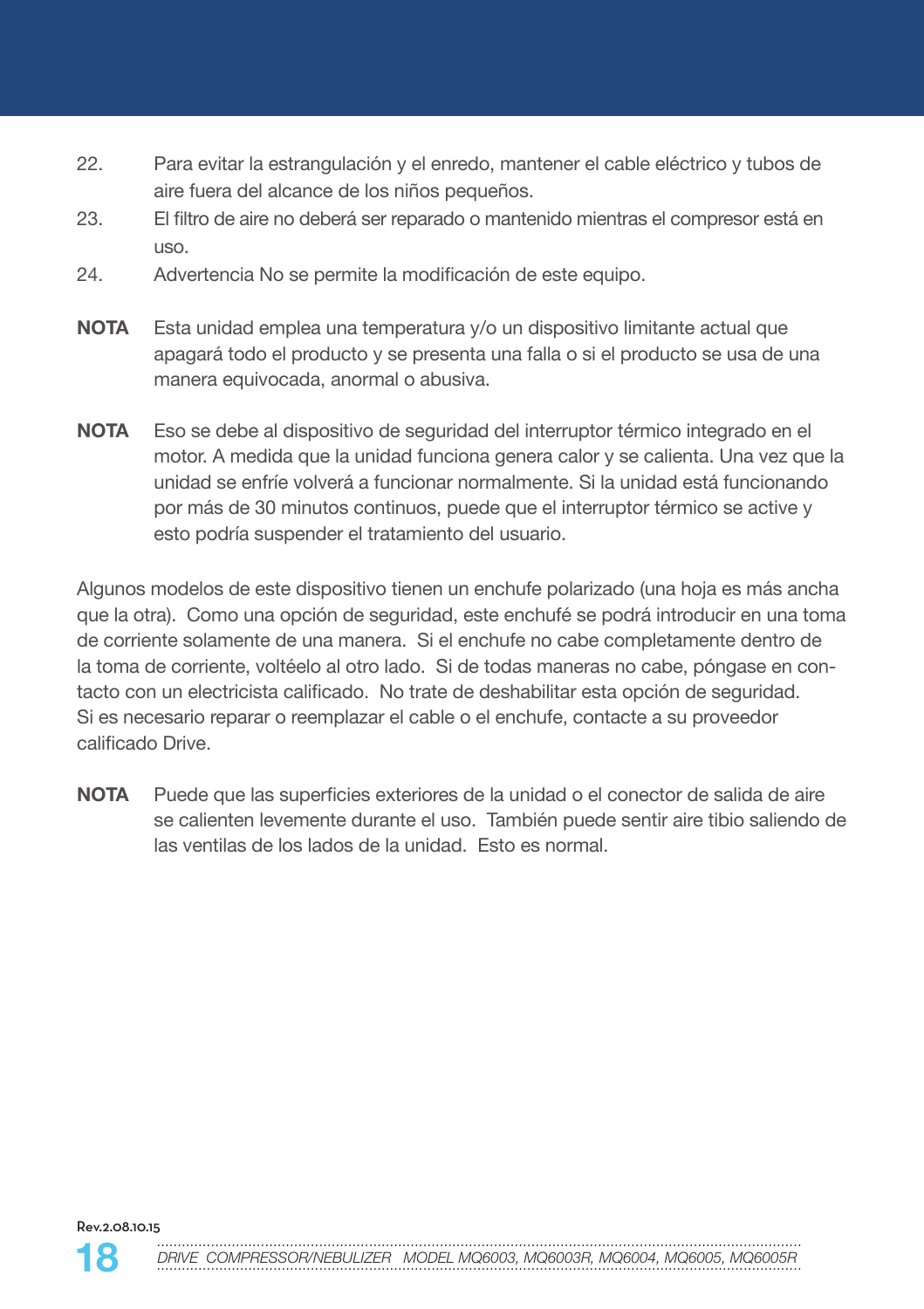Su doctor le ha recetado un medicamento líquido para tratar su enfermedad respiratoria. Para usar este medicamento líquido de la mejor manera, él ha recetado un compresor nebulizador de la marca Drive. Su compresor nebulizador Drive trabaja para convertir el medicamento a un rocío de partículas finas de alta calidad que penetran profundamente dentro de los pulmones.

Asegúrese de leer y entender la información en esta guía de instrucciones. Al seguir estas simples instrucciones y el consejo de su médico, su compresor se convertirá en una adición efectiva para su rutina terapéutica.

## **Declaración de Uso Deseado**

El compresor nebulizador Drive incluye un compresor de aire activado por CA que proporciona una fuente de aire comprimido para uso de salud doméstico. Este compresor se usa conjuntamente con un nebulizador de chorro (neumático) para convertir ciertos medicamentos inhalables en aerosol y para ser inhalados por un paciente. Este dispositivo puede ser usado con pacientes adultos o pediátricos.

**NOTA** Si usa un nebulizador que no sea distribuido por Drive, verifique que la presión y/o las características del flujo del nebulizador (cuando son activa dos por el compresor Drive) cumplen con las recomendaciones del fabricante del nebulizador.

## **¿Para Qué Se Usan Los Sistemas de Compresor Nebulizador?**

Las personas con problemas respiratorios, como asma, enfermedad pulmonar obstructiva crónica (EPOC) o fibrosis cística por lo general se les recetan medicamentos para minimizar o controlar los síntomas de su enfermedad.

Los sistemas de compresor nebulizador son un medio para que los medicamentos recetados lleguen a los pulmones.

Estos medicamentos y los sistemas de compresor nebulizador deben usarse como lo indique un médico para obtener los máximos beneficios. Los sistemas de compresor nebulizador pueden recetarse para uso diario o periódicamente a medida que se presenten los síntomas, como por ejemplo en la primavera cuando normalmente se presenta la fiebre del heno o las alergias.

## **¿Cómo Funciona un Compresor Nebulizador?**

La mayoría de las medicinas que se usan con un sistema compresor nebulizador están en forma líquida. Este medicamento líquido se coloca en la "taza" del nebulizador (vea por favor esta Guía de Instrucción para obtener información adicional sobre el uso adecuado de un nebulizador). El compresor, que está conectado con el nebulizador a través de un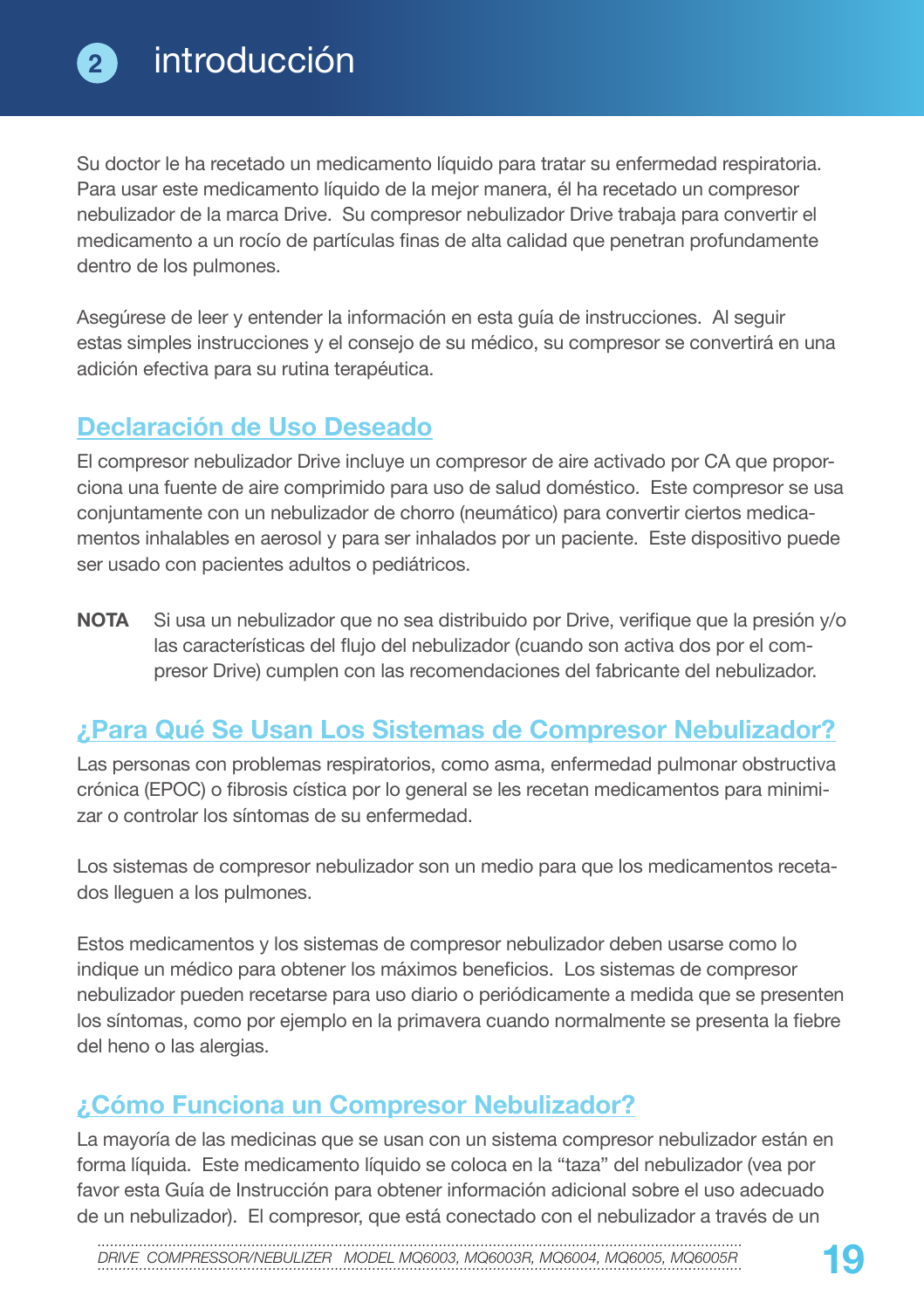tubo flexible, genera una presión y flujo de aire específico que esencialmente "activa" al ebulizador. El aire presurizado producido por el compresor inicia la habilidad del nebulizador de descomponer el medicamento líquido en una neblina muy fina. Esta neblina, por lo general conocida como nube de aerosol, es enviada a través del nebulizador y es nhalada dentro de los pulmones donde se absorbe la medicina. Por favor consulte su receta médica para saber la cantidad de medicamento líquido que debe colocar en el ebulizador. Si tiene cualquier pregunta sobre su medicamento o su uso, por favor contacte a su médico o farmacéutico.

## **¿Cómo Tomo un Tratamiento?**

Un nebulizador es el método de entrega óptimo de medicamento a los pulmones. Sin embargo, su uso puede ser difícil para algunos usuarios, especialmente si son niños muy pequeños. En este caso, puede usar una máscara de aerosol. Para asegurarse de usar la máscara adecuada, consulte por favor con su proveedor de cuidado de salud o médico. l aspecto más importante de tomar un tratamiento es el patrón de respiración del paciente mientras inhala la neblina de medicamento.

Siempre debe ser lento y profundo, al hacerlo se debe de tratar estar sentado derecho y respirar profundamente. Una regla general es tratar de respirar lo más hondo que se pueda de manera que se sienta como si los pulmones están completamente llenos de aire y tratar de inhalar aire adicional si es posible.

Si es posible, contenga la respiración, a menos que su médico le indique lo opuesto, y luego exhale lentamente a través de la boquilla o máscara del nebulizador. El contener la respiración después de inhalar el medicamento permite la absorción óptima del medicamento en los pulmones.

Repita este patrón de respiración durante todo el tratamiento.

La longitud del tratamiento puede durar de 5 a 20 minutos, dependiendo de la cantidad de medicamento y el funcionamiento de su sistema de compresor nebulizador. Cuando ya no pueda ver nada de medicamento en la taza del nebulizador y si nebulizador ha dejado de producir neblina, ha terminado el tratamiento. Apague su compresor y siga las instrucciones de limpieza que se encuentran en la guía de instrucciones.

Si tiene preguntas adicionales en cuando a su equipo, medicamento o tratamiento, por favor consulte con su médico.

Rev.2.08.10.15

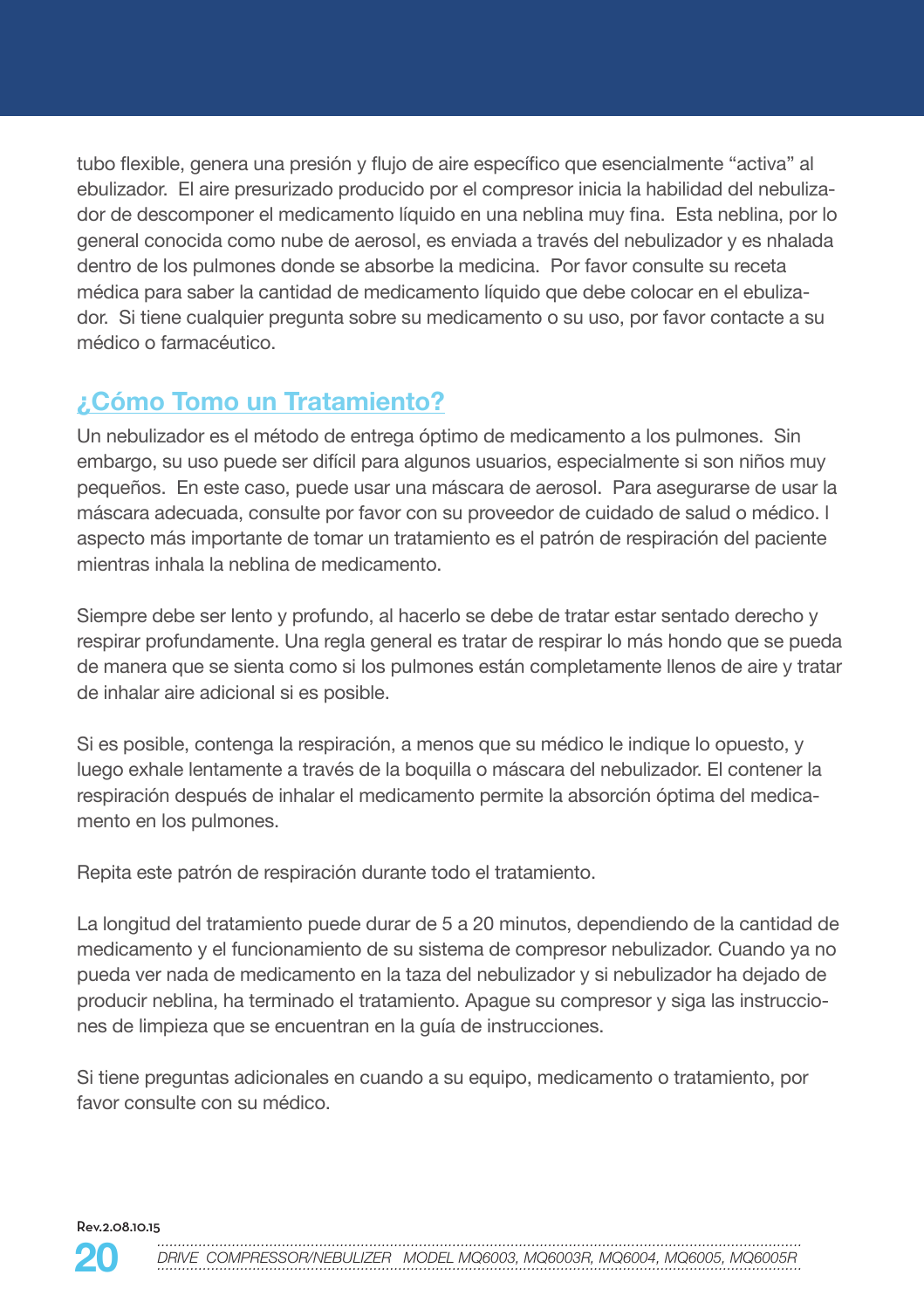

| <b>MODELOS</b>   | <b>DESCRIPCIONES</b>                                                                        |
|------------------|---------------------------------------------------------------------------------------------|
| MQ6003           | Panda Pediátrica nebulizador con Desechable Neb Kit & bolsa de<br>Transport                 |
| MQ6003R          | Panda Pediátrica nebulizador con<br>Reutilizable y kit desechable & bolsa de Transport      |
| MQ6004           | Panda Nebulizer with Disposable Neb Kit, no bolsa de Transport                              |
| MQ6005           | Rosa Panda Pediátrica Nebulizador Desechable con Neb Kit, Sin bolsa<br>de Transport         |
| MQ6005R          | Rosa Panda Pediátrica Nebulizador con<br>Reutilizable y kit desechable & bolsa de Transport |
| <b>MQ6003NEU</b> | Panda Nebulizador, 220v                                                                     |
| MQ6005EU         | Rosa Panda Nebulizador, 220 v                                                               |

## **Accesorios Disponibles**

| 18254       | Nebulizador reutilizable (10/cs)                 |
|-------------|--------------------------------------------------|
| 18260       | JetNeb Nebulizador reutilizable (12/cs)          |
| NEB KIT 500 | Estuche desechable 500 del nebulizador con       |
|             | pico y boquilla, tubo de 7' (50/cs)              |
| NEB KIT 600 | Estuche 600 de máscara para aerosol y            |
|             | pico para adultostubo de 7' (50/cs)              |
| MASK 001A   | Máscara para aerosol para adultos (50/cs)        |
| MASK 001P   | Máscara para aerosol para uso pediátrico (50/cs) |
| NEB KIT 700 | Estuche 700 de máscara para aerosol y pico       |
|             | para uso pediátrico, tubo de 7'                  |
| MQ0054      | Filtros de repuesto                              |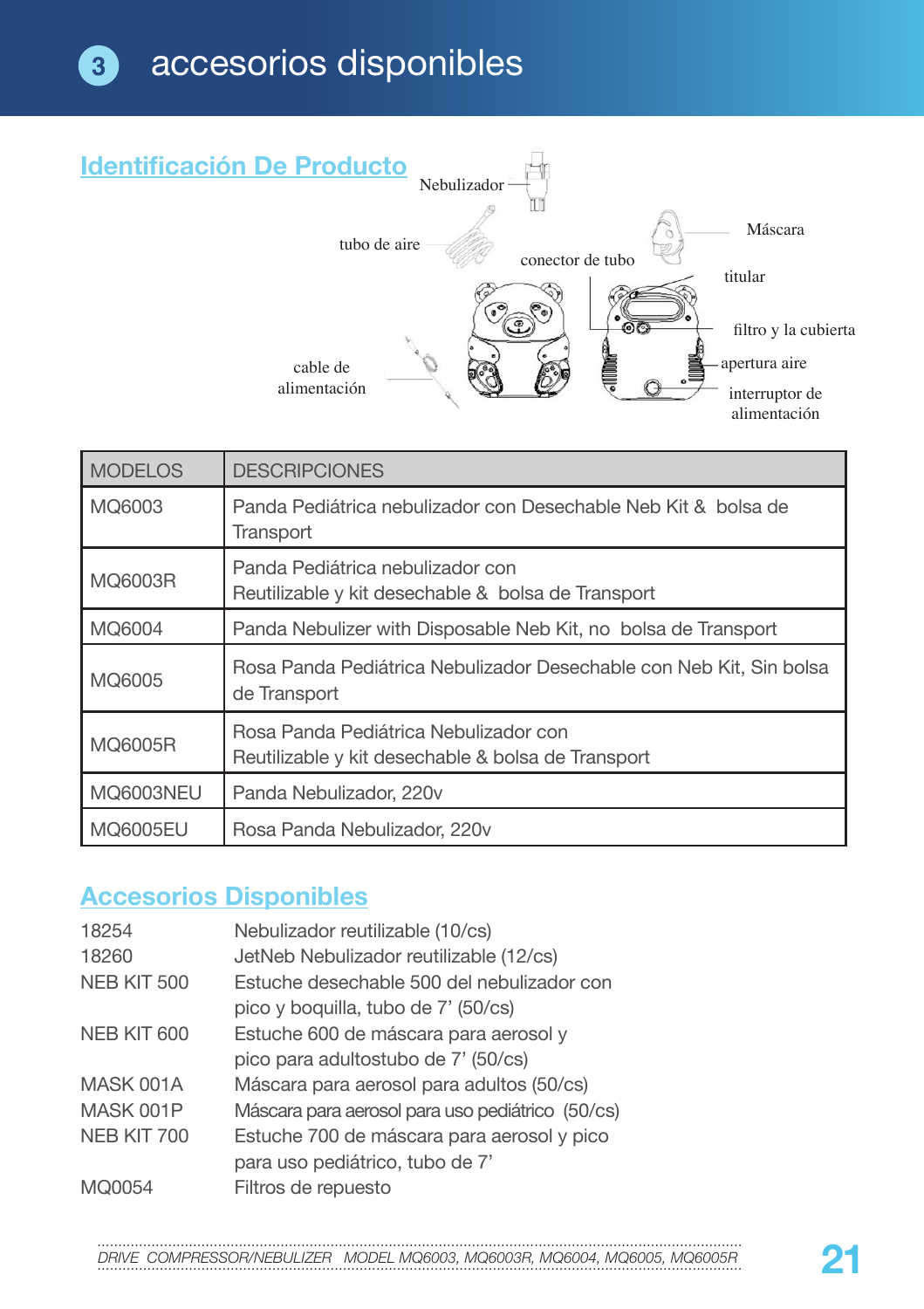### **Como Operar Su Compresor**

| <b>NOTA</b>              | Antes de la operación inicial, el montaje de la taza del nebuli- |
|--------------------------|------------------------------------------------------------------|
|                          | zador se debe limpiar después de las instrucciones descritas     |
|                          | en la sección de la "limpieza".                                  |
| <b>La ADVERTENCIA</b>    | Antes de conectar el cable eléctrico, se cerciora de que el      |
|                          | interruptor (CON./DESC.) de la entrada-salida esté en la         |
|                          | posición de O (APAGADO). El enchufe también se sirve para        |
|                          | desconectar el dispositivo.                                      |
| Operación diaria del uso |                                                                  |
| PRECAUCIÓN               | El compresor de se diseña para el uso intermitente sola-         |
|                          | mente. No funcionarlo continuamente por más de 20 minutos        |

para un no reutilizable sin apagarlo y después de un período de enfriamiento por enos 40 minutos.

- 1. Antes de que cada uso examine el montaje de la taza del compresor y del nebulizador para saber si hay daño o desgaste, substituir según lo necesitado.
- 2. Colocar el compresor de en la tabla o la otra superficie estable plana. Estar seguro que usted puede alcanzar fácilmente los controles cuando está asentado. No utilizar este dispositivo en el piso.
- 3. Con el interruptor en la posición de O (APAGADO), tapar el cable eléctrico en un enchufe de pared eléctrico apropiado.
- 4. Conectar un extremo de la tubería con el conectador del aire-enchufe del compresor.
- 5. Montar la taza del nebulizador y agregar la medicación indicada a la taza del nebulizador antes de usar.
- 6. Atar el otro extremo de la tubería en el conectador de la entada de aire fundado en la parte inferior de la taza del nebulizador.
- 7. Girar el compresor de presionando el interruptor a la posición de I (ENCENDIDO) y comenzar el tratamiento.
- 8. Si el tratamiento necesita ser interrumpido,presionar simplemente el interruptor a
- la posición de O (APAGADO).
- 9. Cuando el tratamiento es completo, apagar el compresor presionando el interruptor a la posición de O (APAGADO) y desenchufar la unidad del enchufe eléctrico.
- 10. Desenchufe siempre el aparato inmediatamente después de su uso.



 Equipo no conveniente para el uso en presencia de una mezcla anestésica inflamable con aire o con oxígeno o el óxido nitroso. Este dispositivo no tiene.

Rev.2.08.10.15

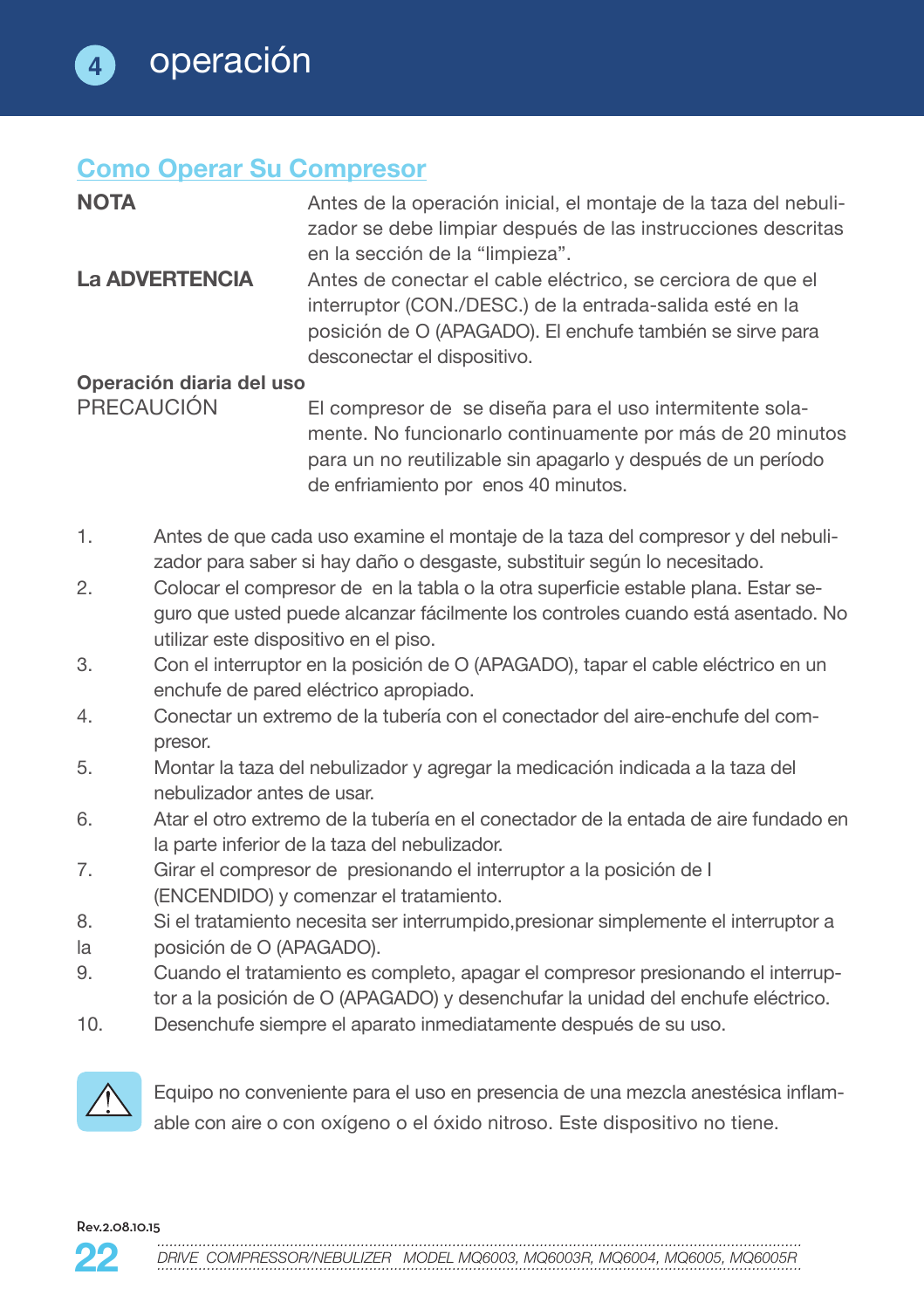- 11. NO utilice este producto en o cerca de ambientes explosivos, ni en lugares donde se estén usando productos en aerosol (atomizador).
- 12. NO bombee líquidos o vapores inflamables con el producto ni lo use en o cerca de un área en donde pudieran existir líquidos o vapores inflamables o explosivos.
- 13. NO ponga en funcionamiento este producto en ambientes enriquecidos con oxígeno, por ejemplo: carpas o extractores de oxígeno
- 14. Úselo solamente en áreas bien ventiladas.
- **NOTA** No exceder de 30 minutos de funcionamiento continuo.
- **NOTA** Eso se debe al dispositivo de seguridad del interruptor térmico integrado en el motor. A medida que la unidad funciona genera calor y se calienta. El interruptor térmico cortará el suministro eléctrico a la unidad si la temperatura interna llega a un nivel inseguro. Una vez que la unidad se enfríe volverá a funcionar normalmente. Si la unidad está funcionando por más de 30 minutos continuos, puede que el interruptor térmico se active y esto podría suspender el tratamiento del usuario.
- 1. El motor de este dispositivo tiene un protector térmico incorporado. En caso de que el motor de sobrecalentamiento, el protector se apagará automáticamente el motor. Si esto ocurre, apague la I / O (ON / OFF) el interruptor a la posición O (OFF) y deje que el motor se enfríe durante unos 30 minutos antes de encenderlo de nuevo.
- 2 Si el protector de sobrecarga apaga el motor con frecuencia, usted puede tener una situación de tensión inestable.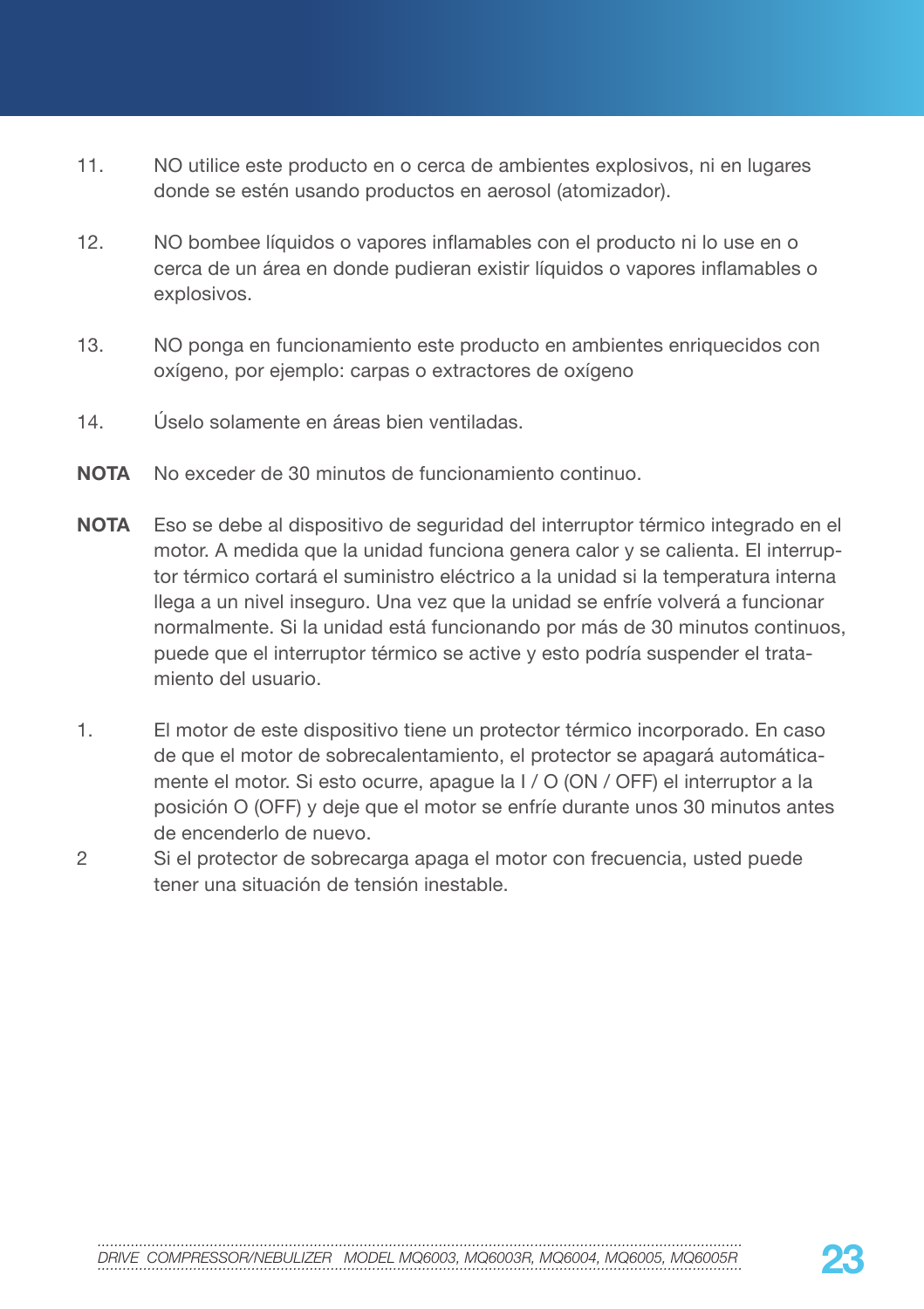## **Limpieza del Nebulizador**

Todas las partes del nebulizador, con excepción de los tubos,deben limpiarse de acuerdo a las siguientes instrucciones.

Su médico y/o proveedor Drive puede especificar un cierto procedimiento de limpieza. De ser así, siga sus recomendaciones.

**ADVERTENCIA** Para evitar el posible riesgo de infección por medicamente contaminado, se recomienda limpiar el nebulizador después de cada tratamiento.



Se recomienda desinfectarlo una vez por día.

Con el fin de disminuir el riesgo de contaminación, tazas nebulizador son sólo para uso en un solo paciente.

Limpieza después de cada uso:

- 1. Con el interruptor en la posición de apagado "Off", desconecte el cable de la toma de la pared.
- 2. Desconecte el tubo del conector de entrada de aire y colóquelo a un lado.
- 3. Desarme la boquilla o la máscara de la tapa. Abra el nebulizador al girar la tapa hacia la izquierda y quitar el deflector.
- 4. Lave todos los artículos, con excepción de los tubos, en una solución de detergente para lavar trastes y agua caliente. Enjuague bajo agua caliente de la llave por 30 segundos para eliminar el residuo de detergente. Permita que se sequen al aire.
- 5. Sólo para nebulizadores reutilizables, se pueden limpiar diariamente en la parte superior de la lavadora para trastes o con el procedimiento de limpieza mencionado arriba.

El Nebulizador Reutilizable Drive se puede lavar en lavadoras de trastes, pero no coloque ninguna parte del Nebulizador Reutilizable Drive en una lavadora de trastes automática; el hacerlo puede dañar las partes.

#### **Desinfectar diariamente:**

- 1. Usando un recipiente o tazón limpio, remoje las partes en tres partes de agua caliente y una parte de vinagre blanco por 30 minutos o use un desinfectante médico contra bacterias-gérmenes que puede obtener de su proveedor. Asegúrese de seguir cuidadosamente las instrucciones del fabricante.
- 2. Con las manos limpias, saque los artículos de la solución desinfectante, enjuague

#### Rev.2.08.10.15



**A iPRECAUCION!**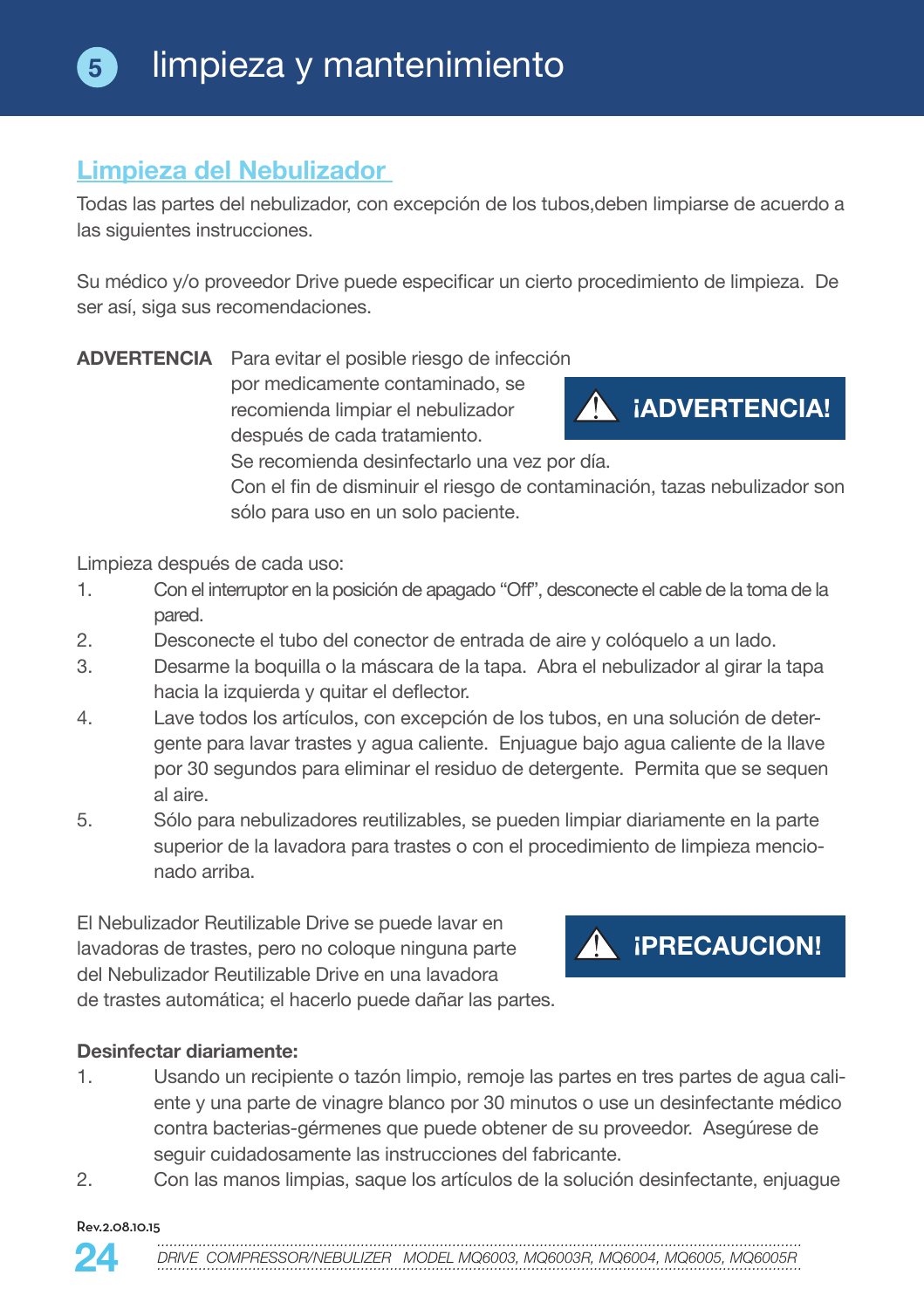bajo el agua caliente de la llave y déjelos secar al aire sobre una toalla limpia de papel. Guárdelos en una bolsa de plástico con cierre hermético.

**NOTA** No seque las partes del nebulizador con una toalla seca; esto puede contaminarlos.

**Para evitar el posible riesgo de infección de soluciones de limpieza contaminadas, siempre prepare una solución nueva para cada ciclo de limpieza y deseche la solución después de cada uso.** 



3. Mantenga la superficie externa de los tubos libre de polvo al limpiarla regularmente. Los tubos del nebulizador no tienen que lavarse debido a que solo pasa por ellos aire filtrado.

**NOTA** El Nebulizador Desechable Drive durará al menos 15 días e incluso más, dependiendo del uso. Una limpieza adecuada ayudará a ampliar la vida del nebulizador. Debido a que es desechable, recomendamos que tenga un nebulizador extra a la mano en todo momento. El Nebulizador Reutilizable Drive se puede lavar en la lavadora de platos y debe limpiarse y se puede usar por hasta un año.

Limpieza del Compressor

- 1. Con el interruptor en la posición de apagado "Off", desconecte el cable de la toma de la pared.
- 2. Limpie la parte externa del gabinete del compresor con un paño limpio y húmedo cada dos o tres días para mantenerlo libre de polvo.

**No lo sumerja en agua, al hacerlo resultará en daño al compresor. ¡PELIGRO!**



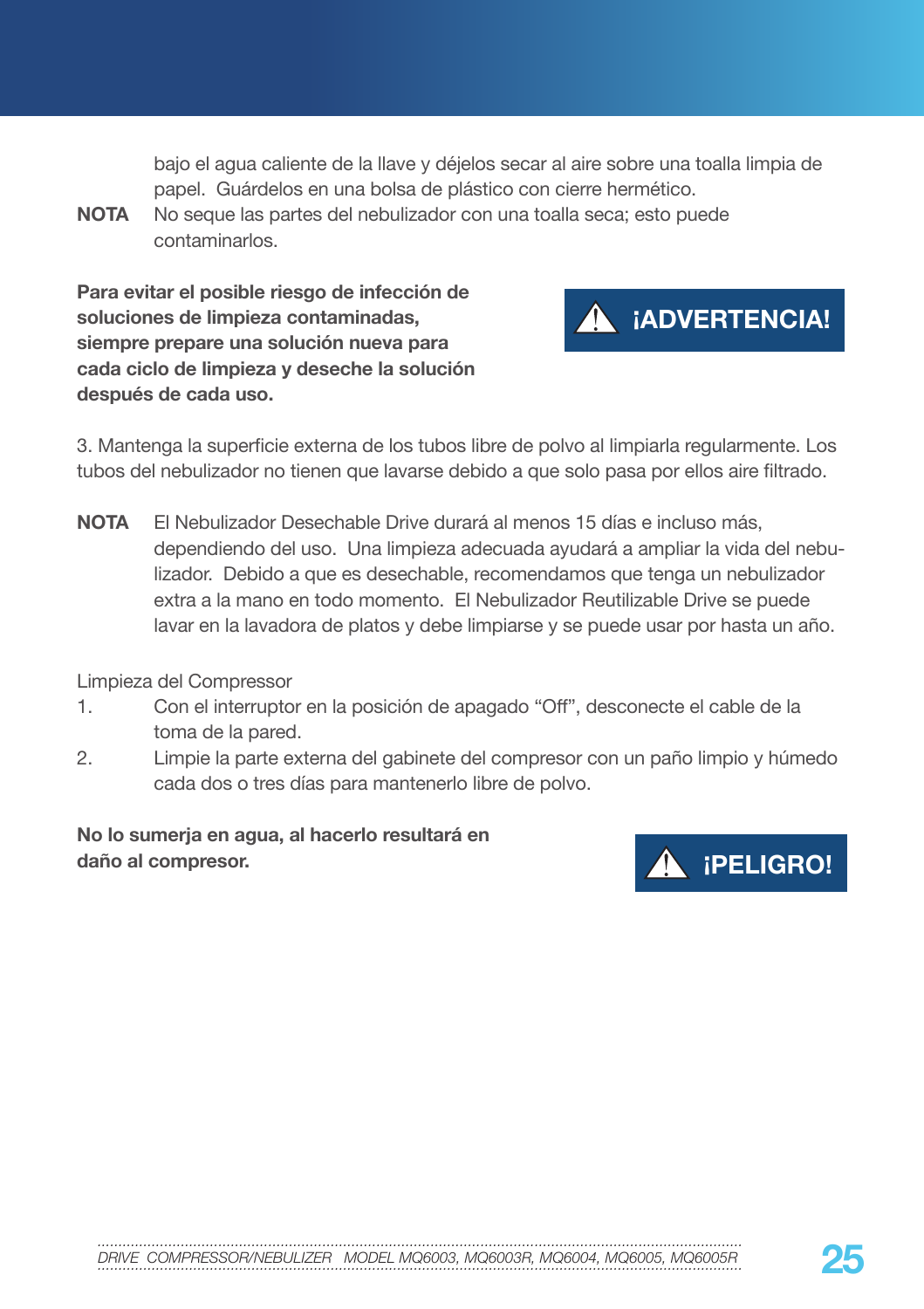## **Cambio del Filtro**

- 1. Debe cambiar el filtro cada 6 meses o antes si el filtro se decolora.
- 2. Quite el filtro (Fig. A) al agarrarlo firmemente y sacarlo hacia afuera de la unidad. Tire el filtro usado.
- 3. Reemplácelo con un nuevo filtro Drive. Puede comprar filtros adicionales de su proveedor Drive.
- 4. Empuje el nuevo filtro en su posición.

**No vuelva a usar o lave el filtro ni lo reemplace con cualquier otro tipo de material como tela para reemplazar el filtro Drive de entrada de aire. Resultará en daño al compresor.**

## **Mantenimento**

Todo el mantenimiento debe de realizarse por personal calificado Drive o de un centro de servicio autorizado.

**Cubierta del filtro**

 $\bullet$ 

**Peligro de descarga eléctrica. No quite el gabinete del compresor. Todo el desarmado y mantenimiento debe hacerlo un proveedor calificado Drive.**



**¡PRECAUCIÓN!**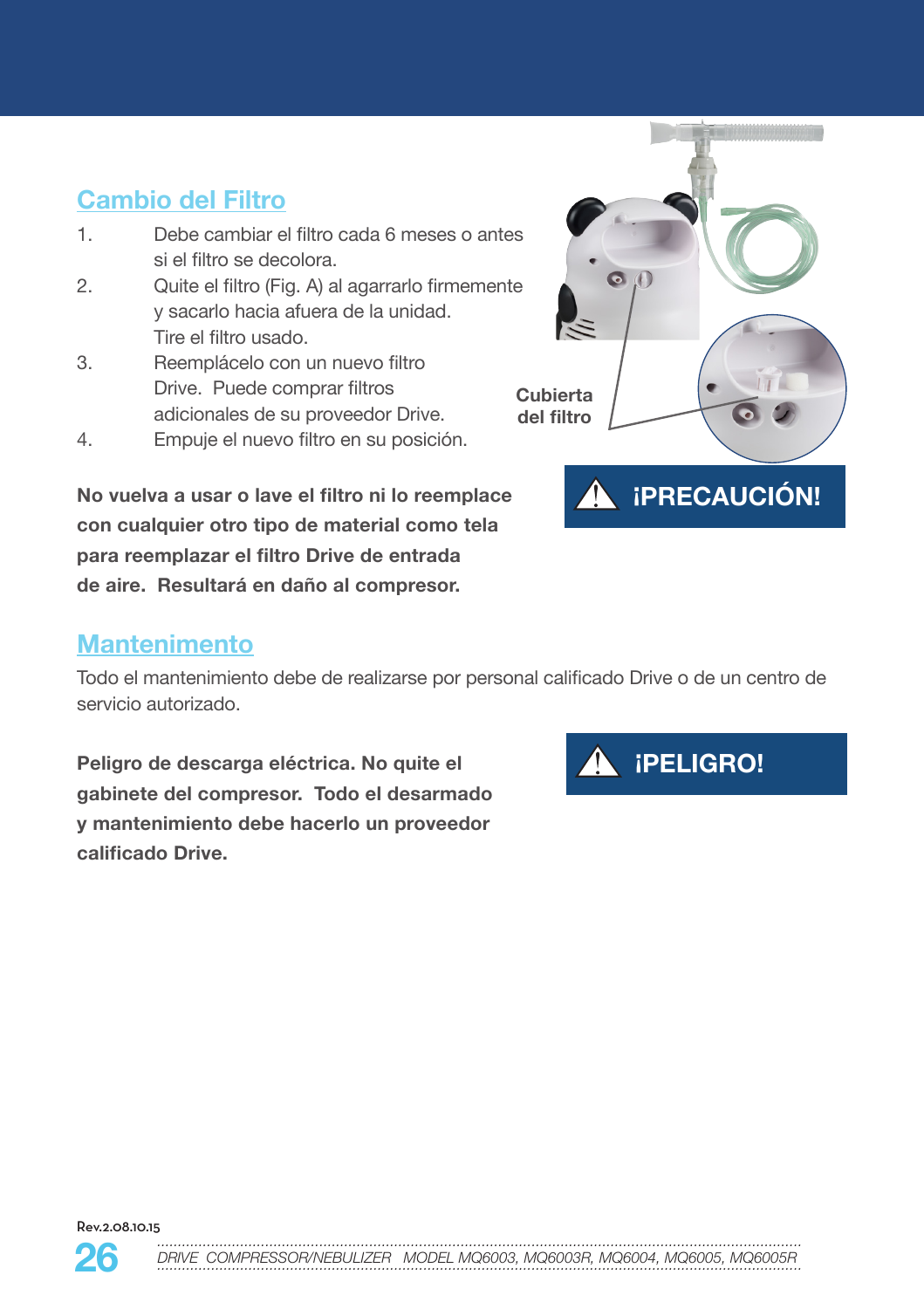| Tamaño                            | 7.4 in x 6.7 in x 5.4                         |
|-----------------------------------|-----------------------------------------------|
| Peso                              | 3.52 lbs                                      |
| Voltaje de Operación              | AC 120V, 60Hz / 230V, 50Hz                    |
| Consumo De Energía                | 110W                                          |
| Rango de Temperatura de           |                                               |
| Almacenaje/Transporte             | -4 to 158°F, (-20 to 70°C)                    |
| Rango de Humedad de               |                                               |
| Almacenaje/Transporte             | $10 - 90\%$ RH                                |
| Humedad de Operación              | 10 – 90% RH sin condensación                  |
| Rango de Temperatura de Operación | 50 to 104 $\degree$ F, (10 to 40 $\degree$ C) |
| Compresor de Flujo de Aire Libre  | 5-8 LPM                                       |
| Presión Máximo                    | 39 psig o más de / 172 KPa                    |
| Gama De Presión De Funcionamiento | 8-13 PSI                                      |
| Funcionamiento Nivel de ruido     | $< 60$ dBA                                    |

### **Clasificaciones de equipo:**

Protección contra descarga eléctrica: Clase II

Grado de protección contra choque eléctrico: Tipo BF

El equipo no es adecuado para usarse en la presencia de una mezcla anestésica inflamable con aire, oxígeno u óxido nitroso.

Forma de operación: Operación continua

No está diseñado para usarse con oxígeno o en ambientes enriquecidos con oxígeno.

\*Las condiciones puede variar en base a la altitud sobre el nivel del mar, la presión barométrica y la temperatura.

\*\*Valor determinado con una velocidad de flujo mínimo a

través del nebulizador (20oC, nivel del mar). No se utilizaron materiales peligrosos en la construcción de esta unidad, por lo tanto, no existen riesgos conocidos relacionados con la eliminación del equipo. Este producto cumple con el siguiente estándar de compatibilidad electromagnética: IEC 60601-1-2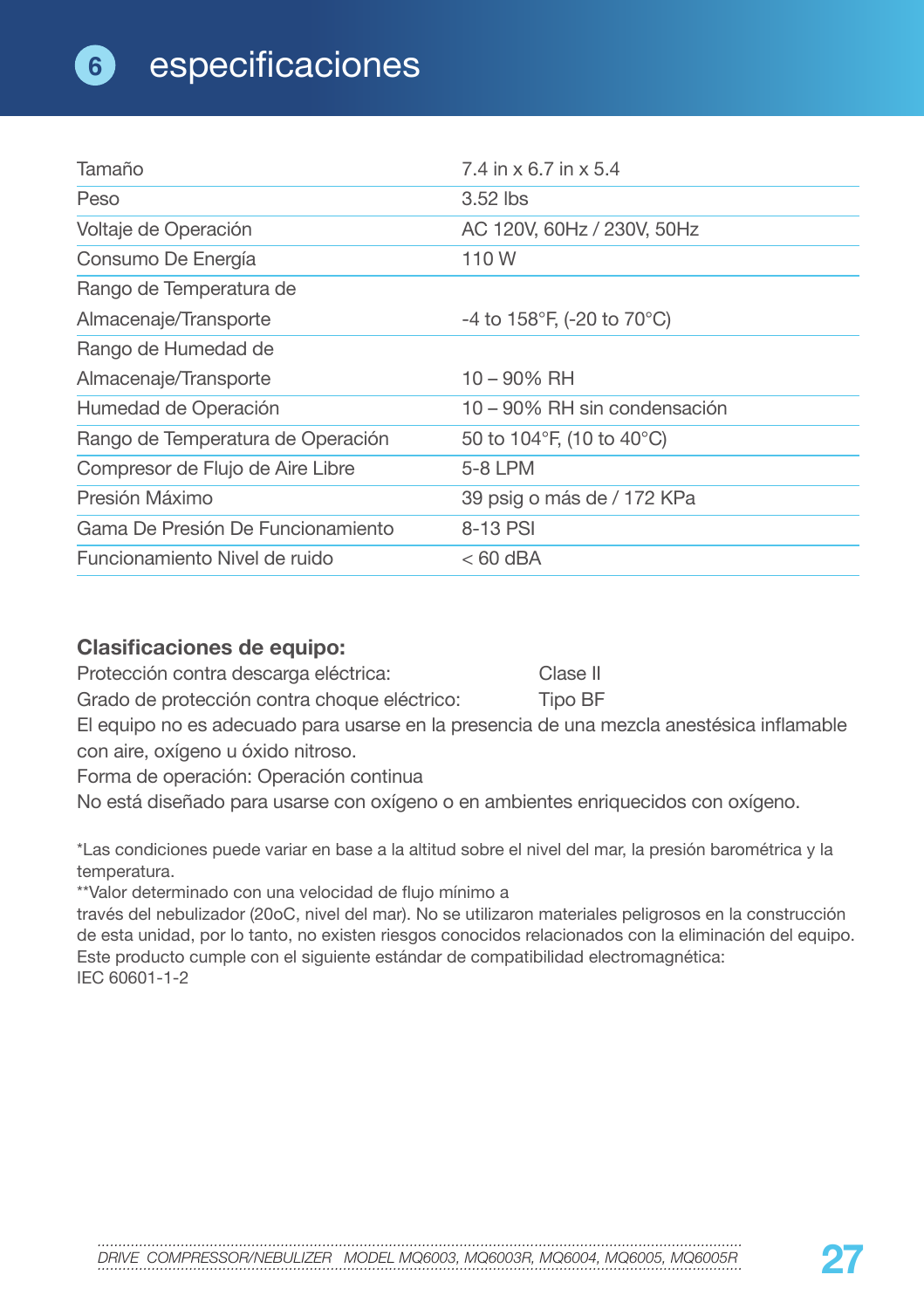### **Distancias de separación recomendadas entre equipo de comunicación RF portátil y móvil y el Power Neb Ultra Compresor Nebulizador 18080, 18081, 18082**

El Power Neb Ultra Compresor Nebulizador está diseñado para usarse en un ambiente electromagnético en donde las alteraciones por RF radiado estén controladas. El cliente o el usuario del Power Neb Ultra Compresor Nebulizador puede ayudar a prevenir la interferencia electromagnética al mantener la distancia mínima entre el equipo de comunicaciones RF portátil o móvil (transmisores) y el Power Neb Ultra Compresor Nebulizador como se recomienda a continuación, de acuerdo a la máxima energía de salida del equipo de comunicación.

| Máxima energía de<br>salida del trasmisor<br>W | Distancia de separación de acuerdo a la frecuencia del trasmisor<br>m |                                        |                                         |
|------------------------------------------------|-----------------------------------------------------------------------|----------------------------------------|-----------------------------------------|
|                                                | 150 kHz a 80 MHz<br>$d = 1.2 \sqrt{P}$                                | 80 MHz a 800 MHz<br>$d = 1.2 \sqrt{P}$ | 800 MHz a 2,5 GHz<br>$d = 2.3 \sqrt{P}$ |
| 0,01                                           | 0.12                                                                  | 0.12                                   | 0.23                                    |
| 0,1                                            | 0.38                                                                  | 0.38                                   | 0.73                                    |
|                                                | 1.20                                                                  | 1.20                                   | 2.30                                    |
| 10                                             | 3.79                                                                  | 3.79                                   | 7.27                                    |
| 100                                            | 12.00                                                                 | 12.00                                  | 23.00                                   |

Para trasmisores clasificados con la máxima energía de salida y no especificados anteriormente, se recomienda una distancia de separación en metros (m) que puede calcularse usando la ecuación correspondiente a la frecuencia del trasmisor, en donde 'P' es la clasificación de energía de salida máxima del trasmisor en watts (W) de acuerdo al fabricante del trasmisor.

NOTA 1: A 80 MHz y 800 MHz, se aplica la distancia de separación para el rango de frecuencia más alto.

NOTA 2: Puede que estas pautas no correspondan a todas las situaciones. La propagación electromagnética se ve afectada por la absorción y reflexión de estructuras, objetos y personas.

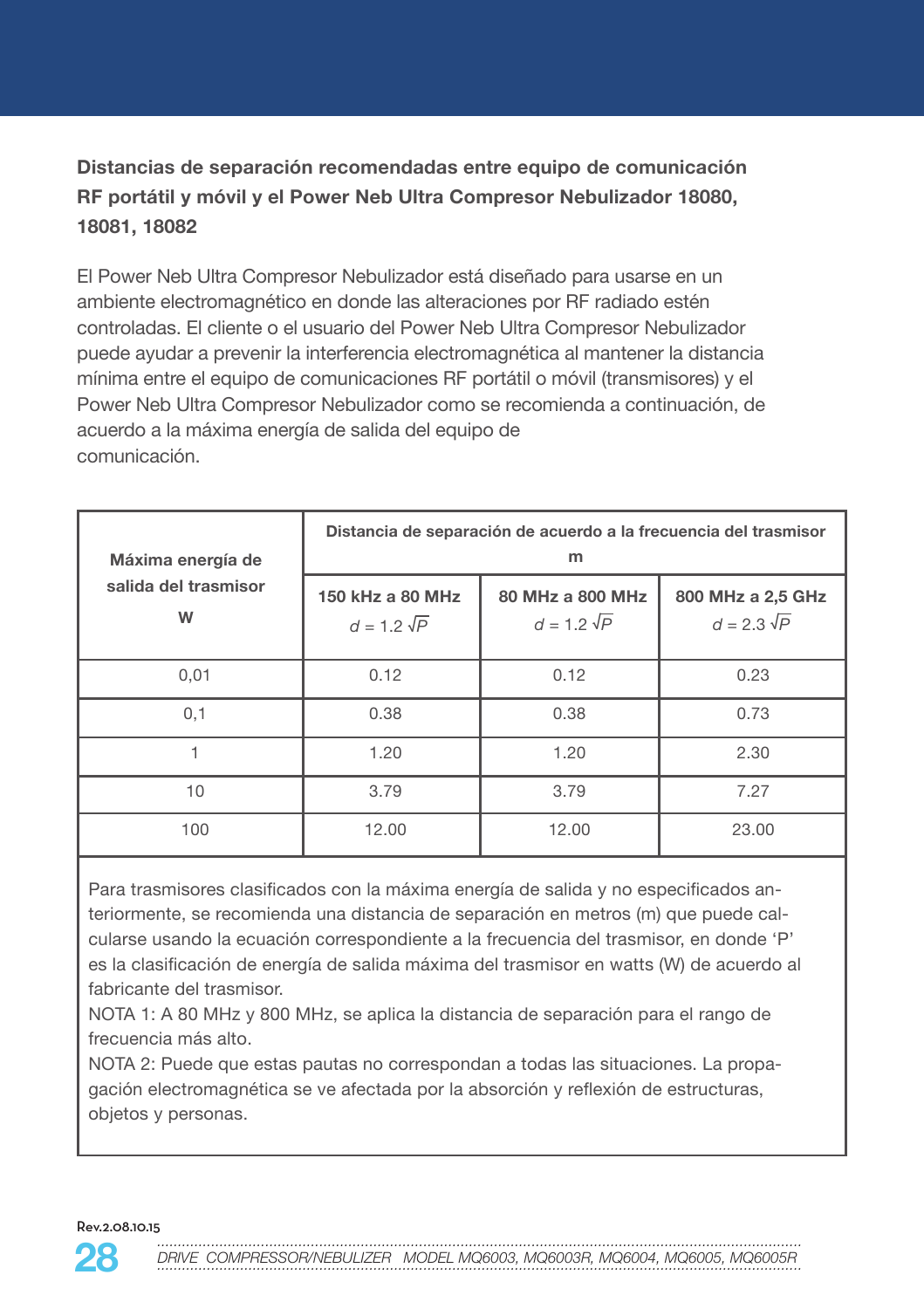### **Garantía Limitada de Cinco Años en las Partes del Compresor**

Su producto marca Drive está garantizado de no tener defectos en los materiales y la fabricación por cinco años desde la compra por el consumidor original.

Este aparato fue construido de acuerdo a estándares rigurosos y cuidadosamente inspeccionado previo a su envío. Estos 5 años de Garantía Limitada son una expresión de nuestra confianza en los materiales y la fabricación de nuestros productos y nuestra seguridad para el consumidor dada por años de servicios confiables.

Esta garantía no cubre fallas del aparato debidas a mal uso o negligencia por parte del propietario, o por el uso y desgaste normales. Esta garantía no se extiende a los componentes no durables que están sujetos a desgaste normal y necesitan reemplazo periódico.

Si usted tiene alguna pregunta acerca de su aparato Drive o esta garantía, por favor contacte a un representante autorizado de Drive.

## **Guarde Estas Instrucciones**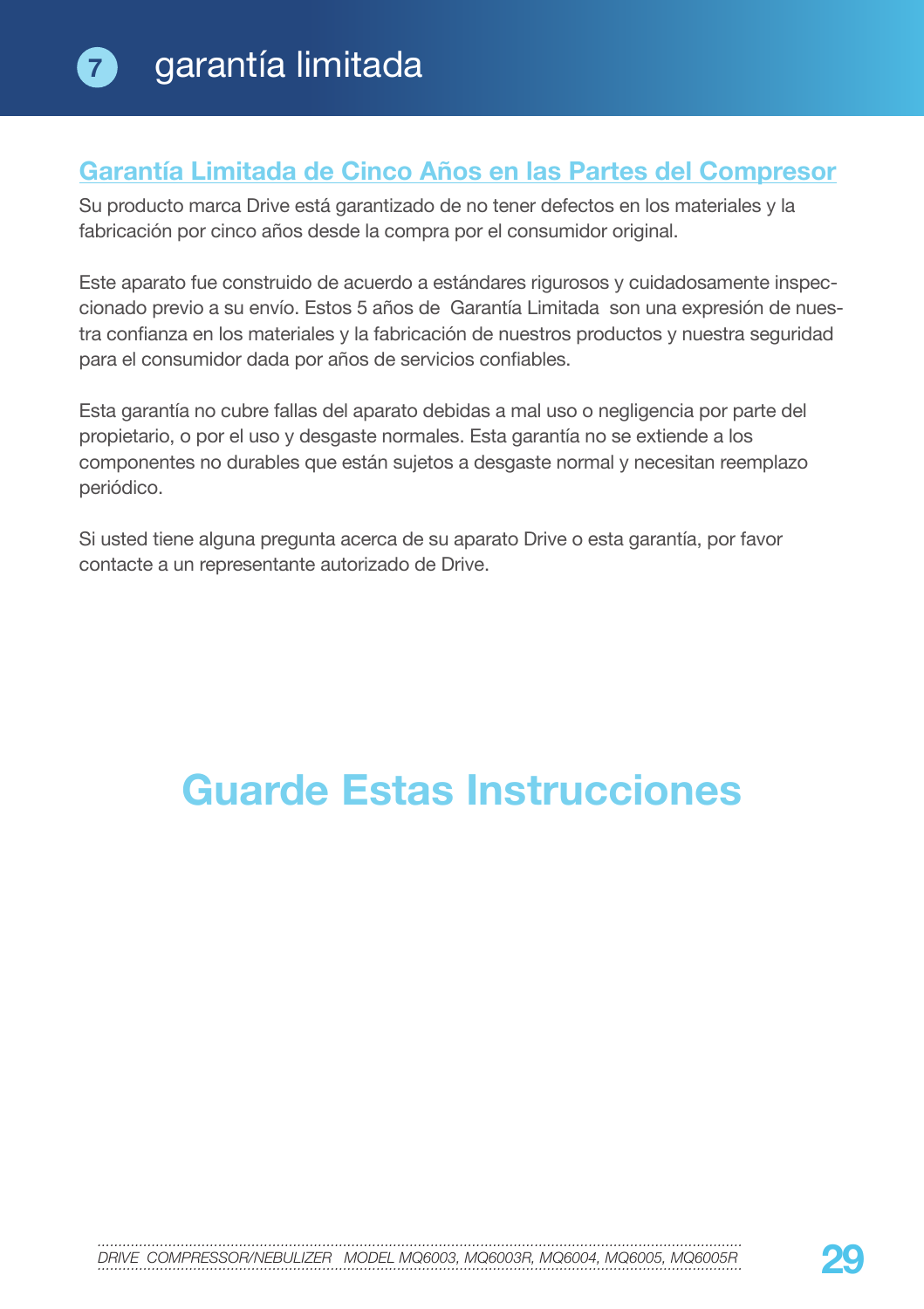#### misas en garde importantes **1**





clées selon les directives EC 2002/96/EC – Waste Electrical and Electronic Equipment (WEEE).



Attention,



type BF Cet appareil contient des composantes électriques et/ou électroniques qui doivent être recy-

Marche **Arrêt Arrêt** Arrêt Arrêt Arrêt Arrêt Arrêt Arrêt Arrêt Arrêt Arrêt Arrêt Arrêt Arrêt Arrêt Arrêt Arrêt A la notice d'emploi



L'équipement de Classe 2



Reportez-vous à l'instruction manuel / livret

## **Mises en Garde Importantes**

Prenez les précautions d'usage lorsque vous utilisez des appareils électriques, et en particulier si des enfants sont présents. Lisez ces instructions avant d'utiliser cet appareil. Les renseignements importants sont mis en évidence par ces termes :

| <b>DANGER</b>        | Note extrêmement importante concernant un risque de blessure grave<br>ou de décès. |
|----------------------|------------------------------------------------------------------------------------|
| <b>AVERTISSEMENT</b> | Renseignements sécuritaires concernant un risque de blessure grave.                |
| <b>ATTENTION</b>     | Renseignement permettant d'éviter d'endommager l'appareil.                         |
| <b>NOTE</b>          | Renseignement qui mérite votre attention.                                          |

## **Lisez Toutes Ces Instructions Avant L'Utilisation**

### **Pour réduire les risques de décharge électrique**

1. Débranchez toujours cet appareil immédiatement après avoir terminé de l'utiliser.



**AVERTISSEMENT!**

- 2. Ne l'utilisez pas au bain.
- 3. Ne placez pas et ne rangez pas l'appareil à un endroit d'où il pourrait tomber dans un lavabo ou un bain.
- 4. Ne le placez pas et ne le laissez pas tomber dans l'eau ou tout autre liquide.
- 5. Ne tentez pas de récupérer cet appareil s'il est tombé à l'eau. Débranchez-le immédiatement.

**ATTENTION:** Si l'une des parties du boîtier du moteur devrait se détacher ou cassé exposer le moteur ou de toute autre opération de composant électrique devrait être arrêté immédiatement pour éviter les blessures ou autres dommages du produit.

### **Pour réduire le risque de brûlure, de décharge électrique, d'incendie ou de blessures aux personnes**

- 1. Cet appareil ne doit jamais être laissé sans surveillance lorsqu'il est branché.
- 2. L'utilisation de cet appareil par ou près d'enfants ou de personnes invalides doit faire l'objet d'une surveillance étroite.
- Rev.2.08.10.15 d'équipement supplémentaire non recommandé par le fabricant. 3. Utilisez cet appareil comme décrit dans le présent guide. N'utilisez pas



*...........................................................................................................................................................* DRIVE COMPRESSOR/NEBULIZER MODEL MQ6003, MQ6003R, MQ6004, MQ6005, MQ6005R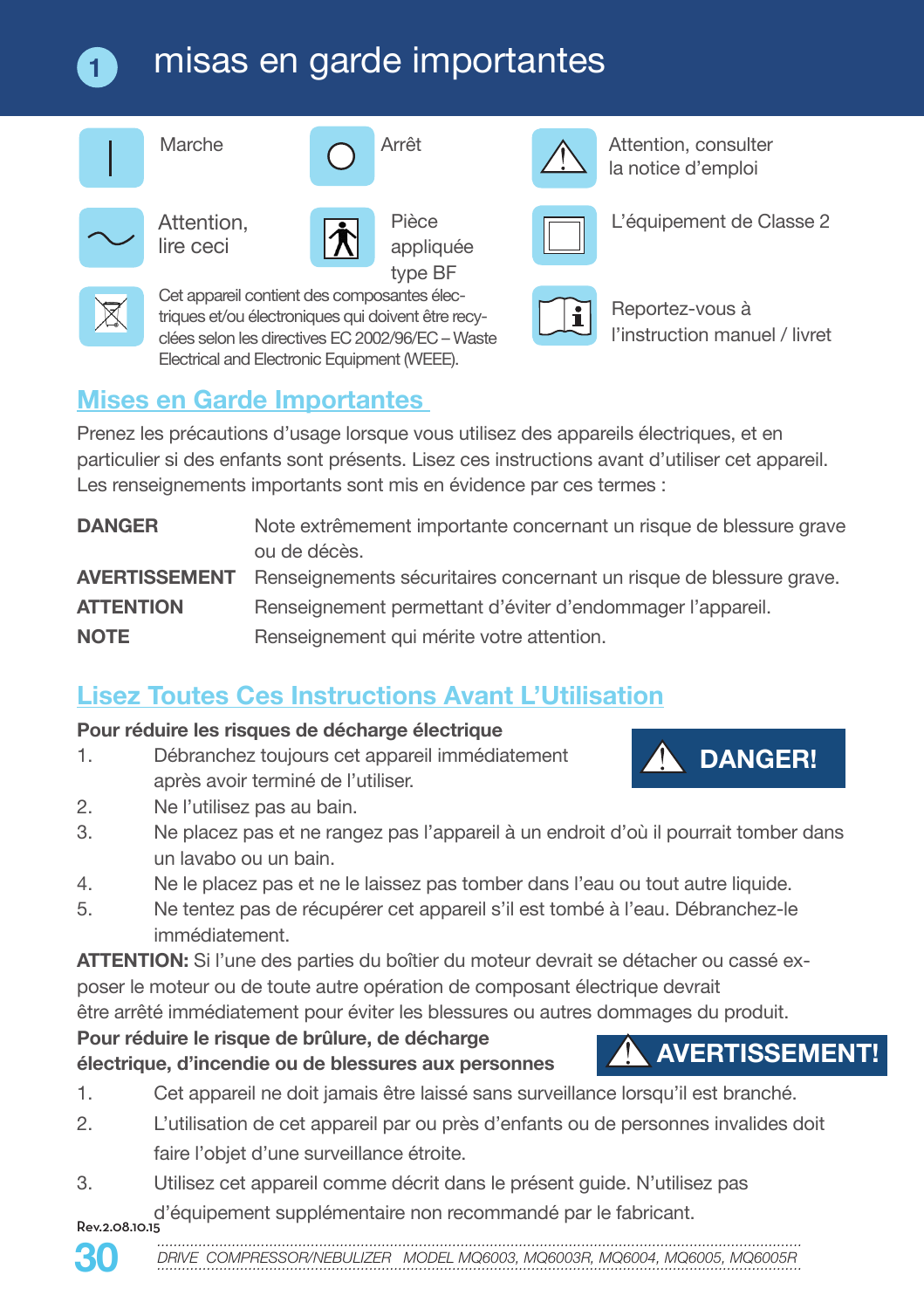- 4. N'utilisez jamais cet appareil:
	- a. si sa fiche ou son cordon d'alimentation est endommagé;
	- b. s'il ne fonctionne pas normalement;
	- c. s'il est tombé ou est endommagé;
	- d. s'il est tombé à l'eau.
- 5. Éloignez le cordon d'alimentation des sources de chaleur.
- 6. Nunca permita que el cable de alimentación que se tiró, tiró , tensa, trenzado o severamente doblado especialmente en las conexiones de enchufe . Esto podría dañar el alto punto de entrada al dispositivo de flexión , provocando su ruptura y corto.
- 7. Ne bloquez jamais les ouvertures d'aération de l'appareil et ne le placez pas sur unesurface molle comme un lit ou un divan, ce qui pourrait bloquer les ouvertures d'aération. Assurez-vous que les ouvertures ne sont pas obstruées par la poussière, des cheveux ou d'autres particules semblables.
- 8. N'utilisez pas l'appareil en état de fatigue ou pendant le sommeil.
- 9. N'insérez aucun objet dans les ouvertures ni dans les boyaux.
- 10. N'utilisez pas cet appareil à l'extérieur. Il est prévu pour une utilisation domestique seulement.
- 11. N'UTILISEZ PAS ce produit dans ou près d'une atmosphère potentiellement explosive, ou d'un endroit où sont utilisés des produits en aérosol (vaporisés).
- 12. N'UTILISEZ PAS ce produit pour pomper des liquides ou des vapeurs combustibles et ne l'utilisez pas dans ou près d'un endroit où il peut y avoir des liquides ou des vapeurs inflammables ou explosives.
- 13. N'UTILISEZ PAS ce produit dans un environnement enrichi d'oxygène (ex.: tente ou dôme à oxygène).
- 14. N'utilisez que dans un endroit bien ventilé.
- 15. N'utilisez pas cet appareil avec un onduleur CC à CA, ou avec une alimentation dont la tension et / ou la fréquence diffère des caractéristiques nominales.
- 16. N'utilisez pas cet appareil dans un sac à dos ou un sac de transport.
- 17. Prenez des précautions particulières lorsque vous utilisez cet appareil à proximité d'autres équipements. Vous pourriez devoir laisser une certaine distance entre les appareils pour éviter les problèmes d'interférences.
- 18. Prenez des précautions lorsque vous branchez ou débranchez cet appareil. Voyez à ce que vous bijoux ou d'autres pièces métalliques n'entrent pas en contact avec les conducteurs électriques.
- 19. Avertissement: Ce produit contient de petites pièces qui peuvent provoquer la suffocation.
- 20. Le dispositif n'a pas besoin d'être calibré.
- 21. Ne placez pas l'équipement de sorte qu'il est difficile d'opérer.
- 22. Pour éviter l'étranglement et l'enchevêtrement, garder tubes du cordon d'alimentation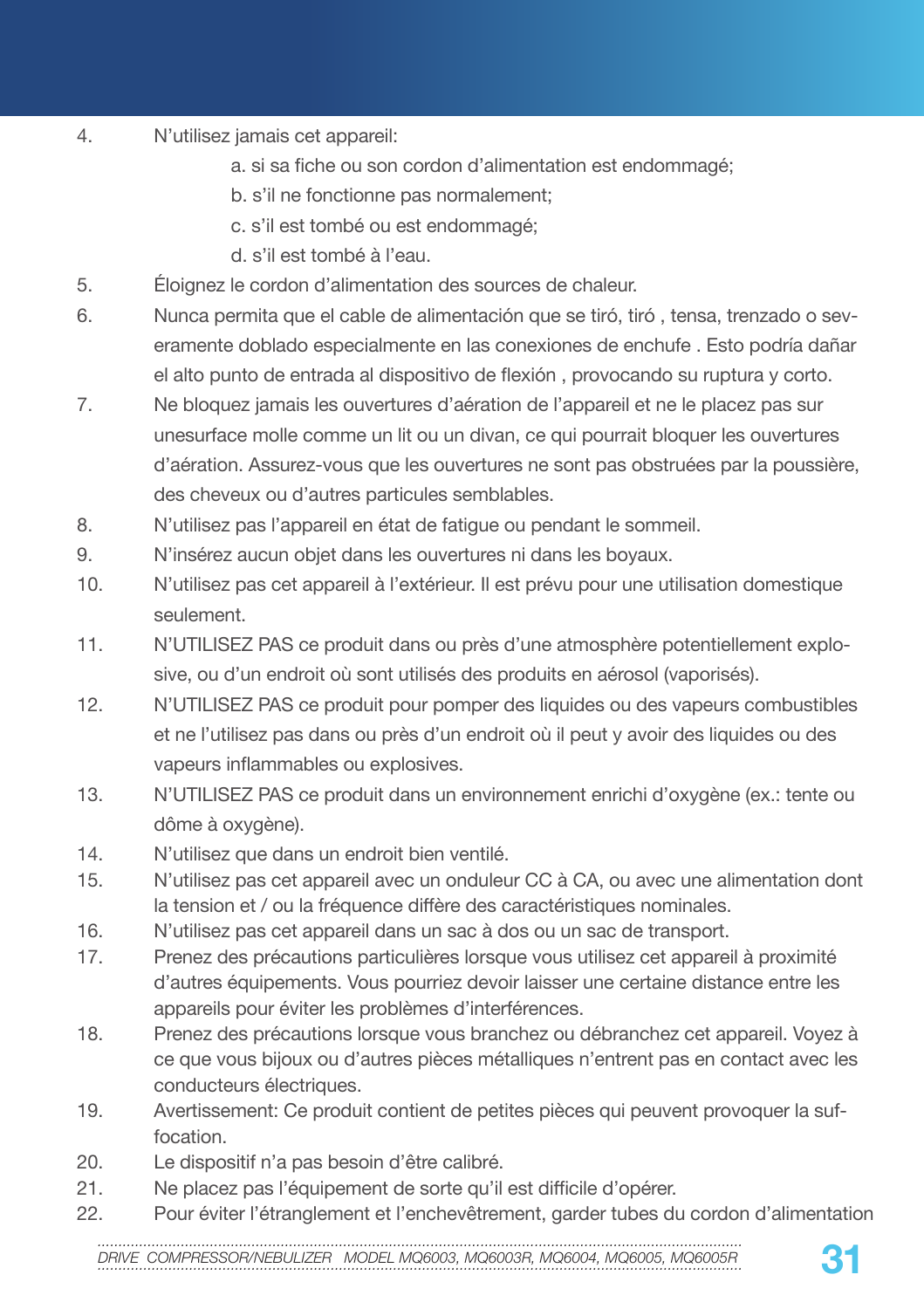et de l'air hors de portée des jeunes enfants.

- 23. Le filtre à air ne doit pas être réparé ou maintenu alors que le compresseur est en marche.
- 24. Attention: Aucune modification de cet équipement est autorisé.
- **NOTE** Cet appareil comporte un dispositif qui limite la température et/ou le courant électrique et qui le rendra inopérant en cas de dysfonctionnement ou d'une utilisation abusive ou d'une utilisation anormale.
- **NOTE** Ce produit fait appel à un dispositif d'interruption thermique de sécurité intégré au moteur. Lorsque l'appareil fonctionne, il génère de la chaleur et devient tiède au toucher. L'appareil redevient fonctionnel lorsque la température interne baisse. Si l'appareil est utilisé plus de 30 minutes sans interruption, l'interrupteur thermique peut se déclen

Certains modèles possèdent une fiche polarisée (une broche est plus large que l'autre). Il s'agit d'une caractéristique de sécurité et une telle fiche doit être branchée comme prévu, dans une prise polarisée. Si vous ne parvenez pas à insérer la fiche complètement dans la prise de courant, inversez-la. Si cela ne suffit pas à régler le problème, communiquez avec un électricien qualifié. Ne tentez pas de contourner cette caractéristique sécuritaire. Si le cordon d'alimentation doit être réparé ou remplacé, communiquez avec votre revendeur Drive.

**NOTE** La surface extérieure de l'appareil et le connecteur de la sortie d'air peuvent devenir légèrement chauds au toucher pendant l'utilisation. On peut aussi sentir de l'air chaud près des ouvertures d'aération sur les côtés de l'appareil. Ceci est normal.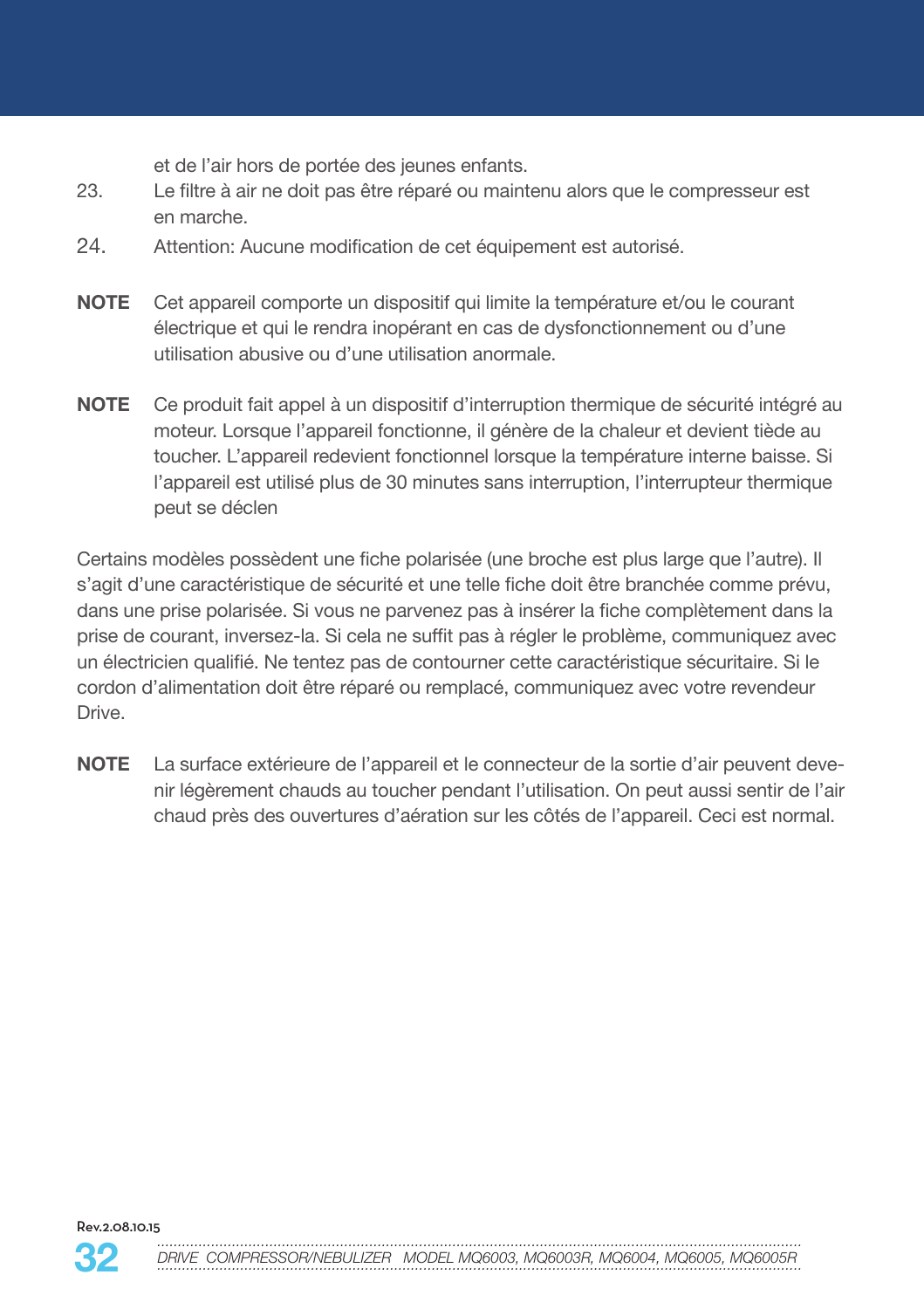Votre médecin vous a prescrit une médication liquide pour traiter un problème respiratoire. Il vous aussi recommandé d'utiliser un compresseur nébuliseur Drive pour fournir ce traitement. Votre compresseur nébuliseur Drive convertit le liquide thérapeutique en une nuée de haute qualité composée de fines particules qui pénétreront jusque dans vos poumons. Assurez-vous de lire et de comprendre tous les renseignements contenus dans le présent guide. En suivant ces instructions simples et les conseils de votre médecin, votre nébuliseur deviendra un complément important de votre traitement thérapeutique.

## **Utilisation Préconisée**

Le compresseur nébuliseur Drive est conçu pour fournir une source d'air comprimé pour les besoins d'un traitement domestique. Il est utilisé en conjonction avec un nébuliseur à jet (pneumatique) pour produire un aérosol médicamenteux pour inhalation par des patients adultes ou pédiatriques.

**NOTE** Si vous utilisez un nébuliseur autre que celui fourni par Drive, assurez-vous que la pression et/ou les caractéristiques nominales du nébuliseur (alimenté par le compresseur Drive) correspondent aux recommandations du fabricant.

## **À quels usages ce système est-il destiné?**

On recommande souvent aux personnes atteintes d'asthme, de pathologies pulmonaires obstructives chroniques (PPOC) ou de fibrose kystique des traitements qui diminuent ou contrôlent les symptômes dont ils souffrent. Un système de compresseur nébuliseur est conçu pour acheminer la médication directement aux poumons. Les médications et le compresseur nébuliseur doivent être utilisés tel que prescrit par le médecin pour obtenir les meilleurs résultats. L'utilisation d'un compresseur nébuliseur peut être prescrite pour une utilisation quotidienne ou au besoin, en fonction des symptômes et du contexte, comme au printemps lorsque les problèmes reliés aux allergènes et à le rhume des foins sont plus fréquents.

### **Fonctionnement du compresseur nébuliseur**

La plupart des médicaments prévus pour être utilisés avec un compresseur nébuliseur sont fournis à l'état liquide. On place ce médicament liquide dans le « gobelet » du nébuliseur. Consultez les instructions d'utilisation pour de plus amples renseignements concernant l'utilisation du nébuliseur. Le compresseur, qui est branché au nébuliseur à l'aide d'une tubulure flexible, génère un débit d'air pressurisé qui « alimente » le nébuliseur. L'air sous pression fourni par le compresseur permet au nébuliseur de créer une fine nuée à partir du liquide médicamenté. La nuée, ou le nuage aérosol, est ensuite expulsée du nébuliseur vers les poumons où la médication est absorbée par le système respiratoire. Référez à votre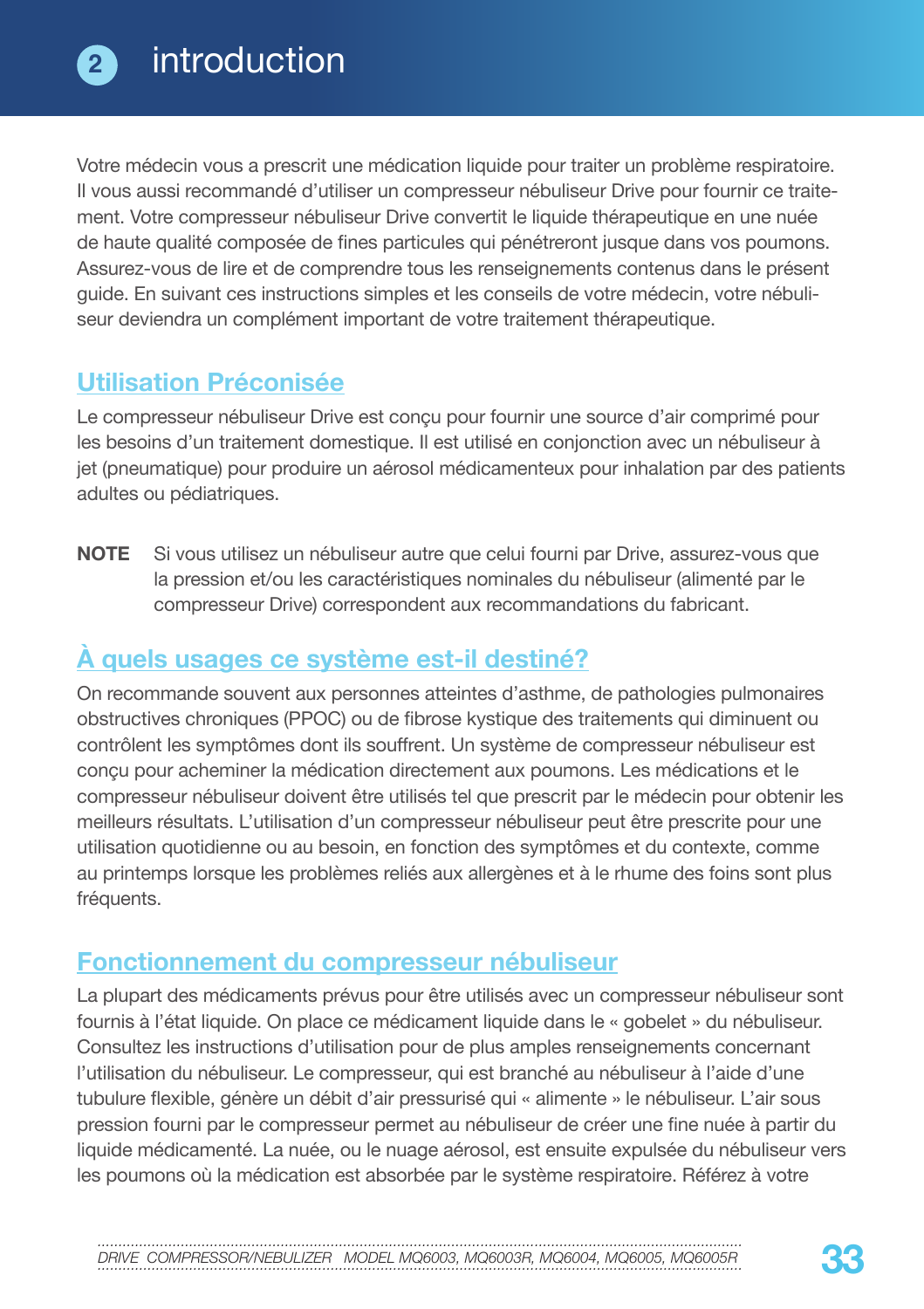prescription pour connaître la quantité de liquide à verser dans le nébuliseur. Si vous avez des questions concernant votre médication ou son utilisation, communiquez avec votre médecin ou votre pharmacien.

## **Comment dois-je prendre mon traitement?**

Un nébuliseur constitue le moyen idéal pour acheminer une médication directement au système respiratoire du patient. Cependant, certains utilisateurs, les jeunes enfants par exemple, peuvent éprouver de la difficulté à l'utiliser. Consultez votre thérapeute ou votre médecin pour vous assurer d'utiliser le masque approprié. L'aspect le plus important du traitement concerne la respiration du patient pendant le traitement.

La respiration doit être lente et profonde. Il est préférable de demeurer assis et de respirer profondément. À titre indicatif, on doit respirer si profondément qu'on a l'impression que les poumons sont remplis à pleine capacité.

Si possible, retenez votre respiration à moins d'avoir reçu un avis contraire de votre médecin puis expirez lentement par la pièce buccale du nébuliseur ou par le masque. Le fait de retenir votre respiration permet une meilleure absorption du médicament au niveau pulmonaire.

Continuer à respirer ainsi jusqu'à ce que le traitement soit complet.

Éteignez ensuite le compresseur et suivez les instructions de nettoyage contenues dans le présent Guide.

Consultez votre médecin si vous avez des questions supplémentaires concernant votre équipement, la médication ou le traitement.

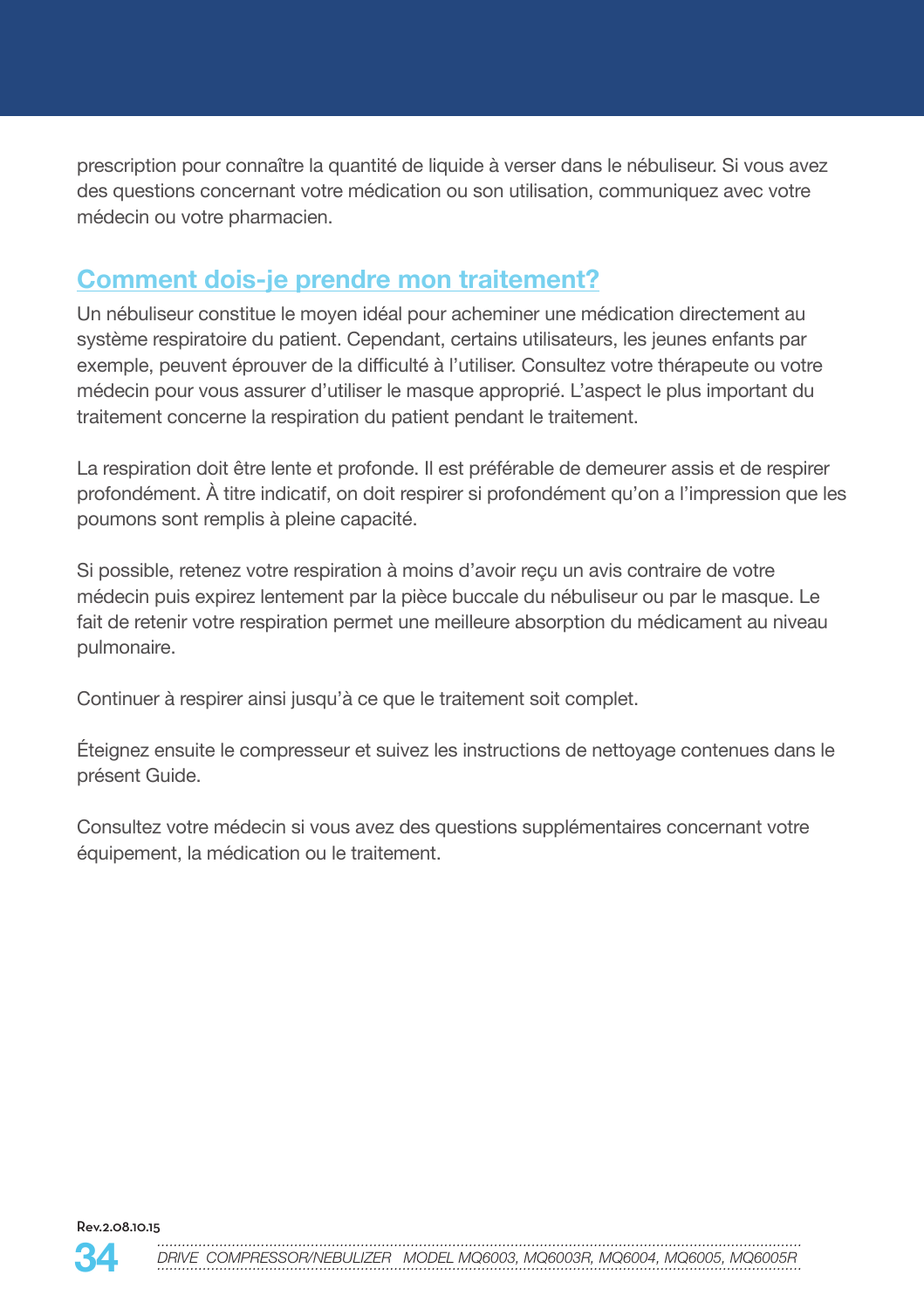

| <b>MODÈLES</b>   | <b>DESCRIPTIONS</b>                                                                       |
|------------------|-------------------------------------------------------------------------------------------|
| MQ6003           | Panda Pediátrica Nébuliseur pédiatrique avec jetable Neb Kit & Carry<br><b>Bag</b>        |
| MQ6003R          | Panda Pediátrica Nébuliseur pédiatrique avec jetable Neb Kit & Sac de<br>transport        |
| MQ6004           | Panda Nébuliseur pédiatrique avec jetable Neb Kit & Sac de transport                      |
| MQ6005           | Rose Panda Pediátrica Nebulizador Desechable con Neb Kit, sans Sac<br>de transport        |
| MQ6005R          | Rosa Panda Pediátrica Nebulizador con Reutilizable y kit desechable &<br>Sac de transport |
| <b>MQ6003NEU</b> | Panda Nebulizador, 220v                                                                   |
| MQ6005EU         | Rose Panda Nebulizador, 220v                                                              |

## **Accesorios Disponibles**

| Nébuliseur réutilisable (10/ paquet)           |
|------------------------------------------------|
| JetNeb Nébuliseur réutilisable (12/ paquet)    |
| Neb Kit 500 Ensemble de nébuliseur jetable     |
| avec pièce buccale, tubulure 7 pi (50/ paquet) |
| Estuche 600 de máscara para aerosol y          |
| pico para adultostubo de 7' (50/ paquet)       |
| Masque aérosol pour adulte (50/ paquet)        |
| Masque aérosol pédiatrique (50/ paquet)        |
| Masque aérosol pédiatrique, tubulure 7 pi      |
| Filtres de remplacement                        |
|                                                |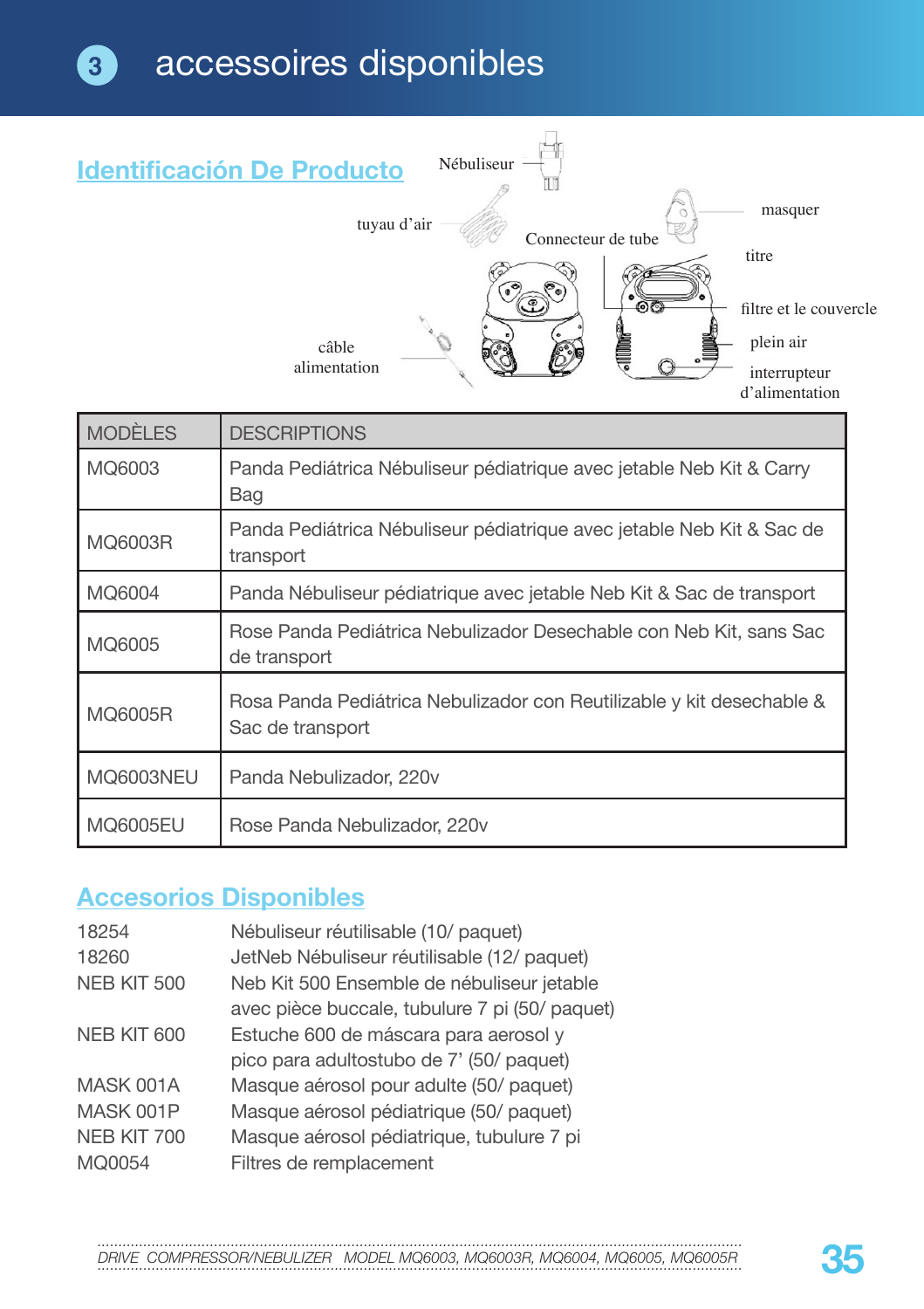**4**

- **NOTE** Avant la première utilisation, l'assemblage du nébuliseur doit être nettoyé comme décrit dans la section Nettoyage.
- **AVERTISSEMENT** Avant de brancher le cordon d'alimentation, assurez-vous que l'interrupteur est à la position Arrêt (O). L'appareil est également muni d'une fiche de connexion à l'électricité.

## **Utilisation quotidienne**

Le compresseur est conçu pour un usage intermittent. Ne l'utilisez pas en mode continu pour plus de 20 minutes à la fois et allouez une période de repos d'au moins 40 minutes.

- 1. Inspectez le compresseur et le nébuliseur entre chaque utilisation. Remplacez les éléments endommagés ou usés
- 2. Placez le compresseur sur une table ou une surface plane et stable. Assurez-vous de pouvoir accéder aux commandes de votre siège. N'utilisez pas cet appareil sur le plancher.
- 3. Mettez l'interrupteur à la position Arrêt (O), branchez le cordon d'alimentation dans une prise convenable.
- 4. Branchez une extrémité de la tubulure à la sortie d'air du compresseur.
- 5. Assemblez la coupelle du nébuliseur et ajoutez la médication prévue dans la coupelle avant le démarrage.
- 6. Fixez l'autre extrémité de la tubulure à l'entrée d'air située en dessous de la coupelle.
- 7. Démarrez le compresseur en mettant l'interrupteur à la position Marche (I) pour commencer le traitement.
- 8. Si vous devez interrompre le traitement, mettez simplement l'interrupteur à la position Arrêt (O).
- 9. Lorsque le traitement est terminé, éteignez le compresseur en mettant l'interrupteur à la position Arrêt (O) et débranchez l'appareil de la prise de courant.
- 10. Toujours débrancher l'appareil immédiatement après utilisation.

**MISE EN GARDE** Cet appareil ne doit pas être utilisé en présence de substances nesthésiques inflammables lorsque mélangées à l'air, l'oxygène ou l'oxyde nitreux. Cet appareil ne comporte pas de protection AP ou APG.



Cet appareil ne doit pas être utilisé avec de l'oxygène ou dans un environnement atmosphérique enrichi d'oxygène.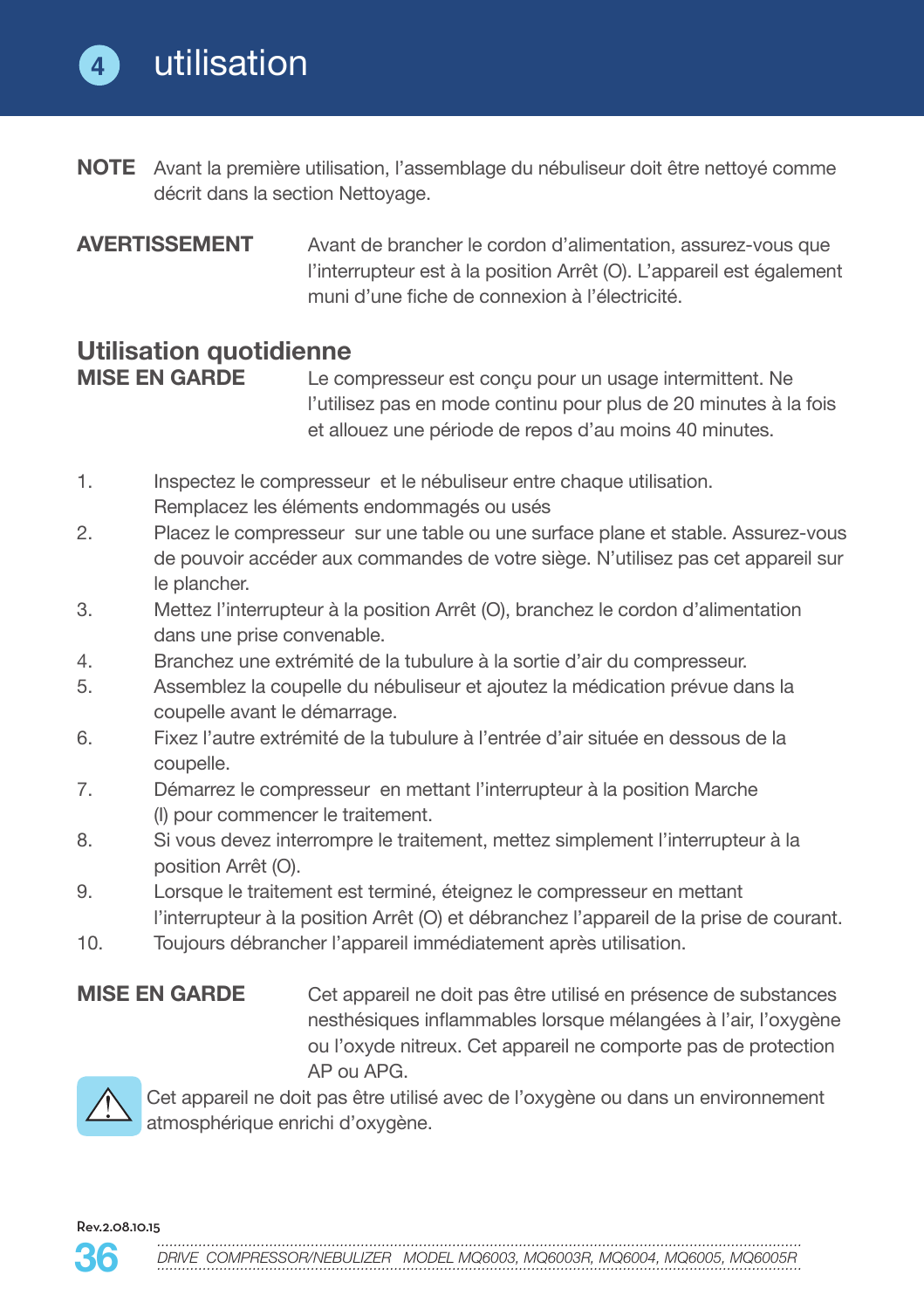- 11. N'UTILISEZ PAS ce produit dans ou près d'une atmosphère potentiellement explosive, ou d'un endroit où sont utilisés des produits en aérosol (vaporisés)
- 12. N'UTILISEZ PAS ce produit pour pomper des liquides ou des vapeurs combustibles et ne l'utilisez pas dans ou près d'un endroit où il peut y avoir des liquides ou des vapeurs inflammables ou explosives.
- 13. N'UTILISEZ PAS ce produit dans un environnement enrichi d'oxygène (ex.: tente ou dôme à oxygène).
- 14. N'utilisez que dans un endroit bien ventilé.

### **Protection contre la surcharge**

**NOTE** N'utilisez pas cet appareil plus de 30 minutes à la fois.

- **NOTE** Ce produit fait appel à un dispositif d'interruption thermique de sécurité intégré au moteur. Lorsque l'appareil fonctionne, il génère de la chaleur et devient tiède au toucher. L'interrupteur thermique coupe l'alimentation de l'appareil lorsque la température à l'intérieur monte à un niveau non sécuritaire. L'appareil redevient fonctionnel lorsque la température interne baisse. Si l'appareil est utilisé plus de 30 minutes sans interruption, l'interrupteur thermique peut se déclen
- 1. Le moteur de cet appareil comporte une protection thermique intégrée. Si le moteur surchauffe, le mécanisme de protection le mettra automatiquement hors tension. Le cas échéant, mettez l'interrupteur en position Arrêt (O) et laissez le moteur refroidir pendant au moins 30 minutes.
- 2. Si le mécanisme de protection se déclenche fréquemment, l'alimentation électrique est probablement instable.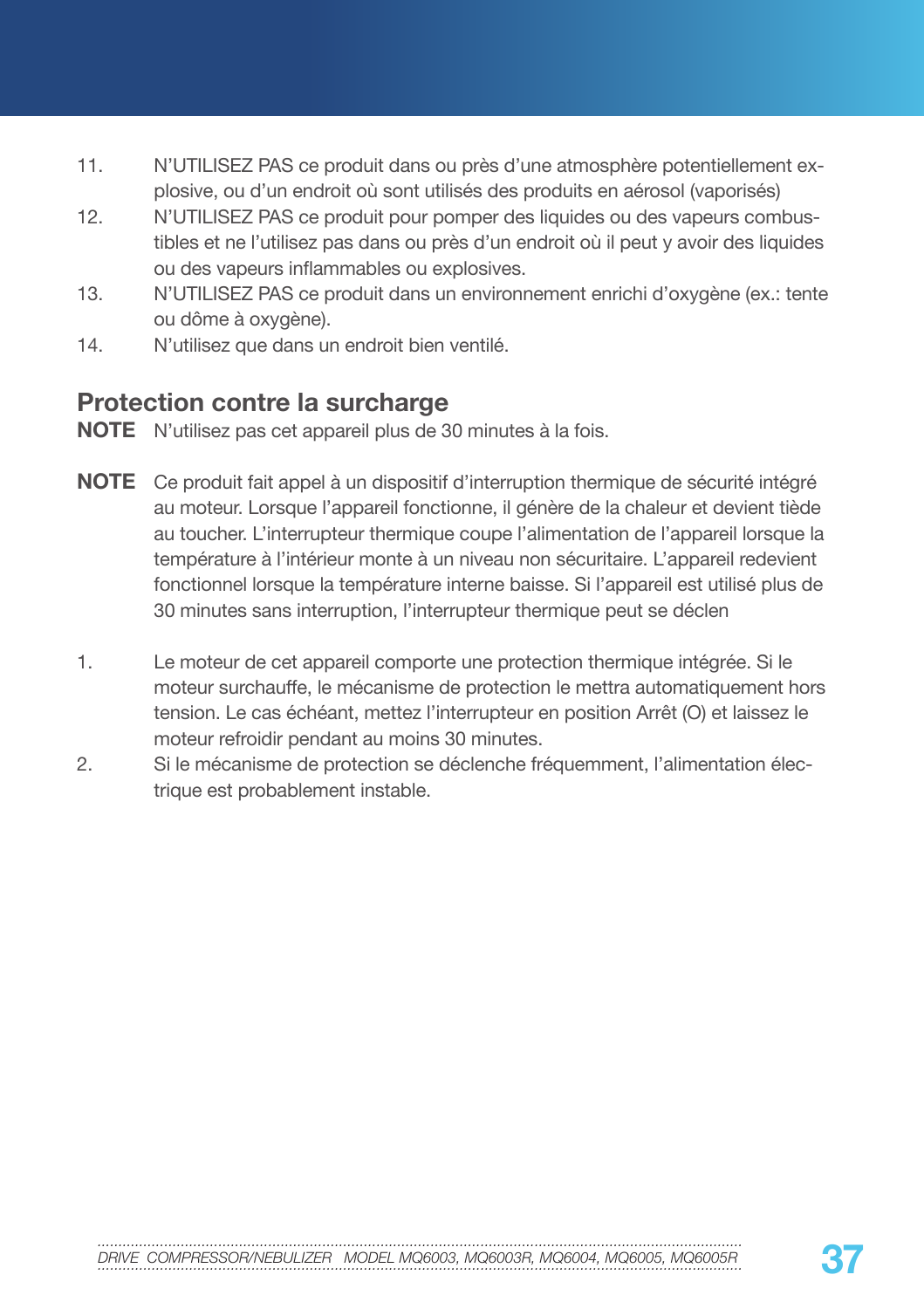## **5** netoyage et entretien

### **Nettoyage du nébuliseur**

Toutes les parties du nébuliseur, à l'exception de la tubulure, doivent être nettoyées en suivant ces instructions. Votre médecin et/ou votre revendeur Drive peuvent vous fournir des instructions de nettoyage particulières. Le cas échéant, suivez leurs recommandations.

**Pour prévenir les risques d'infection reliés à une médication contaminée, il est recommandé de nettoyer le nébuliseur après chaque traitement.** 



**La désinfection devrait être effectuée une fois par jour.**

**Con el fin de disminuir el riesgo de contaminación , tazas nebulizador son sólo para uso en un solo paciente.**

### **Nettoyage après chaque utilisation**

- 1. Mettez l'interrupteur à la position Arrêt et débranchez le câble d'alimentation de la prise de courant.
- 2. Débranchez la tubulure du connecteur d'entrée d'air et mettez-la de côté.
- 3. Déconnectez la pièce buccale ou le masque du couvercle. Ouvrez le nébuliseur en tournant le couvercle dans le sens antihoraire et retirez l'aérateur.
- 4. Lavez toutes les pièces, à l'exception de la tubulure, dans une solution chaude d'eau et de détergent à lave-vaisselle. Rincez à l'eau chaude du robinet pendant 30 secondes pour éliminer les résidus de détergent. Laissez sécher à l'air.
- 5. Le nébuliseur réutilisable (seulement) peut être nettoyé quotidiennement dans le panier supérieur du lave-vaisselle ou en suivant ces instructions.

**Le nébuliseur réutilisable Drive peut aller au lave-vaisselle, mais ne placez aucune autre pièce du nébuliseur jetable dans le lave-vaisselle. Ceci pourrait les endommager.**

## **AVERTISSEMENT!**

#### **Désinfection quotidienne**

- 1. Dans un contenant propre ou un bol, faites tremper les pièces dans une solution composée de trois parties d'eau chaude et une partie de vinaigre blanc pendant 30 minutes (Ill. 8) OU utilisez un désinfectant bactéricide / germicide médical disponible chez votre revendeur. Assurez-vous de respecter à la lettre les instructions du fabricant.
- 2. Vos mains étant scrupuleusement propres, retirez les pièces de la solution, rincezles à l'eau chaude du robinet et laissez-les sécher sur un papier essuie-tout.

Rev.2.08.10.15

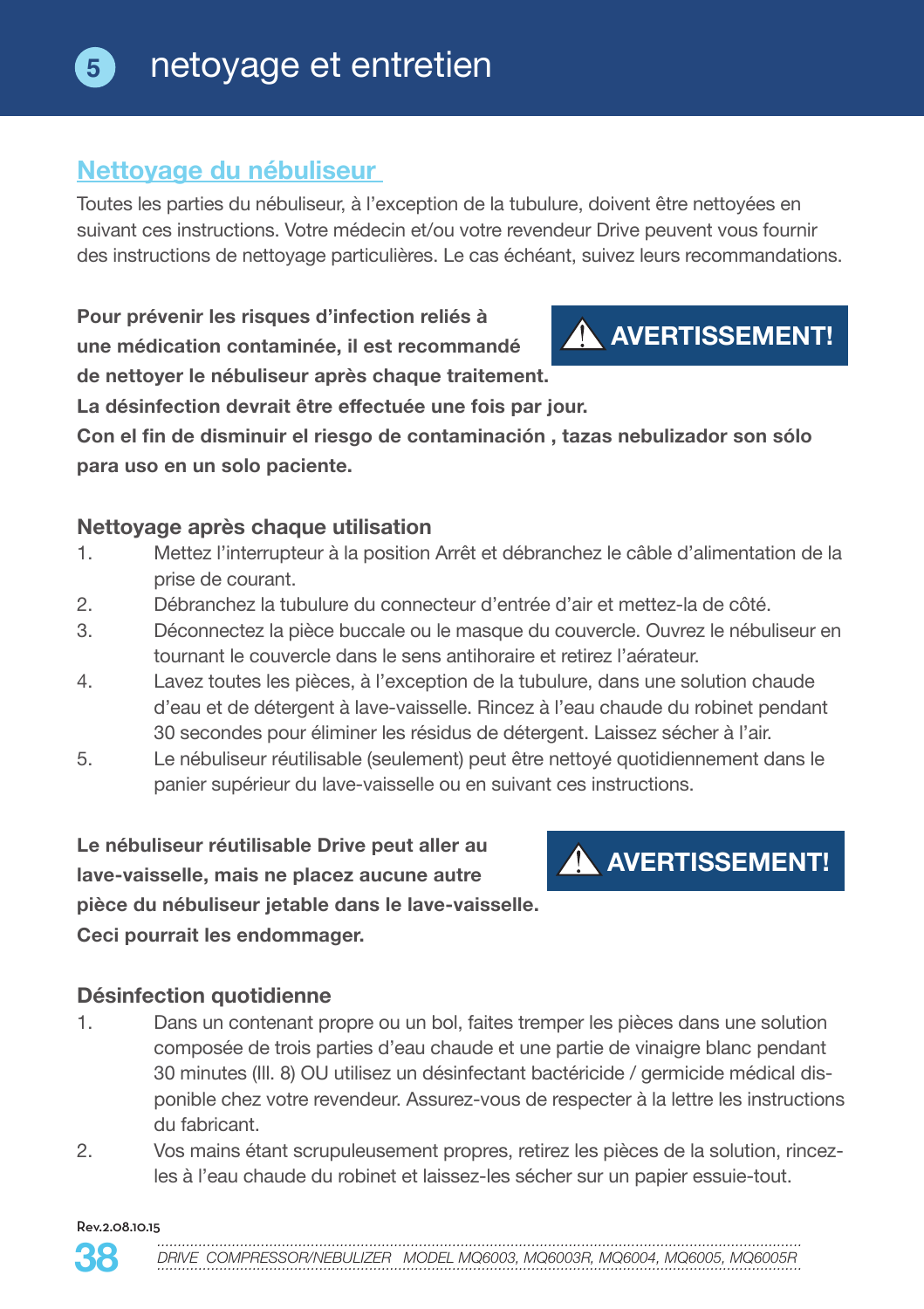Rangez-les dans sac à fermeture mécanique de type zip-lock.

NOTE N'essuyez pas les pièces à l'aide d'un chiffon, ceci pourrait avoir un effet contaminateur.

**Pour prévenir les risques de contamination par les solutions de nettoyage, préparez toujours une solution fraîche pour chaque cycle de nettoyage et jetez la solution après son utilisation.**



- 3. Nettoyez régulièrement la poussière à l'extérieur de la tubulure. Il n'est pas nécessaire de nettoyer l'intérieur car seul de l'air filtré passe par la tubulure.
- **NOTE Le nébuliseur jetable Drive peut être utilisé pendant une quinzaine de jours, possiblement plus, selon l'usage qu'on en fait. Un nettoyage adéquat permet d'accroître la durée de vie du nébuliseur. Comme il est jetable, nous vous re commandons de toujours avoir en votre possession un nébuliseur supplémentaire prêt à prendre la relève. Le nébuliseur réutilisable Drive peut être placé au lave-vaisselle et peut être nettoyé et réutilisé pendant une année.**

### **Nettoyage Du Compresseur**

- 1. Mettez l'interrupteur à la position Arrêt et débranchez le cordon d'alimentation de la prise de courant.
- 2. Essuyez l'extérieur du compresseur à l'aide d'un chiffon propre et humide à quelques jours d'intervalle pour éliminer la poussière.



**Ne submergez pas le compresseur dans l'eau. Ceci l'endommagerait irrémédiablement.**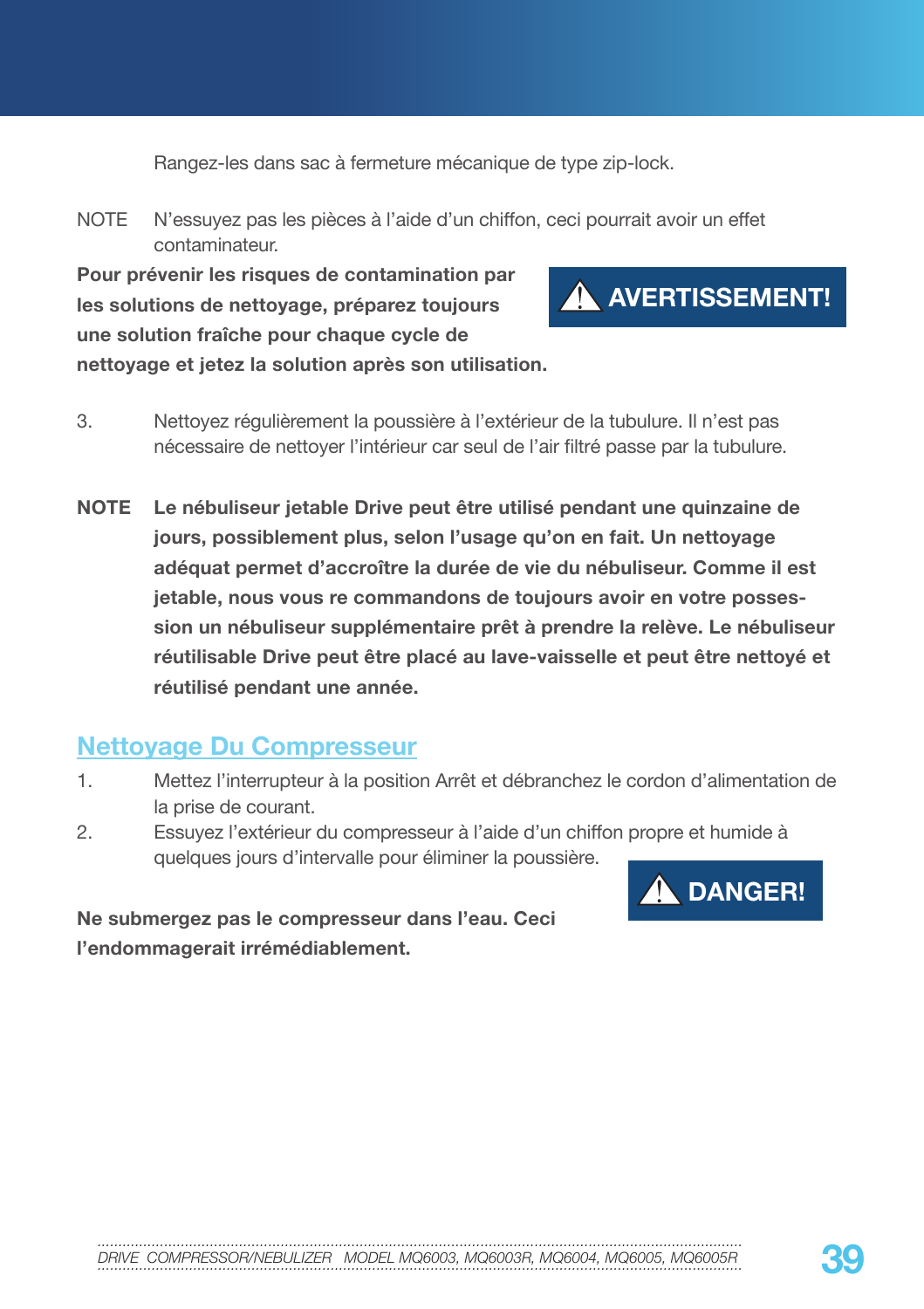## **Remplacement Du Filtre**

- 1. Vous devez remplacer le filtre tous les six mois ou plus souvent s'il est décoloré.
- 2. Saisissez et tirez fermement sur le filtre pour le retirer. Jetez le filtre usagé.
- 3. Installez un nouveau filtre Drive. Vous pouvez vous procurer des filtres chez votre revendeur Drive.
- 4. Poussez sur le filtre jusqu'à ce qu'il soit en position.

**Ne réutilisez pas et ne nettoyez pas le filtre et n'utilisez aucunautre matériel en replacement du filtre (du coton par exemple). Ceci endommagerait le compresseur.** 





### **Entretien**

Tous les travaux d'entretien doivent être effectués par un technicien qualifié Drive ou un centre de services autorisé.

**Risque de décharge électrique. Ne démontez pas le boîtier du compresseur. Ce type d'intervention doit être effectué par un fournisseur Drive qualifié.**





EXAMPLE COMPRESSOR/NEBULIZER MODEL MO6003, MO6003R, MO6004, MO6005, MO6005R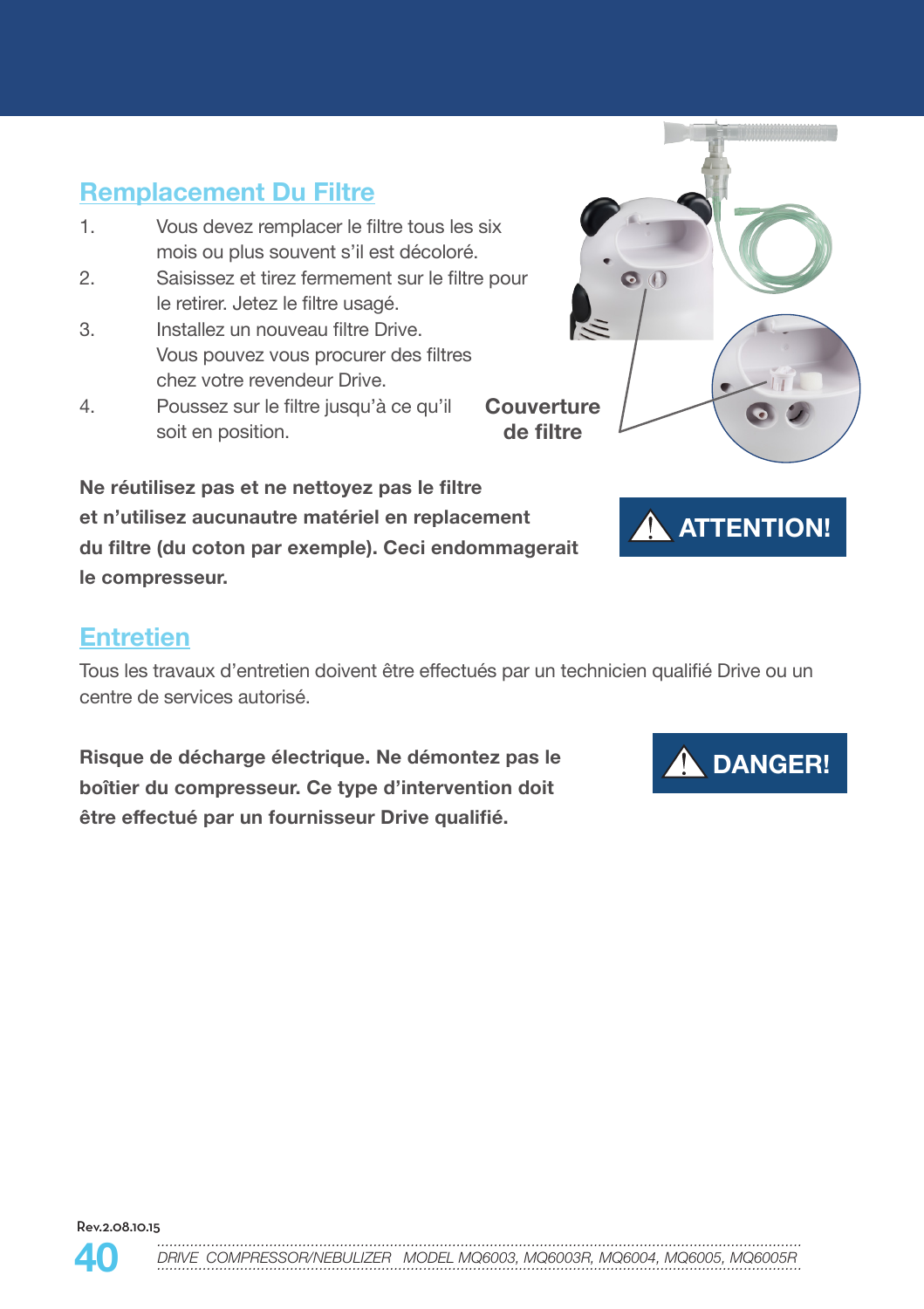| <b>Dimensions</b>                   | 7.4 in x 6.7 in x 5.4                         |
|-------------------------------------|-----------------------------------------------|
| Poids                               | 3.52 lbs                                      |
| Voltaje de Operación                | AC 120V, 60Hz / 230V, 50Hz                    |
| La consommation d'énergie           | 110W                                          |
| Plage de température                |                                               |
| Stockage / Transport                | -4 to 158°F, (-20 to 70°C)                    |
| Taux d'humidité                     |                                               |
| Stockage / Transport                | $10 - 90\%$ RH                                |
| Humidité de fonctionnement          | 10 – 90% RH sans condensation                 |
| Température de fonctionnement       | 50 to 104 $\degree$ F, (10 to 40 $\degree$ C) |
| Compresseur débit d'air libre       | 5-8 LPM                                       |
| pression maximale                   | 39 psig o más de / 172 KPa                    |
| Plage de pression de fonctionnement | 8-13 PSI                                      |
| <b>Bruit Fonctionnement Niveau</b>  | $<$ 60 dBA                                    |

#### **Classification de l'équipement:**

Protection contre les décharges électriques: Classe II Degré de protection contre les décharges électriques: Type BF Cet appareil ne doit pas être utilisé en présence de substances anesthésiques inflammables pouvant être mélangées à l'air, l'oxygène ou l'oxyde nitreux Mode d'utilisation: utilisation continue.

Cet appareil ne doit pas être utilisé avec de l'oxygène ou dans un environnement atmosphérique enrichi d'oxygène.

\* Les conditions peuvent varier selon l'altitude au-dessus du niveau de la mer, la pression barométrique et la température.

\*\* Valeur déterminée avec le débit d'air minimal dans le nébuliseur (20 °C, niveau de la mer) Cet appareil ne comporte pas de matériel dangereux. Il n'y a donc aucun risque connu relié à la mise au rébus de cet appareil.

Cet appareil est conforme à la norme IEC 60601-1-2 à l'égard de la compatibilité électromagnétique.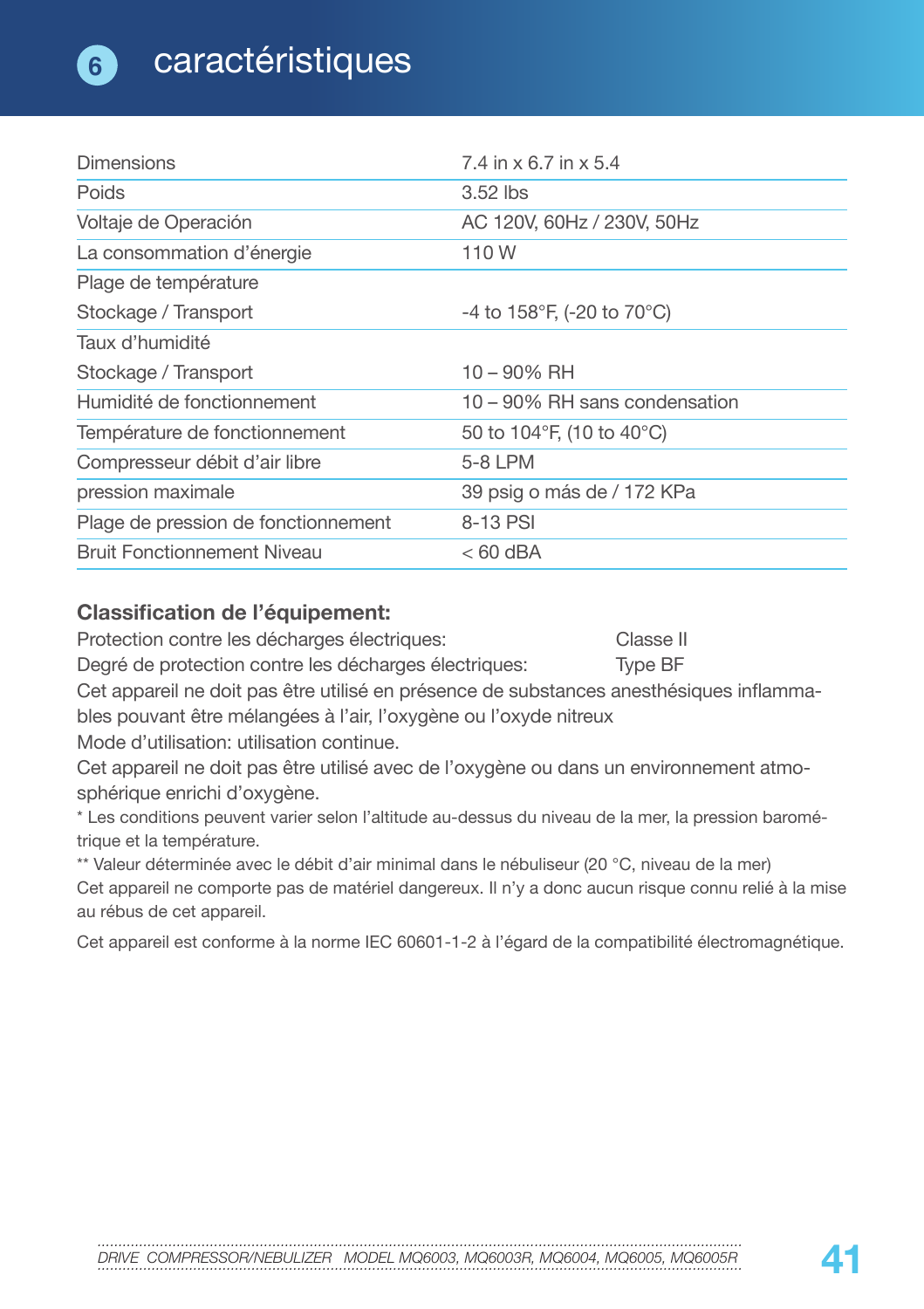### **Distance recommandée entre les équipements de communication portables à RF et le Panda pédiatrique nébuliseur à compresseur Nebulizer 18080, 18081, 18082**

Le Panda pédiatrique nébuliseur à compresseur Nebulizer est prévu pour une utilisation dans un environnement électromagnétique dans lequel les perturbations par rayonnement RF sont contrôlées. Le propriétaire ou l'utilisateur du Panda pédiatrique nébuliseur à compresseur Nebulizer peut aider à prévenir les interférences électromagnétiques en maintenant une distance minimale entre les équipements de communication portables / mobiles à RF (transmetteurs) et le Panda pédiatrique nébuliseur à compresseur Nebulizer en suivant les recommandations du tableau suivant, basé sur la puissance de sortie maximale des équipements de communication.

| Puissance de sortie<br>nominale du<br>transmetteur<br>W | Distance recommandée en fonction de la fréquence du transmetteur<br>m |                                        |                                         |
|---------------------------------------------------------|-----------------------------------------------------------------------|----------------------------------------|-----------------------------------------|
|                                                         | 150 kHz à 80 MHz<br>$d = 1.2 \sqrt{P}$                                | 80 MHz à 800 MHz<br>$d = 1.2 \sqrt{P}$ | 800 MHz à 2,5 GHz<br>$d = 2.3 \sqrt{P}$ |
| 0,01                                                    | 0.12                                                                  | 0.12                                   | 0.23                                    |
| 0,1                                                     | 0.38                                                                  | 0.38                                   | 0.73                                    |
|                                                         | 1.20                                                                  | 1.20                                   | 2.30                                    |
| 10                                                      | 3.79                                                                  | 3.79                                   | 7.27                                    |
| 100                                                     | 12.00                                                                 | 12.00                                  | 23.00                                   |

Pour les transmetteurs dont la puissance maximale n'apparaît pas dans le tableau, la distance de séparation recommandée en mètres (m) peut être calculée à l'aide de la formule correspondant à la fréquence du transmetteur, où P est la puissance maximale du transmetteur en Watts (W) selon le fabricant du transmetteur.

NOTE 1 : À 80 MHz et à 800 MHz, la distance de séparation de la plus haute gamme de fréquence doit être utilisée.

NOTE 2 : Ces recommandations peuvent ne pas s'appliquer à toutes les situations. La propagation des champs électromagnétiques est affectée par l'absorption et la réflexion des objets, des structures et des individus présents.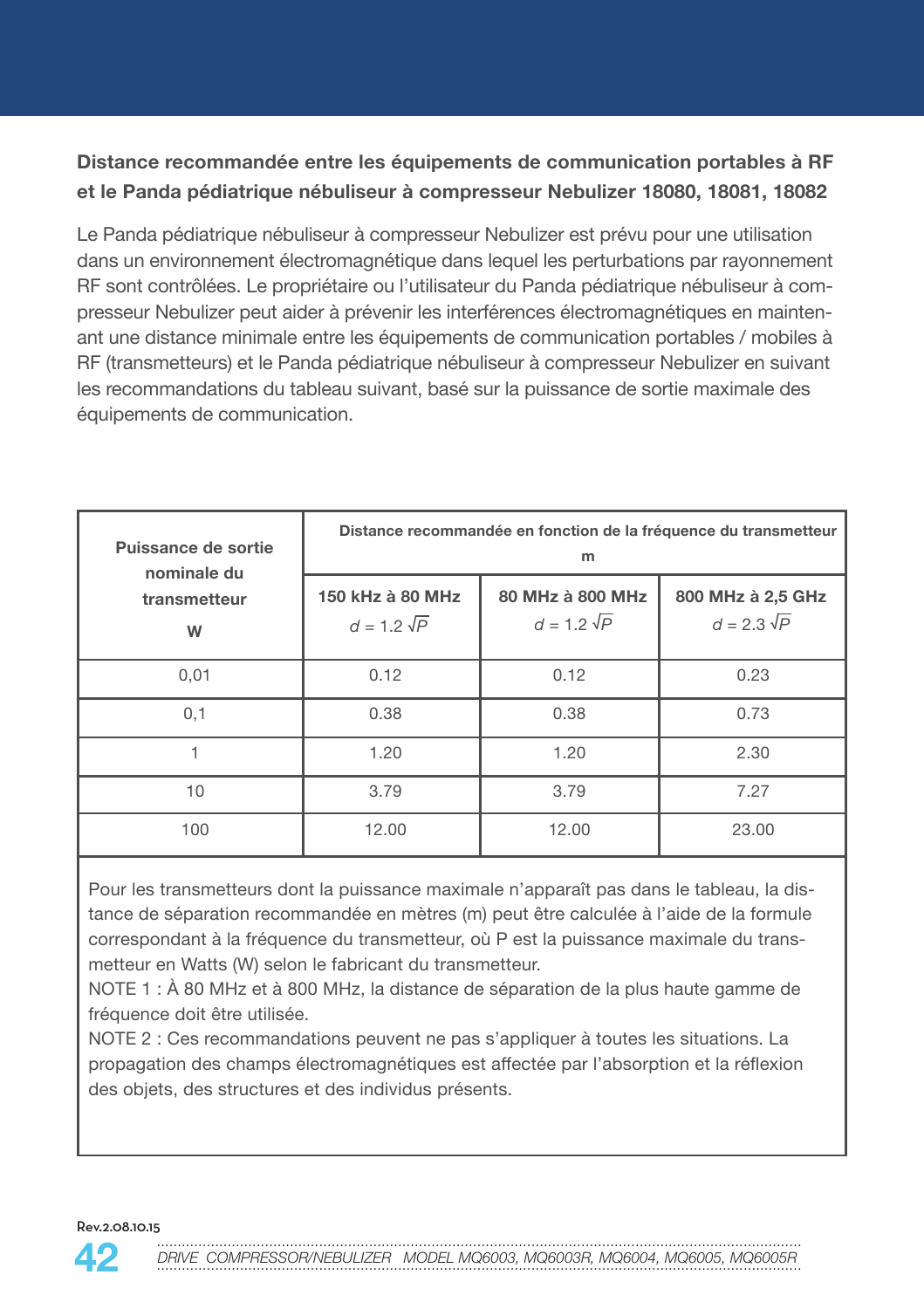### **Garantie Limitèe de Cinq Ans Sur Les Pièces Du Compreseur**

Votre produit de marque Drive est garanti exempt de tout défaut et vice de fabrication pour une durée de cinq ans à partir de la date d'achat.

Cet appareil a été construit selon des normes rigoureuses et soigneusement inspecté avant son emballage. Cette garantie limitée de 5 ans reflète notre confiance dans les matériaux et la fabrication de notre produit. Pour nos clients elle est l'assurance d'un service fiable pour de nombreuses années

Cette garantie ne s'applique pas à des problèmes causés par une mauvaise utilisation de l'appareil ou la négligence, et dans les limites d'une usure normale du produit. Elle ne s'étend pas également aux éléments à durée de vie limitée tels que les accessoires en caoutchouc, les roulettes et les poignées, qui sont sujets à une utilisation fréquente et ont besoin d'être remplacés périodiquement.

Pour toute autre question relative à votre appareil Drive ou cette garantie, voyez avec un revendeur agréé de notre compagnie.

## **Conservez Ces Instructions**